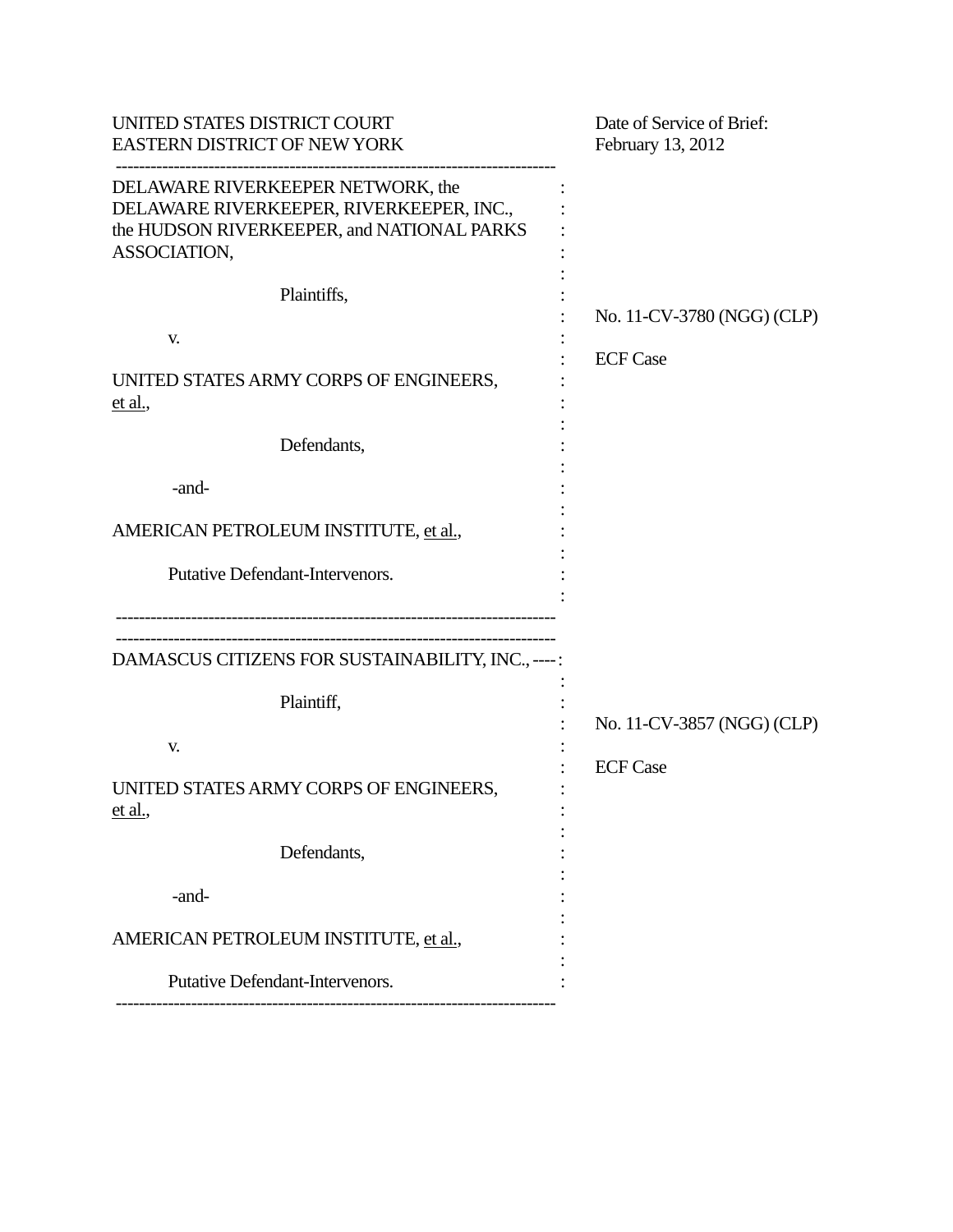| STATE OF NEW YORK,                                      |                            |
|---------------------------------------------------------|----------------------------|
| Plaintiff,                                              | No. 11-CV-2599 (NGG) (CLP) |
| V.<br>UNITED STATES ARMY CORPS OF ENGINEERS,<br>et al., | <b>ECF Case</b>            |
| Defendants,                                             |                            |
| -and-                                                   |                            |
| AMERICAN PETROLEUM INSTITUTE, et al.,                   |                            |
| <b>Putative Defendant-Intervenors.</b>                  |                            |

# MEMORANDUM OF LAW OF PLAINTIFFS DELAWARE RIVERKEEPER NETWORK, THE DELAWARE RIVERKEEPER, RIVERKEEPER, INC., THE HUDSON RIVERKEEPER, NATIONAL PARKS CONSERVATION ASSOCATION, AND DAMASCUS CITIZENS FOR SUSTAINABILITY IN SUPPORT OF THEIR MOTION FOR SUMMARY JUDGMENT AND IN OPPOSITION TO DEFENDANTS' MOTIONS TO DISMISS OR, IN THE ALTERNATIVE, FOR SUMMARY JUDGMENT

SUSAN J. KRAHAM (SK-0612) Environmental Law Clinic Columbia University School of Law 435 West 116th Street New York, NY 10027

JANE P. DAVENPORT (pro hac vice) JORDAN YEAGER (pro hac vice) KATHERINE HUDSON (pro hac vice) MACKENZIE SCHOONMAKER (MS-7342) JOHN J. ZIMMERMAN (pro hac vice)

Of Counsel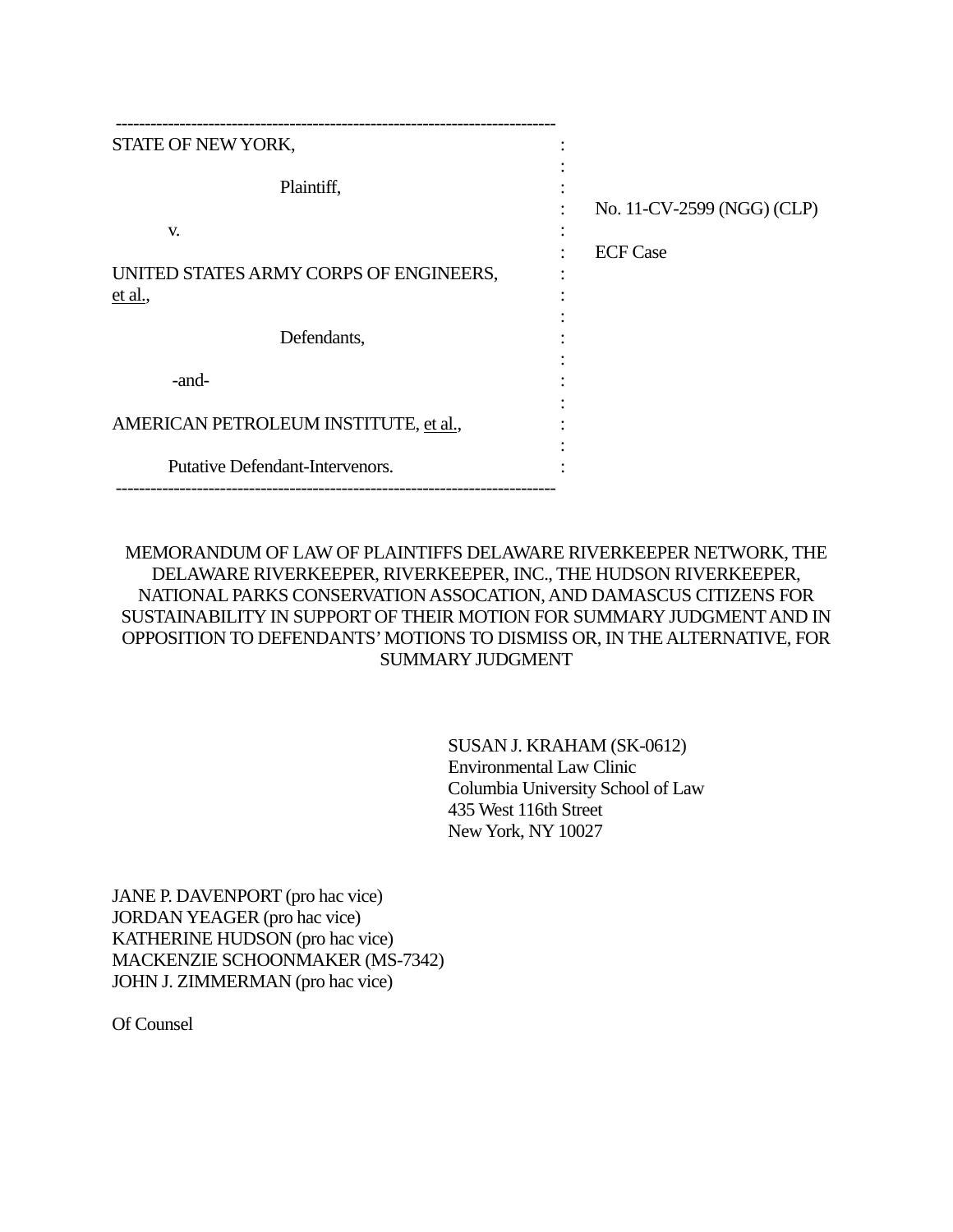# **TABLE OF CONTENTS**

| I. |    | DRBC Failed to Fulfill Its Mandatory, Non-Discretionary Duty Under NEPA to Prepare an EIS in       |
|----|----|----------------------------------------------------------------------------------------------------|
|    |    | A. DRBC Is a Federal Agency with Mandatory, Non-Discretionary NEPA Duties                          |
|    | 1. |                                                                                                    |
|    |    | 2. DRBC Itself, CEQ, and Courts Historically Have Considered DRBC a Federal Agency                 |
|    |    | B. Plaintiffs Assert a Cause of Action Against DRBC for Its Failure to Perform Its Mandatory,      |
|    | 1. | Plaintiffs State a Claim for Relief Under the Doctrine of Non-Statutory Review15                   |
|    | 2. | Mandamus Is the Appropriate Remedy to Compel DRBC to Follow Its Mandatory Non-                     |
|    | 3. | In the Alternative, the Court Can Provide Equitable Relief to Plaintiffs Against DRBC's            |
|    | 4. |                                                                                                    |
|    | 5. | Plaintiffs Need Not Assert a Statutory or APA Cause of Action to Bring a NEPA Challenge            |
|    | 6. | The APA Does Not Bar Plaintiffs from Seeking Non-Statutory Review21                                |
|    | 7. | There Is No Sovereign Immunity Bar to Plaintiffs' Claim Against the DRBC22                         |
|    | 8. |                                                                                                    |
|    |    | II. The Corps Failed to Fulfill Its Mandatory, Non-Discretionary Duty Under NEPA to Prepare an EIS |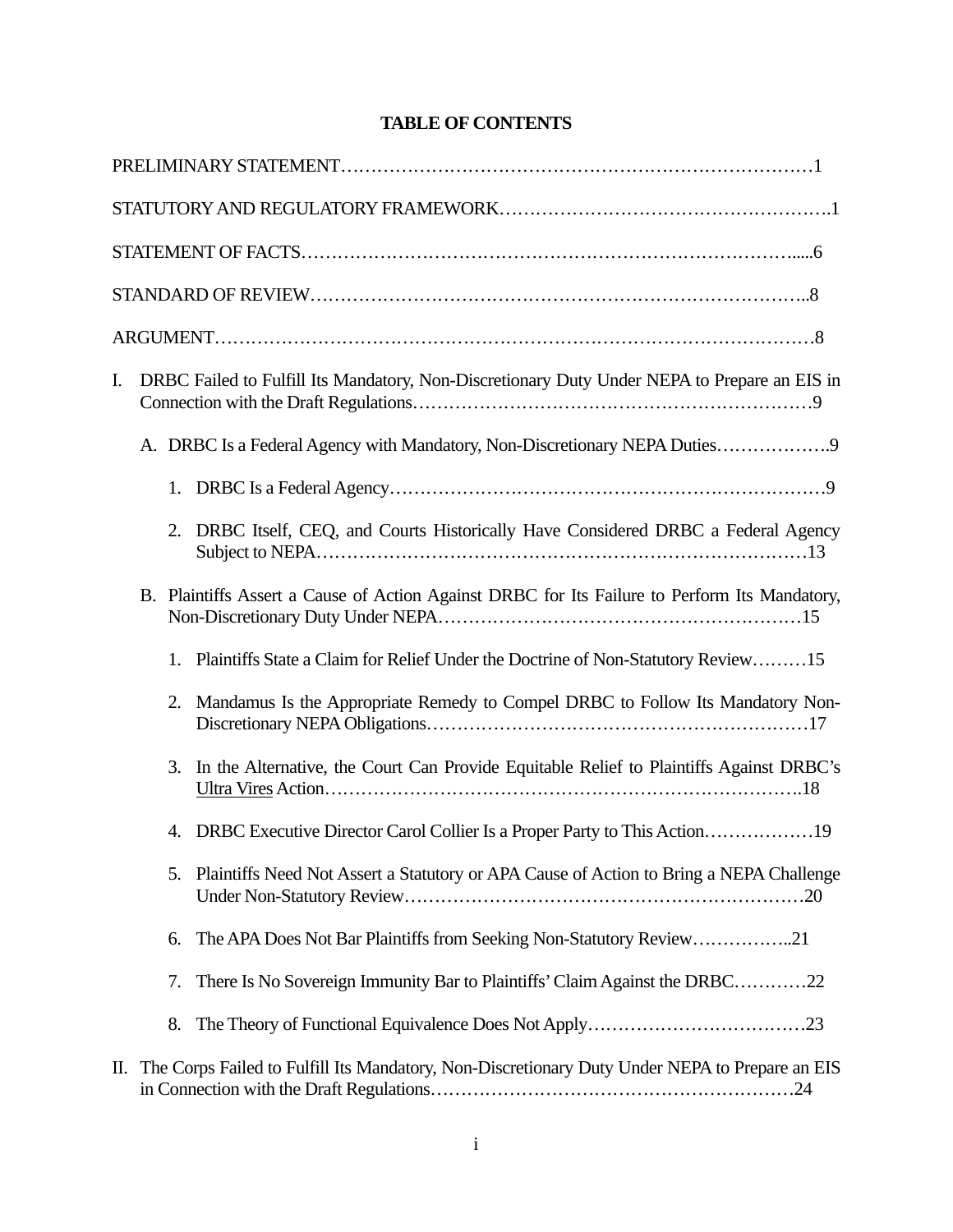|    | A. The Corps Had an Independent Duty Under NEPA to Perform an Environmental Analysis by                                                                                        |
|----|--------------------------------------------------------------------------------------------------------------------------------------------------------------------------------|
|    | The Corps' Role in the Commission Sufficiently Interrelates Federal and Non-Federal<br>1.<br>Action, Necessitating Compliance with NEPA Regardless of Whether DRBC Is Deemed a |
|    | 2. The Corps Has Sufficient Power, Authority, and Control over the Rules to Subject the<br>Rules to NEPA Regardless of Whether DRBC Is Deemed a Federal Agency27               |
|    | B. Plaintiffs' Claim Against the Corps Is Not Barred by Sovereign Immunity28                                                                                                   |
|    | III. Plaintiffs Have Individual, Associational, and Organizational Standing29                                                                                                  |
|    |                                                                                                                                                                                |
|    | B. Maya van Rossum and Paul Gallay Have Individual Standing33                                                                                                                  |
| C. |                                                                                                                                                                                |
|    |                                                                                                                                                                                |
|    |                                                                                                                                                                                |
|    | A. The Conventional Ripeness Analysis Is Inapposite in the Mandamus Context of 28 U.S.C. §                                                                                     |
|    | B. Defendants' Ripeness and Final Agency Action Arguments Are Irrelevant to Plaintiffs' Claim                                                                                  |
|    | C. Plaintiffs' Claims Are Ripe for Review Under the Conventional Abbott Labs Inquiry43                                                                                         |
|    |                                                                                                                                                                                |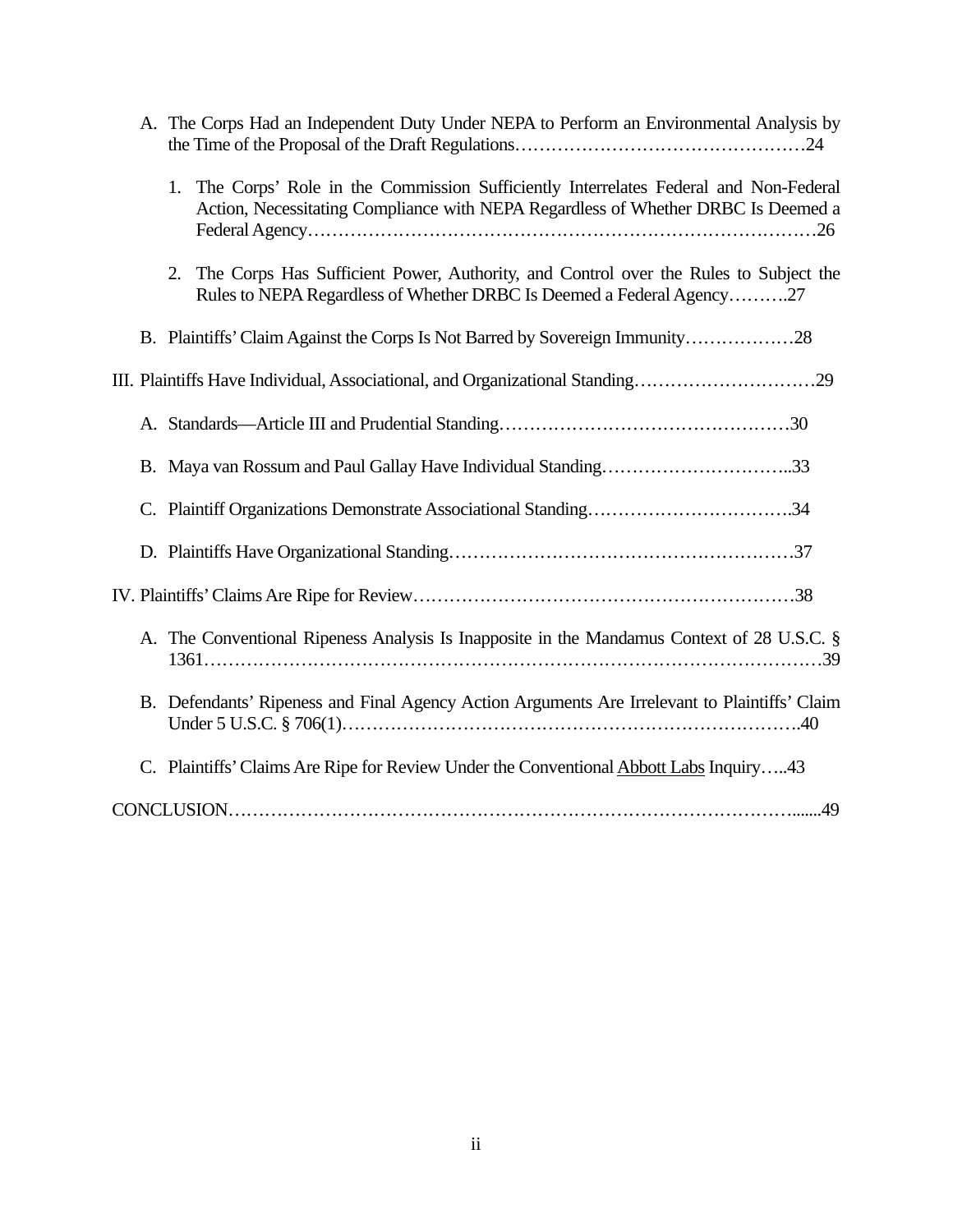# **TABLE OF AUTHORITIES**

| <b>Federal Cases</b>                                                             |       |
|----------------------------------------------------------------------------------|-------|
|                                                                                  |       |
|                                                                                  |       |
|                                                                                  |       |
|                                                                                  |       |
|                                                                                  |       |
|                                                                                  |       |
|                                                                                  |       |
|                                                                                  |       |
|                                                                                  |       |
|                                                                                  |       |
|                                                                                  |       |
|                                                                                  |       |
|                                                                                  |       |
|                                                                                  |       |
|                                                                                  |       |
|                                                                                  |       |
|                                                                                  | 41,46 |
|                                                                                  |       |
|                                                                                  |       |
|                                                                                  |       |
|                                                                                  |       |
| Bucks County Bd. of Comm'rs v. Interstate Energy Co., 403 F. Supp. 805 (E.D. Pa. |       |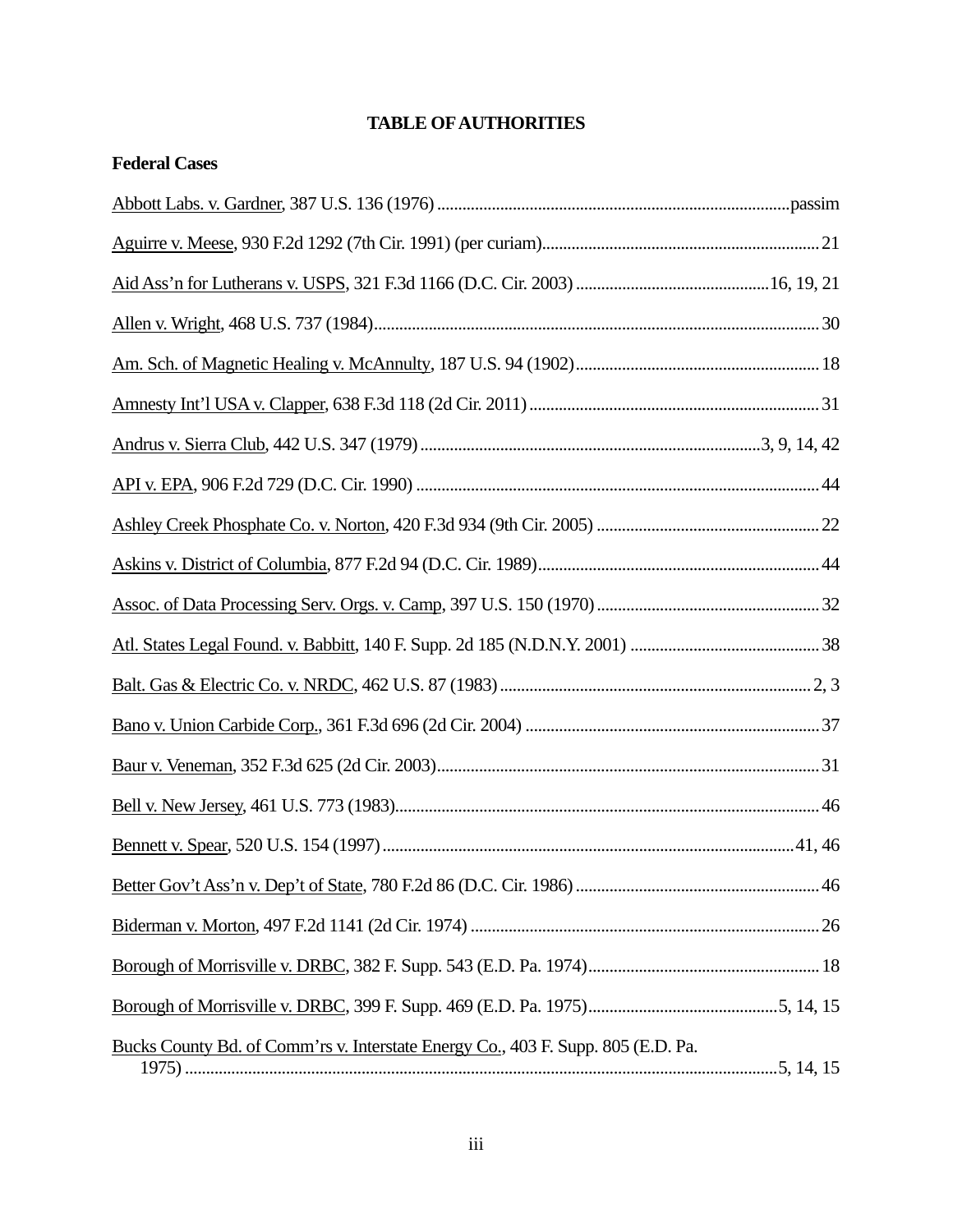| Building and Const. Trades Council of Buffalo, New York and Vicinity v. Downtown            |  |
|---------------------------------------------------------------------------------------------|--|
|                                                                                             |  |
|                                                                                             |  |
| CETA Workers' Organizing Committee v. City of New York, 617 F.2d 926 (2d Cir.               |  |
|                                                                                             |  |
| Citizens Against Rails-to-Trails v. Surface Transp. Bd., 267 F.3d 1144 (D.C. Cir. 2001)  15 |  |
|                                                                                             |  |
|                                                                                             |  |
| Competitive Enter. Inst. v. Nat'l Highway Traffic Safety Admin., 901 F.2d 107 (D.C.         |  |
|                                                                                             |  |
|                                                                                             |  |
| Consolidation Coal Co. v. Fed. Mine Safety & Health Review Comm'n, 824 F.2d 1071            |  |
|                                                                                             |  |
|                                                                                             |  |
|                                                                                             |  |
|                                                                                             |  |
|                                                                                             |  |
| Delguerico v. Springfield Twp., No. Civ.A. 02-3453, 2002 WL 32341774 (E.D. Pa.              |  |
|                                                                                             |  |
|                                                                                             |  |
|                                                                                             |  |
|                                                                                             |  |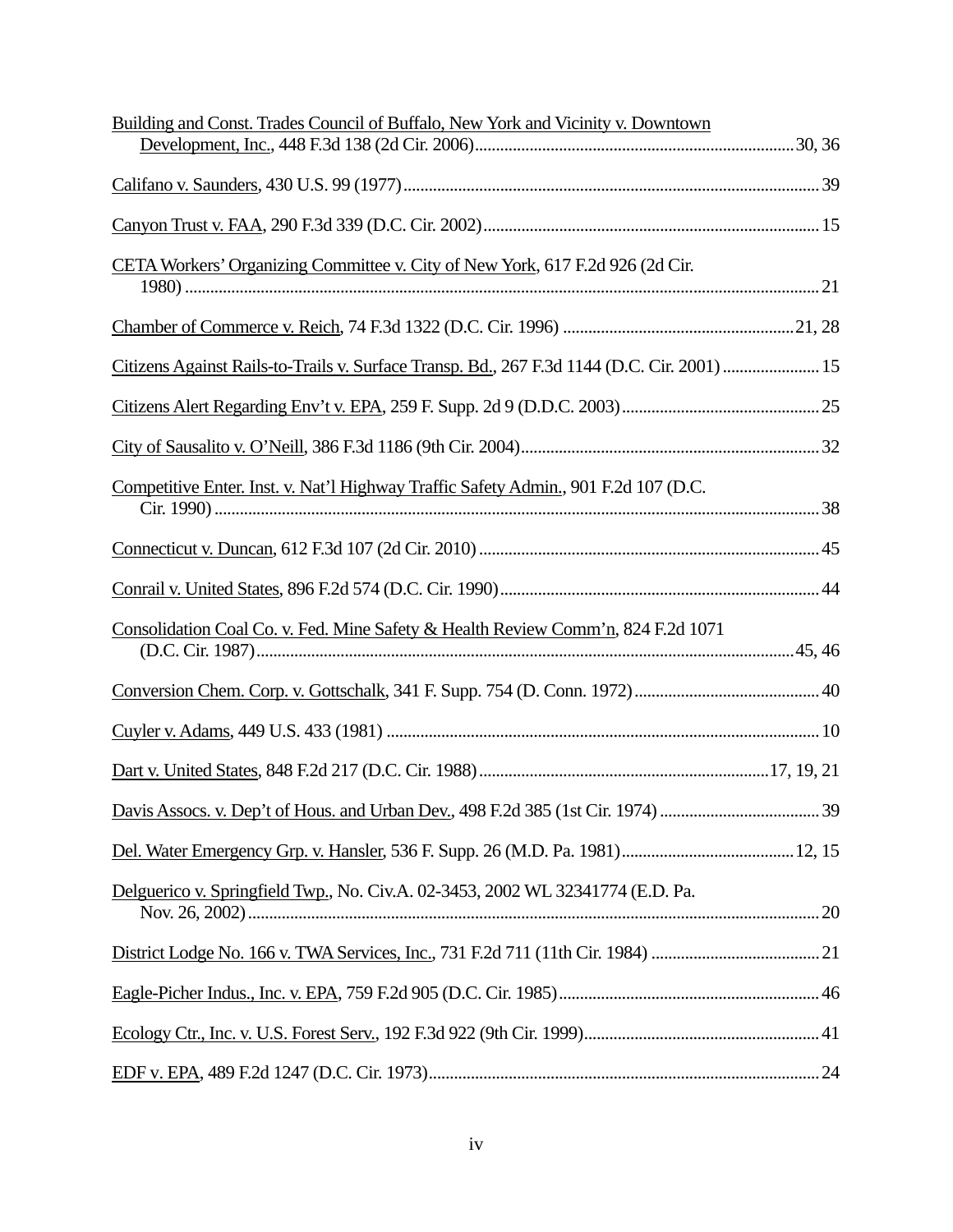| Friends of Hamilton Grange v. Salazar, No. 08 Civ. 5220(DLC), 2009 WL 650262           |  |
|----------------------------------------------------------------------------------------|--|
| Friends of the Earth v. Gaston Copper Recycling Corp., 204 F.3d 149 (4th Cir. 2000) 31 |  |
|                                                                                        |  |
|                                                                                        |  |
|                                                                                        |  |
|                                                                                        |  |
|                                                                                        |  |
|                                                                                        |  |
|                                                                                        |  |
|                                                                                        |  |
|                                                                                        |  |
|                                                                                        |  |
|                                                                                        |  |
|                                                                                        |  |
|                                                                                        |  |
|                                                                                        |  |
| Ka Makani 'O Kohala Ohana v. Dep't of Water Supply, 295 F.3d 955 (9th Cir. 2002)       |  |
| Karst Environmental Education and Protection v. EPA, 475 F.3d 1291 (D.C. Cir. 2007)22  |  |
|                                                                                        |  |
|                                                                                        |  |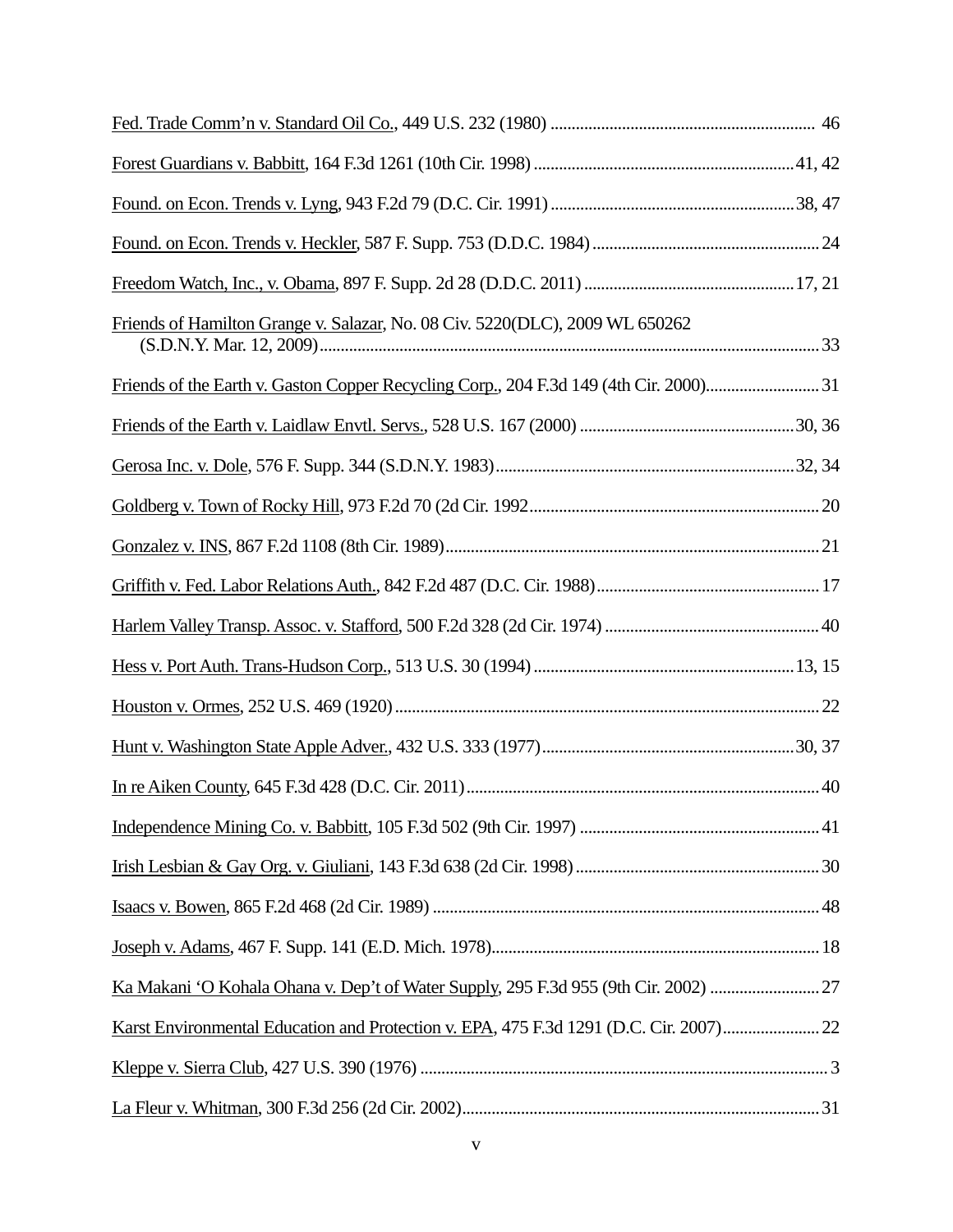| Landmark W.! v. USPS, 840 F. Supp. 994 (S.D.N.Y. 1993), aff'd, 41 F.3d 1500 (2d Cir. |  |
|--------------------------------------------------------------------------------------|--|
|                                                                                      |  |
|                                                                                      |  |
|                                                                                      |  |
|                                                                                      |  |
|                                                                                      |  |
|                                                                                      |  |
|                                                                                      |  |
| Ly-Luck Restaurant v. U.S. Dep't of Labor, No. C-92-3852, 1993 WL 121780 (N.D.       |  |
| M & M Stone Co. v. Pa. Dep't of Envtl. Prot., 07-CV-04784, 2008 WL 4467176 (E.D.     |  |
|                                                                                      |  |
|                                                                                      |  |
|                                                                                      |  |
|                                                                                      |  |
| Mobil Oil Corp. v. FTC, 430 F. Supp. 855 (S.D.N.Y. 1977), rev'd on other grounds,    |  |
|                                                                                      |  |
| Motor Vehicle Mfrs. Ass'n of the U.S. v. N.Y. State Dep't of Envtl. Conservation, 79 |  |
| Mountain States Legal Foundation v. Glickman, 92 F.3d 1228 (D.C. Cir. 1996)  31      |  |
|                                                                                      |  |
|                                                                                      |  |
|                                                                                      |  |
|                                                                                      |  |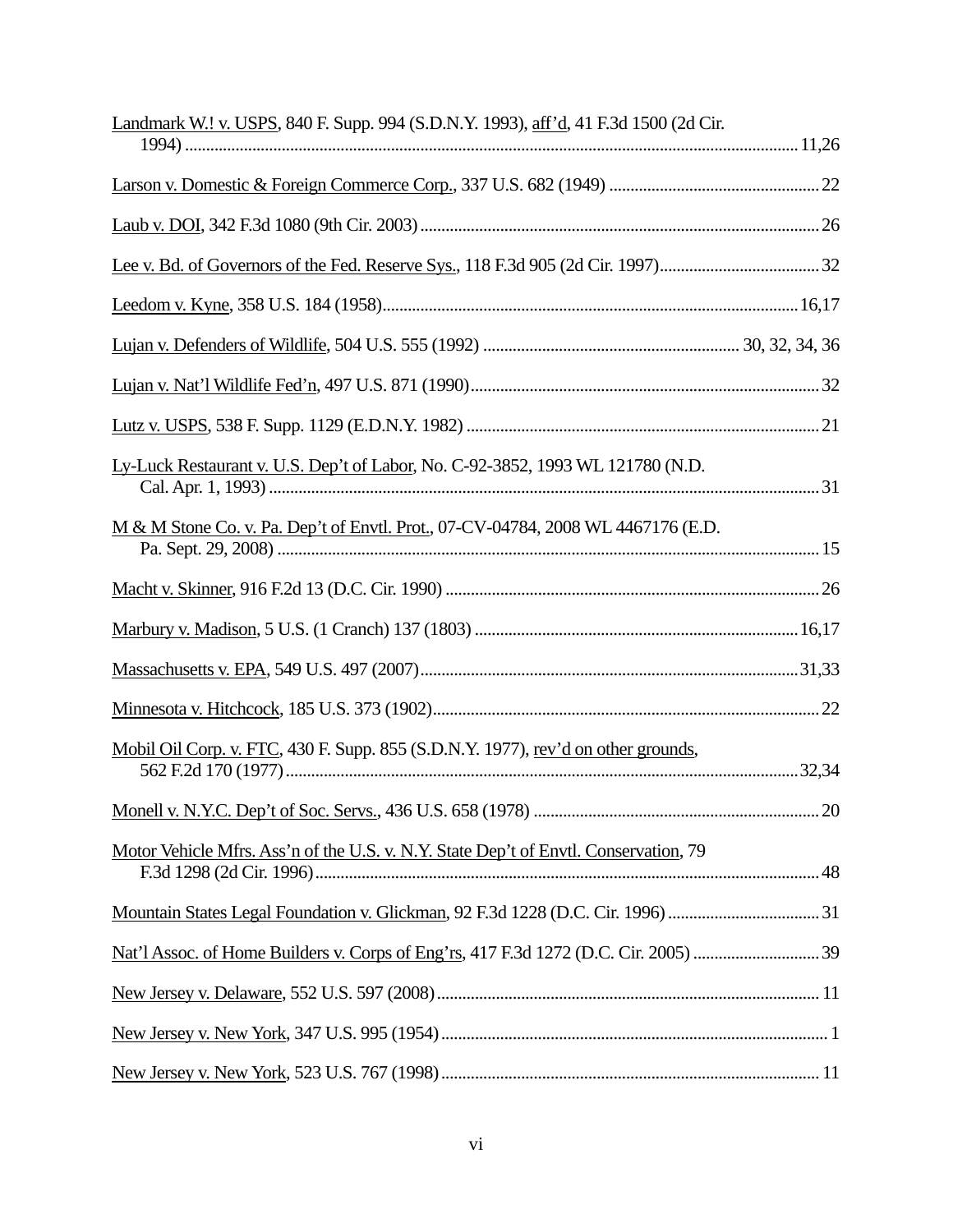| New York v. Atlantic States Marine Fisheries Commission, 609 F.3d 524 (2d Cir. 2010)10, 12, 13 |  |
|------------------------------------------------------------------------------------------------|--|
| New York Civil Liberties Union v. New York City Transit Auth., -- F.3d --, 2012 WL             |  |
|                                                                                                |  |
|                                                                                                |  |
|                                                                                                |  |
|                                                                                                |  |
|                                                                                                |  |
| NRDC v. U.S. Army Corps of Eng'rs, 399 F. Supp. 2d 386 (S.D.N.Y. 2005)  31, 35, 36, 37         |  |
| NYSA-ILA Vacation & Holiday Fund v. Waterfront Comm'n of N.Y., 732 F.2d 292                    |  |
|                                                                                                |  |
|                                                                                                |  |
|                                                                                                |  |
|                                                                                                |  |
|                                                                                                |  |
|                                                                                                |  |
|                                                                                                |  |
| Physicians Nat'l House Staff Ass'n v. Fanning, 642 F.2d 492 (D.C. Cir. 1980)  16               |  |
|                                                                                                |  |
| Pres. Coal. of Erie Cnty. v. Fed. Transit Admin., 129 F. Supp. 2d 551 (W.D.N.Y. 2000) 31       |  |
|                                                                                                |  |
|                                                                                                |  |
|                                                                                                |  |
|                                                                                                |  |
|                                                                                                |  |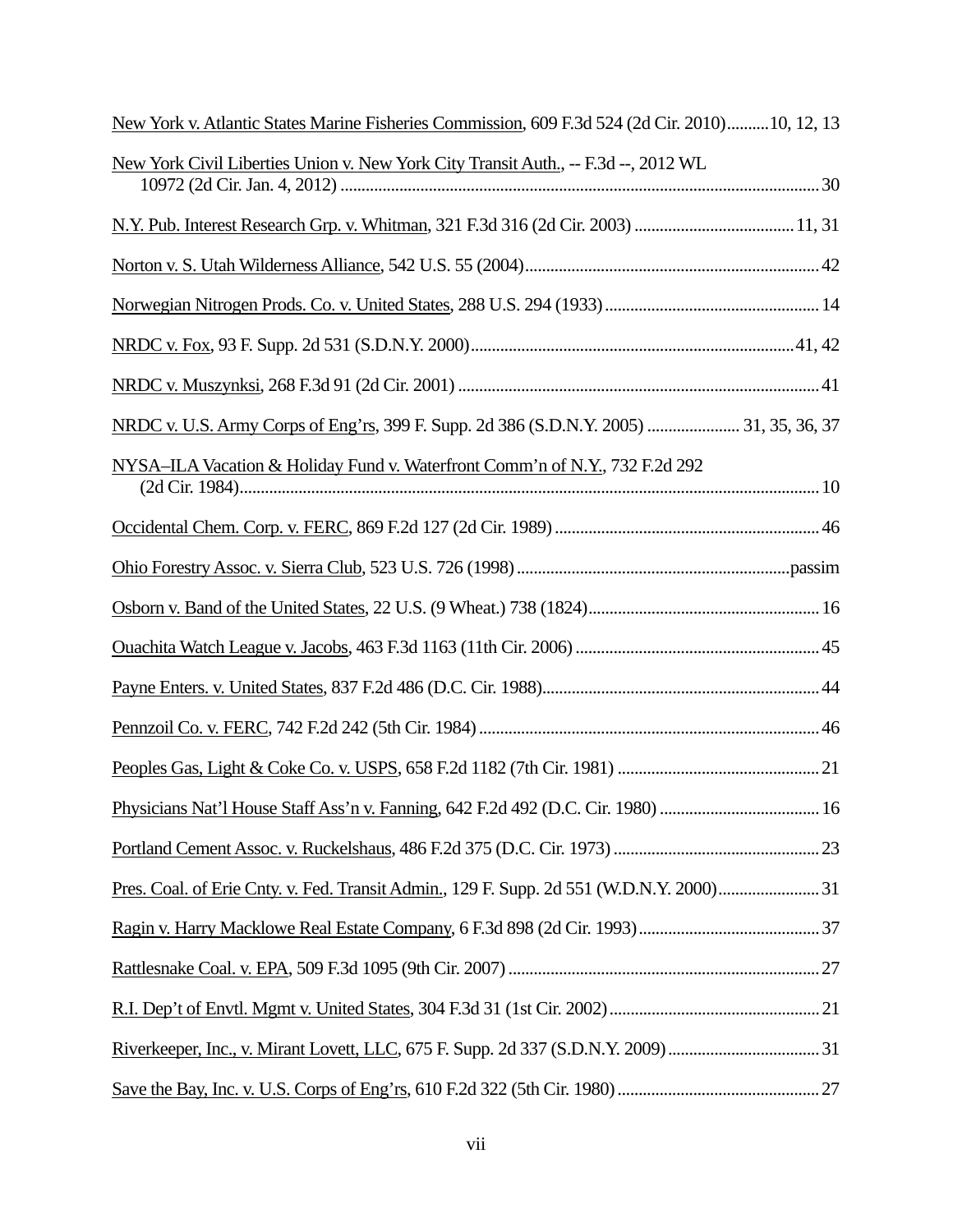| S. Portland Ave. Block Assoc. v. Pierce, No. 87 CV 4210, 1988 U.S. Dist. LEXIS         |  |
|----------------------------------------------------------------------------------------|--|
|                                                                                        |  |
|                                                                                        |  |
|                                                                                        |  |
| Tex. & New Orleans R.R. Co. v. Bhd. of Ry. & Steamship Clerks, 281 U.S. 548 (1930)  18 |  |
|                                                                                        |  |
|                                                                                        |  |
|                                                                                        |  |
|                                                                                        |  |
|                                                                                        |  |
|                                                                                        |  |
|                                                                                        |  |
|                                                                                        |  |
|                                                                                        |  |
| Vermont Pub. Interest Research Grp. v. U.S. Fish and Wildlife Serv., 247 F. Supp. 2d   |  |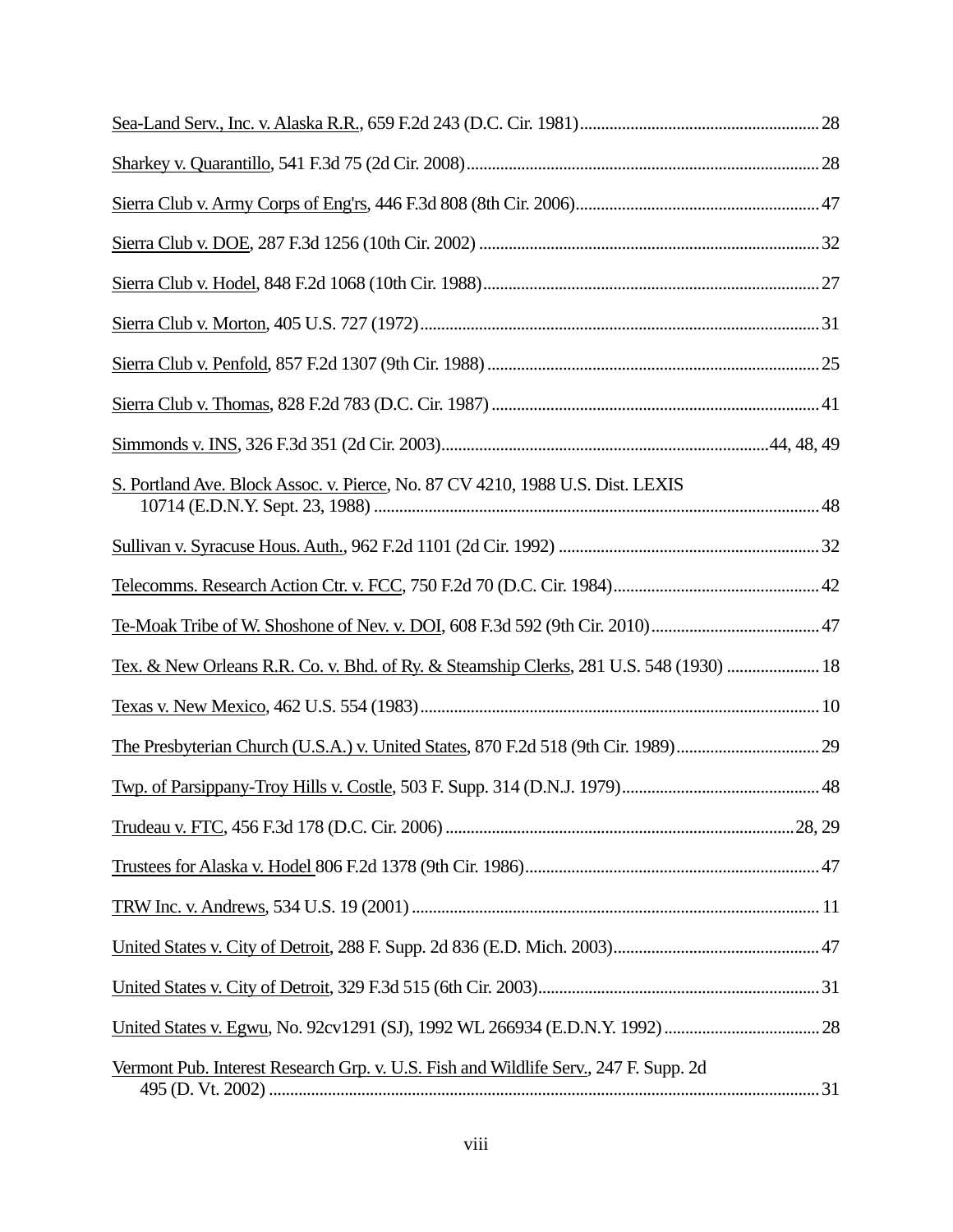| Vill. of Los Ranchos de Albuquerque v. Barnhart, 906 F.2d 1477 (10th Cir. 1990)  27 |  |
|-------------------------------------------------------------------------------------|--|
|                                                                                     |  |
| Wash. Legal Found. v. U.S. Sentencing Comm'n, 89 F.3d 897 (D.C. Cir. 1996) 22, 39   |  |
|                                                                                     |  |
| <b>Federal Statutes</b>                                                             |  |
|                                                                                     |  |
|                                                                                     |  |
|                                                                                     |  |
|                                                                                     |  |
|                                                                                     |  |
|                                                                                     |  |
|                                                                                     |  |
|                                                                                     |  |
|                                                                                     |  |
| <b>Rules</b>                                                                        |  |
|                                                                                     |  |
|                                                                                     |  |
| <b>Regulations</b>                                                                  |  |
|                                                                                     |  |
|                                                                                     |  |
|                                                                                     |  |
|                                                                                     |  |
|                                                                                     |  |
|                                                                                     |  |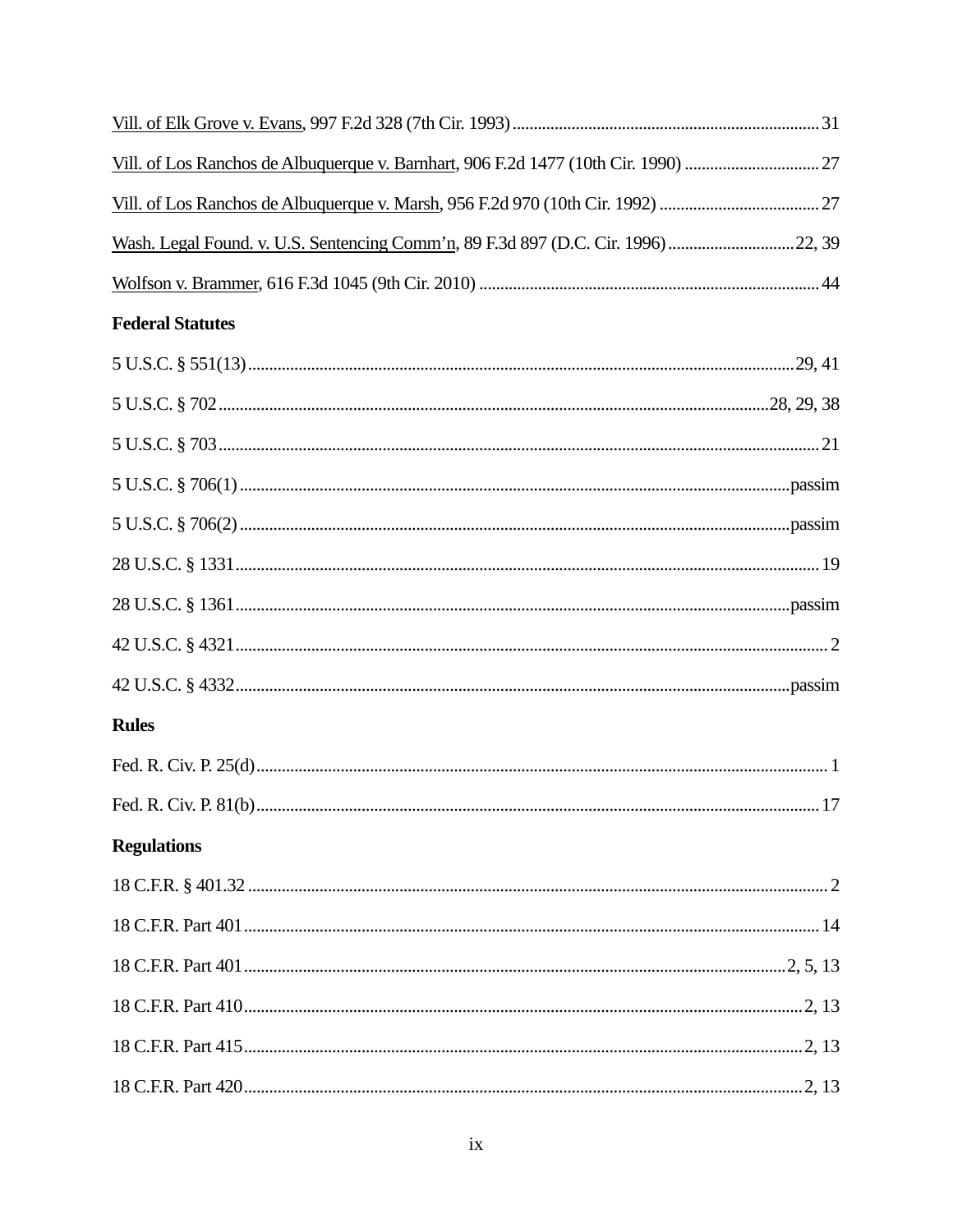| <b>Federal Register</b>                                                           |  |
|-----------------------------------------------------------------------------------|--|
|                                                                                   |  |
|                                                                                   |  |
|                                                                                   |  |
|                                                                                   |  |
|                                                                                   |  |
|                                                                                   |  |
|                                                                                   |  |
| <b>Other Authorities</b>                                                          |  |
| Clark Byse, Proposed Reforms in Federal "Nonstatutory" Judicial Review: Sovereign |  |
|                                                                                   |  |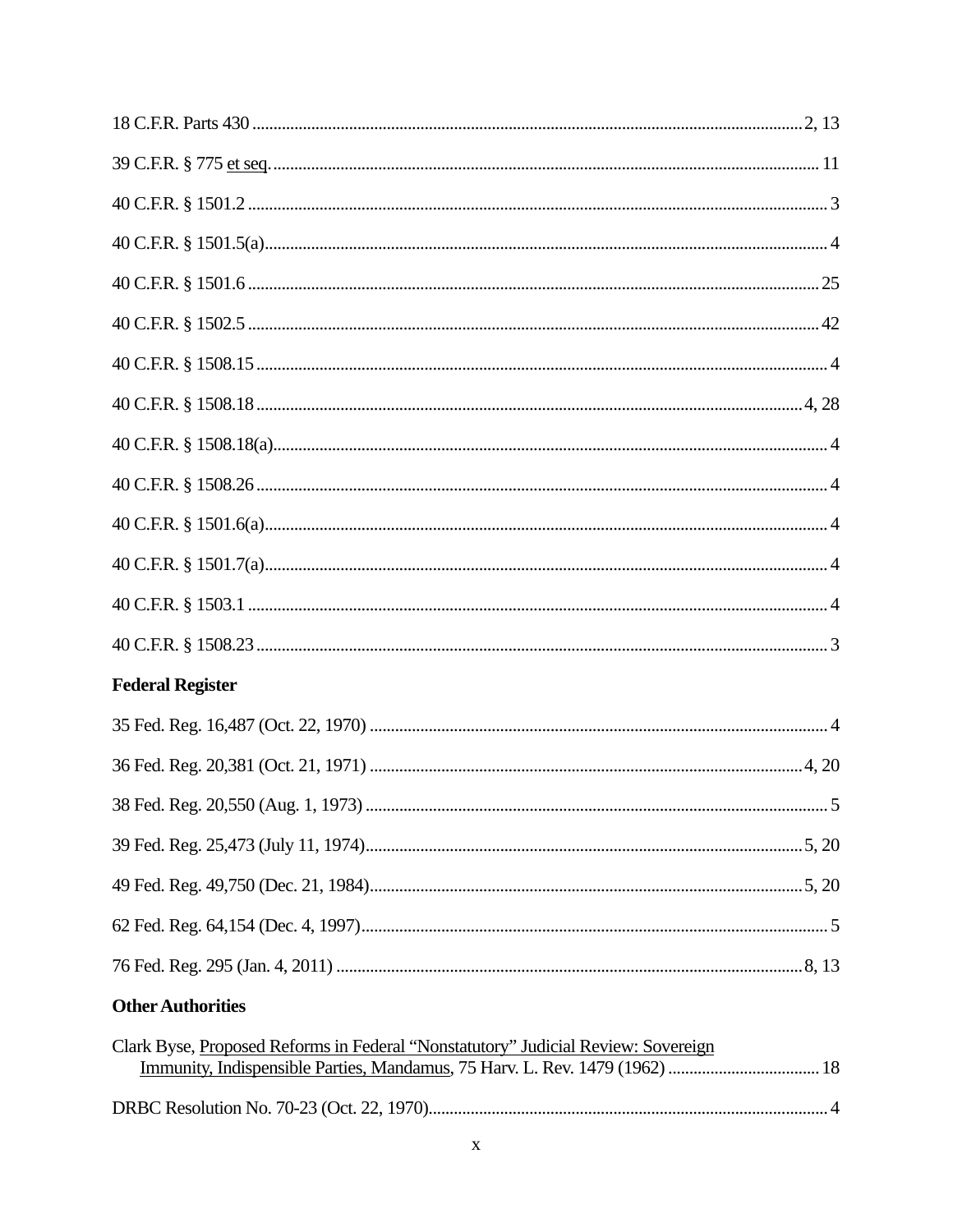| Jack M. Beermann, Common Law and Statute Law in Administrative Law, 63 Admin.        |  |
|--------------------------------------------------------------------------------------|--|
| Peter L. Strauss et al., Gellhorn and Byse's Administrative Law, Cases and Comments  |  |
| Richard H. Fallon, Jr., et al., Hart & Wechsler's The Federal Courts and The Federal |  |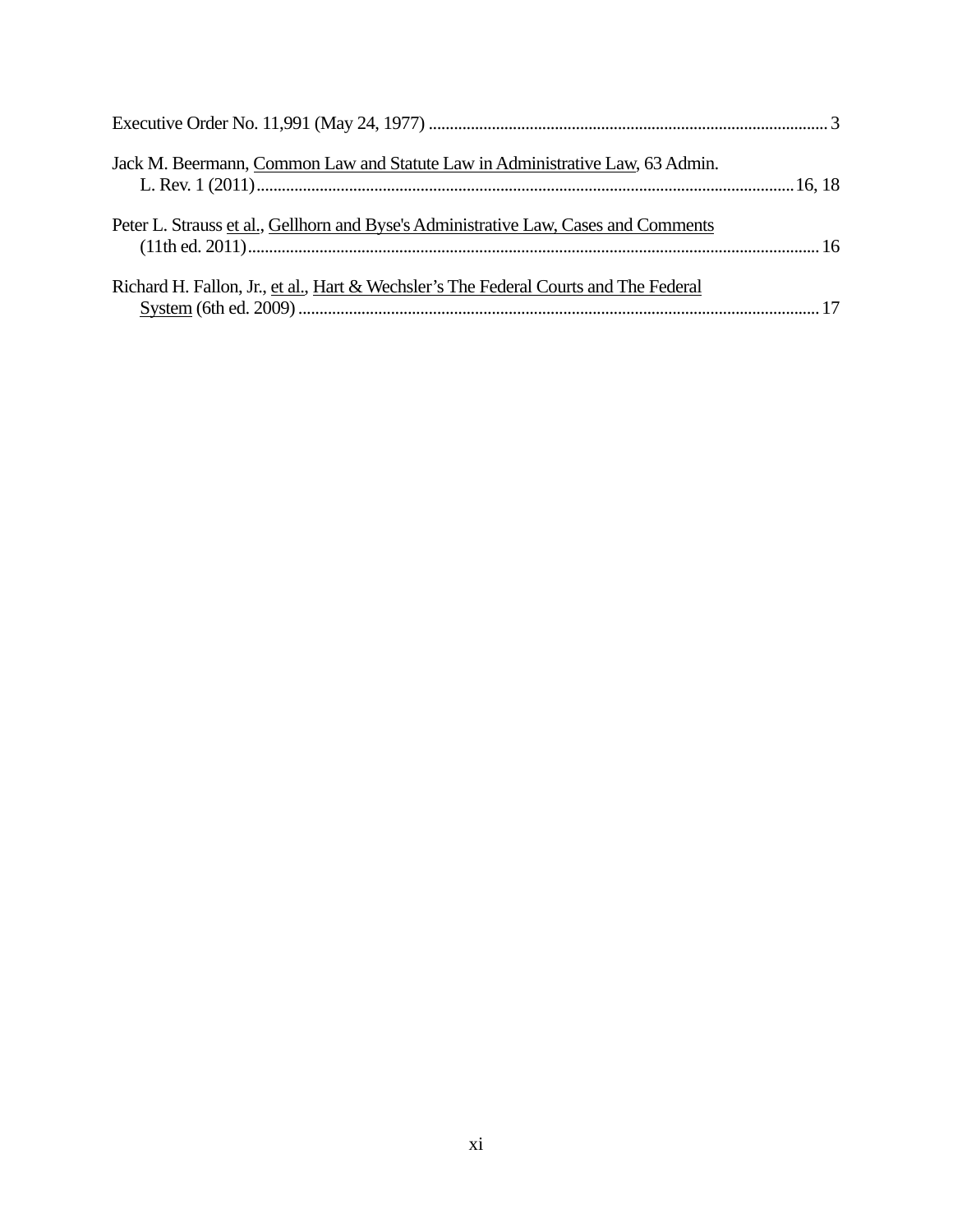### **PRELIMINARY STATEMENT**

Plaintiffs submit this combined memorandum in opposition to Defendants' motions<sup>1</sup> and in support of Plaintiffs' cross-motion for summary judgment. On December 8, 2010, the Delaware River Basin Commission voted 4-1 to approve the release of draft regulations for natural gas development in the Delaware River Basin ("Draft Regulations"). Plaintiffs filed suit to challenge the DRBC Defendants (Delaware River Basin Commission and Executive Director Carol Collier, collectively "DRBC") and the U.S. Army Corps of Engineers Defendants<sup>2</sup> (the U.S. Army Corps of Engineers and Col. Christopher Larsen, sued in his official capacity, collectively "Corps"). Defendants failed to comply with their mandatory, non-discretionary duties under the National Environmental Policy Act (NEPA) to issue a draft Environmental Impact Statement (EIS) to accompany the Draft Regulations, a major federal action that will significantly affect the quality of the human environment. Plaintiffs have standing to bring these claims, which are ripe and not barred by principles of sovereign immunity. Therefore, Plaintiffs' claims are ripe and are suitable for disposition as questions of law that do not require resolution of any disputed material facts. Accordingly, Plaintiffs respectfully request that the Court deny Defendants' motions and enter summary judgment for Plaintiffs on both counts.

#### **STATUTORY AND REGULATORY FRAMEWORK**

#### The Delaware River Basin Compact and the Delaware River Basin Commission

Following the entry of a consent decree in New Jersey v. New York, 347 U.S. 995 (1954), the States of New York, New Jersey, Pennsylvania, and Delaware and the federal government negotiated

<sup>&</sup>lt;sup>1</sup> Defendants U.S. Army Corps of Engineers and Col. Christopher Larsen (sued in his official capacity and substituted for Brig. Gen. Peter A. DeLuca pursuant to Fed. R. Civ. P. 25(d)) filed a single combined memorandum dated Jan. 12, 2012 in support of their motion to dismiss or, in the alternative, for summary judgment, in all three consolidated actions ("Corps Br."). Defendants Delaware River Basin Commission and Carol Collier, Executive Director, Delaware River Basin Commission (sued in her official capacity) filed two separate memoranda in support of their motions to dismiss, one dated Nov. 1, 2011, ("DRBC Nov. Br.") and another dated Jan. 12, 2012 ("DRBC Jan. Br."). Amici Curiae/Putative Defendant-Intervenors American Petroleum Institute et al. filed a single combined memorandum ("API Br."), while amicus curiae Susquehanna River Basin Commission filed memoranda dated Nov. 1, 2011 and Jan. 12, 2012 ("SRBC Nov. Br." and "SRBC Jan. Br." respectively).

 $2^2$  For purposes of the DCS Complaint, "Corps" refers to all non-DRBC Federal Defendants named in DCS's Complaint.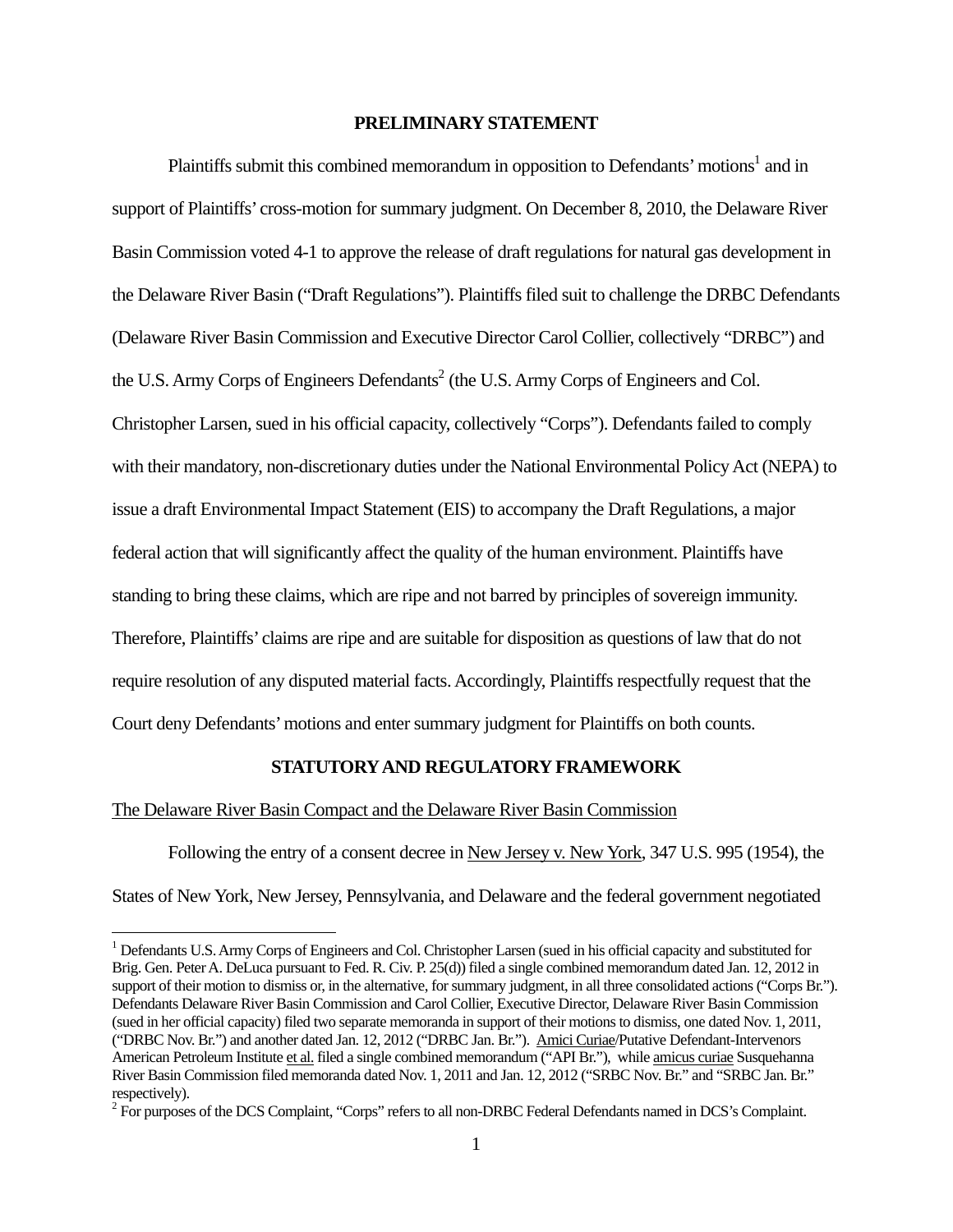the Delaware River Basin Compact (Compact), which entered into force in 1961. The Compact created the Delaware River Basin Commission (DRBC) to conserve and manage the resources of the Delaware River. In forming the Compact, the parties agreed that "the conservation, utilization, development, management, and control of the water and related resources of the Delaware River Basin under a comprehensive multipurpose plan will bring the greatest benefits and produce the most efficient service in the public welfare." Compact, Whereas Clause (introducing a Comprehensive Plan).<sup>3</sup>

Article 3, Section 3.8 of the Compact requires that

No project having a substantial effect on the water resources of the basin shall hereafter be undertaken by any person, corporation, or governmental authority unless it shall have been first submitted to and approved by the commission, subject to the provisions of Sections 3.3 and 3.5. . . . The Commission shall provide by regulation for the procedure of submission, review and consideration of projects, and for its determinations pursuant to this section. Any determination of the Commission hereunder shall be subject to judicial review in any court of competent jurisdiction.

See also 18 C.F.R. § 401.32. DRBC implements the Compact's directives and objectives and the Comprehensive Plan through the Water Code and the Administrative Manual: Rules of Practice and Procedure (RPP). DRBC's regulations are published in the Code of Federal Regulations at 18 C.F.R. Parts 401, 410, 415, 420, and 430.

#### National Environmental Policy Act

 The National Environmental Policy Act of 1969, 42 U.S.C. § 4321 et seq., is our nation's basic national charter for the protection of the environment. It is a planning statute that requires a federal agency, prior to undertaking a major federal action, to evaluate that action's impacts on the human environment. 42 U.S.C. § 4332. The twin goals of NEPA are to obligate federal agencies to consider every significant aspect of the environmental impact of a proposed action and ensure that the agency will inform the public that it has truly considered environmental concerns in its decision making process. Balt. Gas & Electric Co. v. NRDC, 462 U.S. 87 (1983). NEPA requires federal agencies to

<sup>&</sup>lt;sup>3</sup> See DRBC's website, http://www.state.nj.us/drbc/; Plaintiffs' Appendix of Public Record Documents.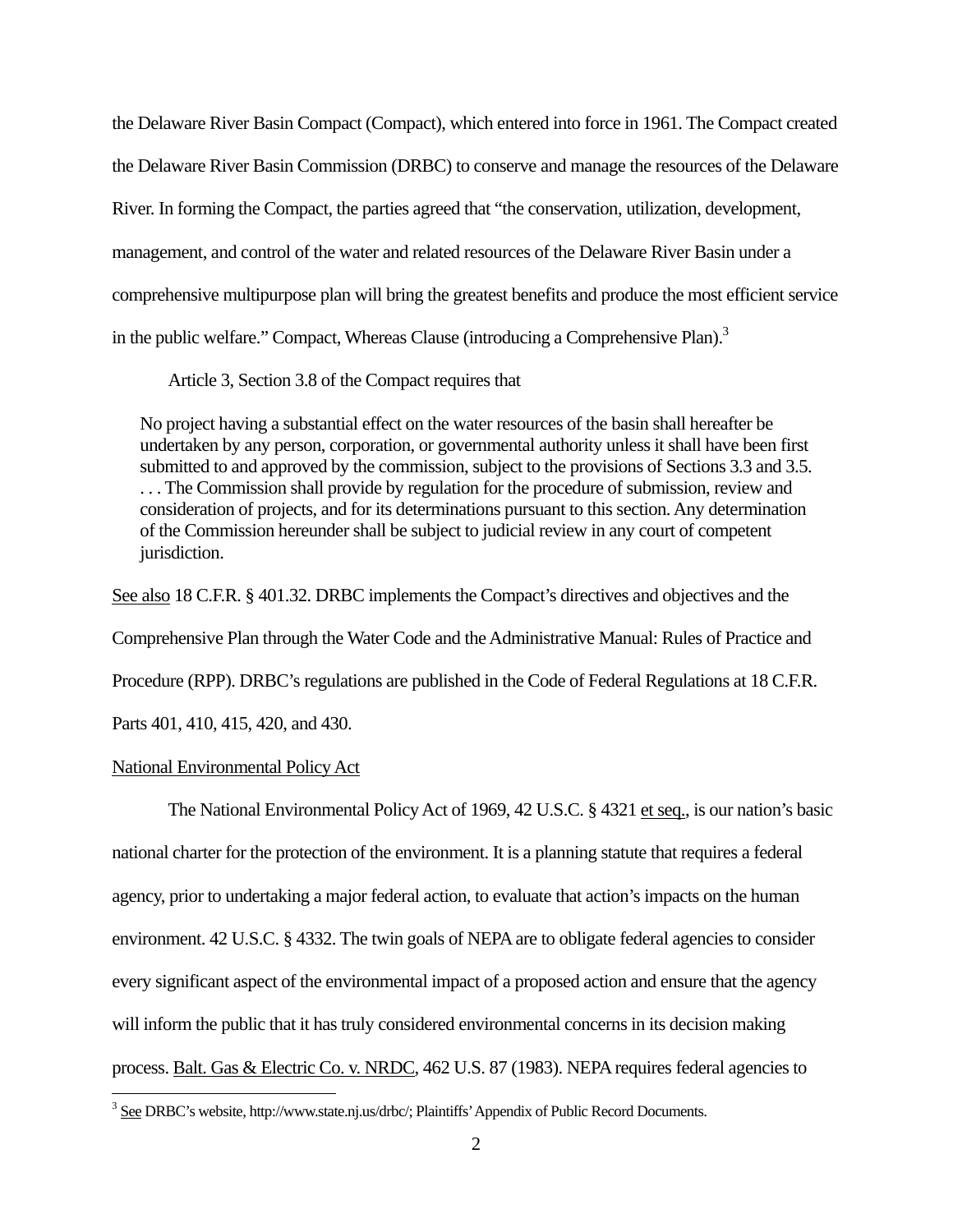take a "hard look" at environmental consequences prior to a major action to integrate environmental consequences into the decision making process. Kleppe v. Sierra Club, 427 U.S. 390, 410 n.21 (1976); Balt. Gas & Elec. Co., 462 U.S. at 97. NEPA requires that all agencies of the federal government prepare a "detailed statement" for all "major Federal actions significantly affecting the quality of the human environment . . . . "42 U.S.C. § 4332(2)(C). This detailed statement must be "include[d] in every recommendation or report on proposals for . . . major Federal actions." Id. Copies of the statement must "accompany the proposal through the existing agency review processes." Id.

The Council on Environmental Quality (CEQ) promulgated regulations implementing NEPA that are binding on all federal agencies pursuant to Executive Order No. 11,991 (May 24, 1977). 40 C.F.R. Parts 1500-1508. CEQ's implementing regulations are afforded substantial deference. Andrus v. Sierra Club, 442 U.S. 347, 357-58 (1979). The CEQ regulations mandate that an agency must comply with NEPA "at the earliest possible time to insure that planning and decisions reflect environmental values, to avoid delays later in the process, and to head off potential conflicts." 40 C.F.R. § 1501.2. They further require that

[a]n agency shall commence preparation of an [EIS] as close as possible to the time the agency is developing or is presented with a proposal . . . so that preparation can be completed in time for the final statement to be included in any recommendation or report on the proposal. The statement shall be prepared early enough so that it can serve practically as an important contribution to the decisionmaking process and will not be used to rationalize or justify decisions already made.

40 C.F.R. § 1502.5. In turn, the CEQ regulations define "proposal" as

that stage in the development of an action when an agency subject to the Act has a goal and is actively preparing to make a decision on one or more alternative means of accomplishing that goal and the effects can be meaningfully evaluated. Preparation of an [EIS] on a proposal should be timed . . . so that the final statement may be completed in time for the statement to be included in any recommendation or report on the proposal.

40 C.F.R. § 1508.23.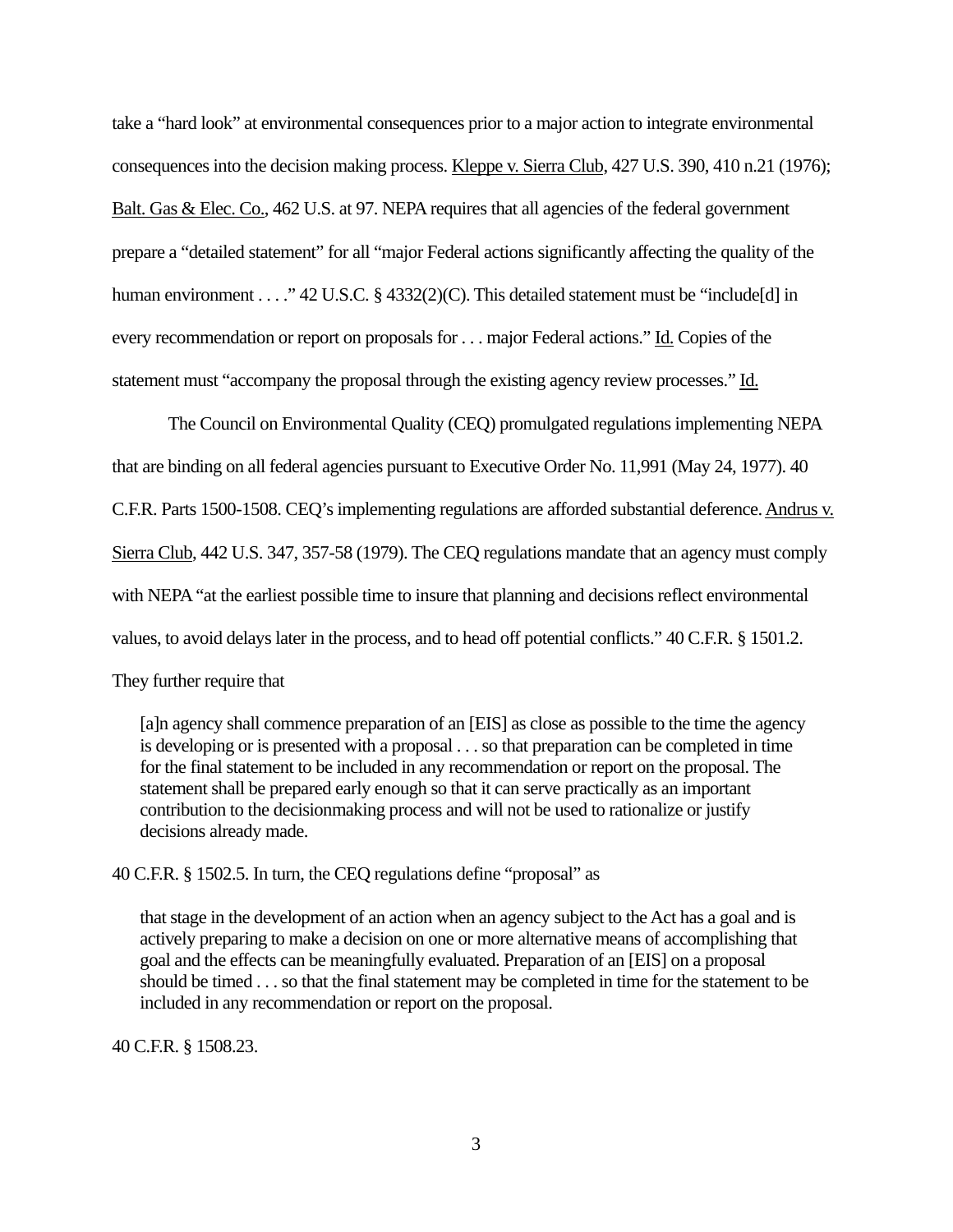"Major Federal actions" requiring preparation of an EIS include projects and programs entirely or partly financed, assisted, conducted, regulated, or approved by federal agencies, as well as new agency rules, regulations, plans, policies, or procedures. 40 C.F.R. § 1508.18(a). Where multiple agencies have proposed or are involved in the same action, or are "involved in a group of actions directly related to each other because of their functional interdependence or geographical proximity," one of those agencies "shall supervise the preparation of an environmental impact statement" as "lead agency." 40 C.F.R. § 1501.5(a). CEQ regulations require agencies to request the participation of other federal agencies with jurisdiction by law or special expertise and to provide copies of a draft EIS to other concerned agencies for review and comment. 40 C.F.R. §§ 1501.5(a), 1501.6(a), 1501.7(a), 1503.1. "Jurisdiction by law" means "agency authority to approve, veto, or finance all or part of the proposal." 40 C.F.R. § 1508.15. "Special expertise" "means statutory responsibility, agency mission, or related program experience." 40 C.F.R. § 1508.26.

#### DRBC and NEPA

 Ten months after the statute's enactment, DRBC published its first set of proposed regulations to implement NEPA. 35 Fed. Reg. 16,487 (Oct. 22, 1970). By resolution dated November 24, 1970, Resolution No. 70-23, DRBC voted to amend its RPP to incorporate the proposed regulations, stating: "WHEREAS, the National Environmental Policy Act (P.L. 91-190) requires an environmental statement to accompany certain projects, and it is the purpose of the Commission to implement the Federal statutory requirement with appropriate regulations." These regulations were finalized "in compliance with the provisions of the National Environmental Policy Act (Public Law 91-190)." 36 Fed. Reg. 20,381 at 20,381-82 (Oct. 21, 1971). With respect to inter-agency NEPA coordination, these regulations stated:

(k) When any project listed in section (a) hereof is subject to the requirement of an [EIS] to be prepared by another Federal agency, the Executive Director will consult with such agency and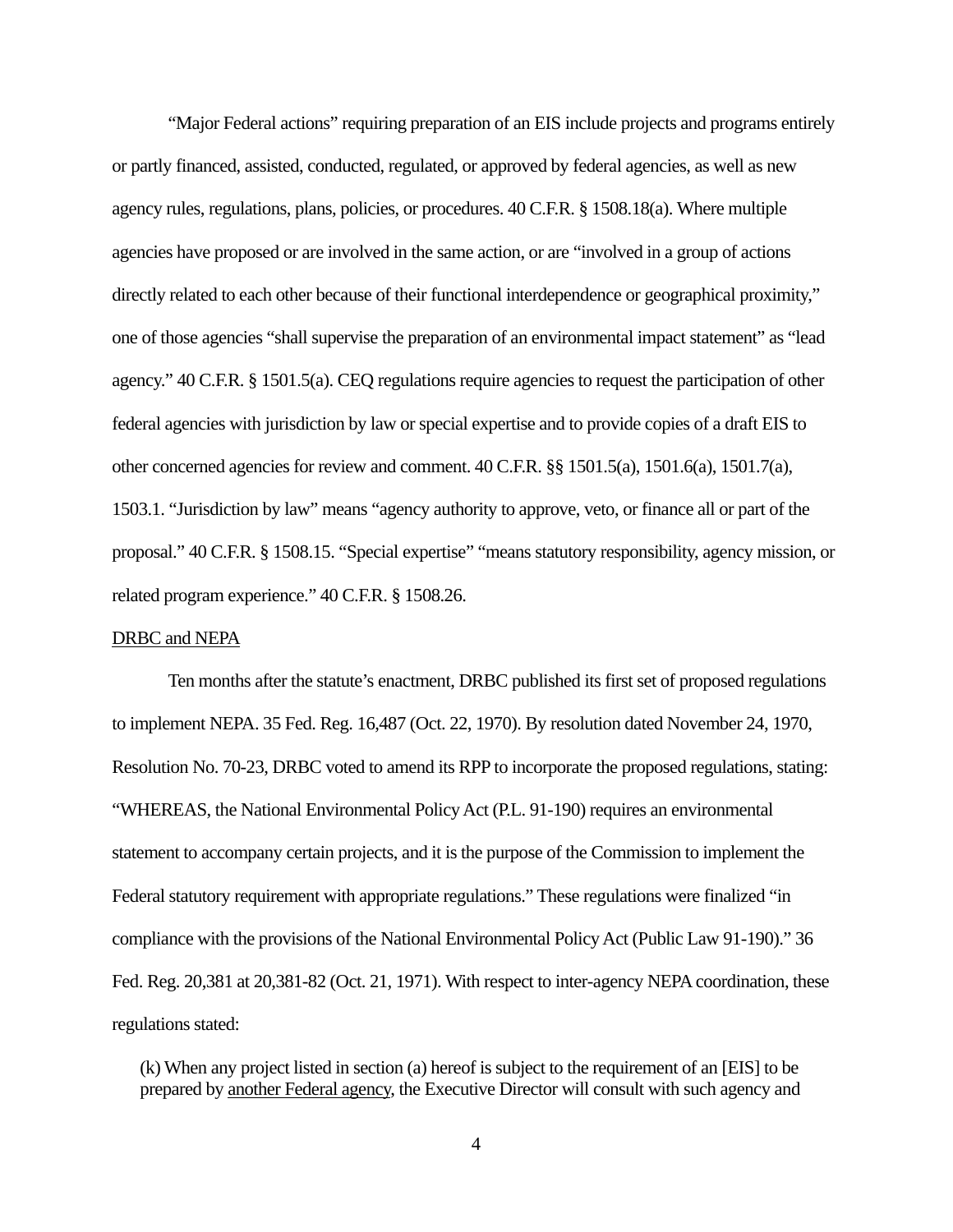establish appropriate lead agency arrangements that will meet the requirements of the National Environmental Policy Act to avoid duplication.

 Id. (emphasis added) (documents cited in this section are attached in the Appendix: Public Records). In 1973, CEQ issued updated guidelines for federal agencies on preparing EISs. 38 Fed. Reg. 20,550 (Aug. 1, 1973). These guidelines identified DRBC as a federal agency with jurisdiction by law and/or special expertise over the water resources of the Delaware River. Id. at 20,557. DRBC's second and more detailed set of NEPA regulations were published on July 11, 1974. 39 Fed. Reg. 25,473. Until 1980, DRBC did NEPA analyses and defended its compliance in federal court. See, e.g., Bucks County Bd. of Comm'rs v. Interstate Energy Co., 403 F. Supp. 805 (E.D. Pa. 1975); Borough of Morrisville v. DRBC, 399 F. Supp. 469 (E.D. Pa. 1975), aff'd mem., 532 F.2d 745 (3rd Cir. 1976).

 In 1980, via Resolution No. 80-11 (July 23, 1980), DRBC suspended its NEPA regulations solely because it did "not have available to it sufficient financial resources to permit the continuation of this program at the present time and to carry out its responsibilities mandated by the Compact." Therefore, it stated, "an appropriate agency of the executive branch of the federal government can assume the 'lead agency' and other environmental assessment functions for significant projects within the basin involving federal loans, grants or permits." Accordingly, it resolved that: "The Commission shall not act as lead agency for environmental assessments and the preparation of environmental impact statements unless funding therefor is expressly provided by Commission action or otherwise approved by the Commission." Final regulations deleting DRBC's NEPA regulations from 18 C.F.R. Part 401 were published in December 1997. 62 Fed. Reg. 64,154 (Dec. 4, 1997).

DRBC's suspension and revocation of its NEPA regulations notwithstanding, CEQ continues to identify DRBC on its list of federal and federal-state agencies with NEPA responsibilities. See 49 Fed. Reg. 49,750 (Dec. 21, 1984) at 49,573 (Appendix I, Federal and Federal-State Agency NEPA Contacts); 49,574 (Appendix II, Federal and Federal-State Agencies With Jurisdiction by Law or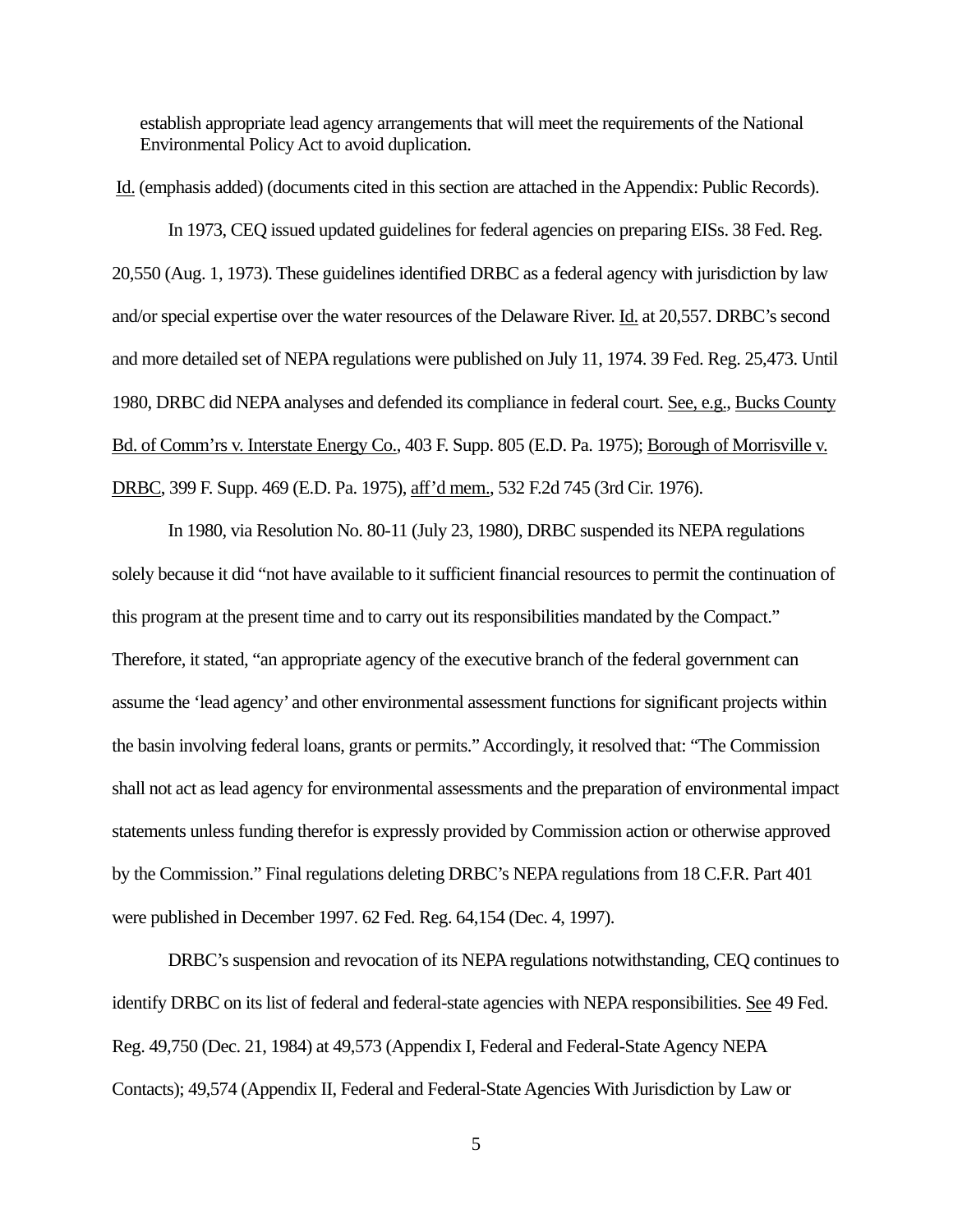Special Expertise on Environmental Quality Issues); 49,781 Appendix III, Federal and Federal-State Agency Offices for Receiving and Commenting on Other Agencies' Environmental Documents).

## **STATEMENT OF FACTS**

The Marcellus Shale, a geologic formation underlying more than a third of the Delaware River Basin, is a recent target of the fossil fuel industry because of its potential as a source of natural gas. If the Delaware River Basin is opened to unconventional shale gas development, thousands of wells will be installed in the Basin. Complaint at ¶¶ 84-86. Because natural gas is tightly bound in the shale rock formations, it can only be obtained by first drilling deep vertical wells and then drilling outward horizontally so that the shale layer can be blasted at extreme pressure with millions of gallons of water mixed with chemicals and proppant materials such as sand. Complaint at ¶¶ 87-89. Shale gas development is an extraordinarily land- and water-intensive process that converts agricultural, forest, and range lands to industrial uses, destroys and degrades wildlife habitat, consumes millions of gallons of water per well, and generates huge quantities of air pollution (including greenhouse gases), hazardous wastes, and toxic wastewater. Complaint at  $\P$  90-98, 112. Shale gas drilling puts at risk the drinking water relied on by more than fifteen million people, including the residents of New York City and Philadelphia. Complaint at ¶¶ 90, 99, 103-105. Shale gas drilling in the Delaware River Basin threatens the health, aesthetic, recreational, economic, professional, and ecologic interests of Plaintiff organizations' members. Complaint at ¶¶ 11-28, 137; see also Section III, infra.

The extraordinarily high water quality of the entire non-tidal Delaware River is protected by Special Protection Waters (SPW) anti-degradation regulations. Complaint at ¶¶ 10, 49-50. DRBC has identified three major areas of concern with respect to shale gas development's impacts to SPW water quality and quantity: first, that "gas drilling projects in the Marcellus Shale or other formations may have a substantial effect on the water resources of the basin by reducing the flow in streams and/or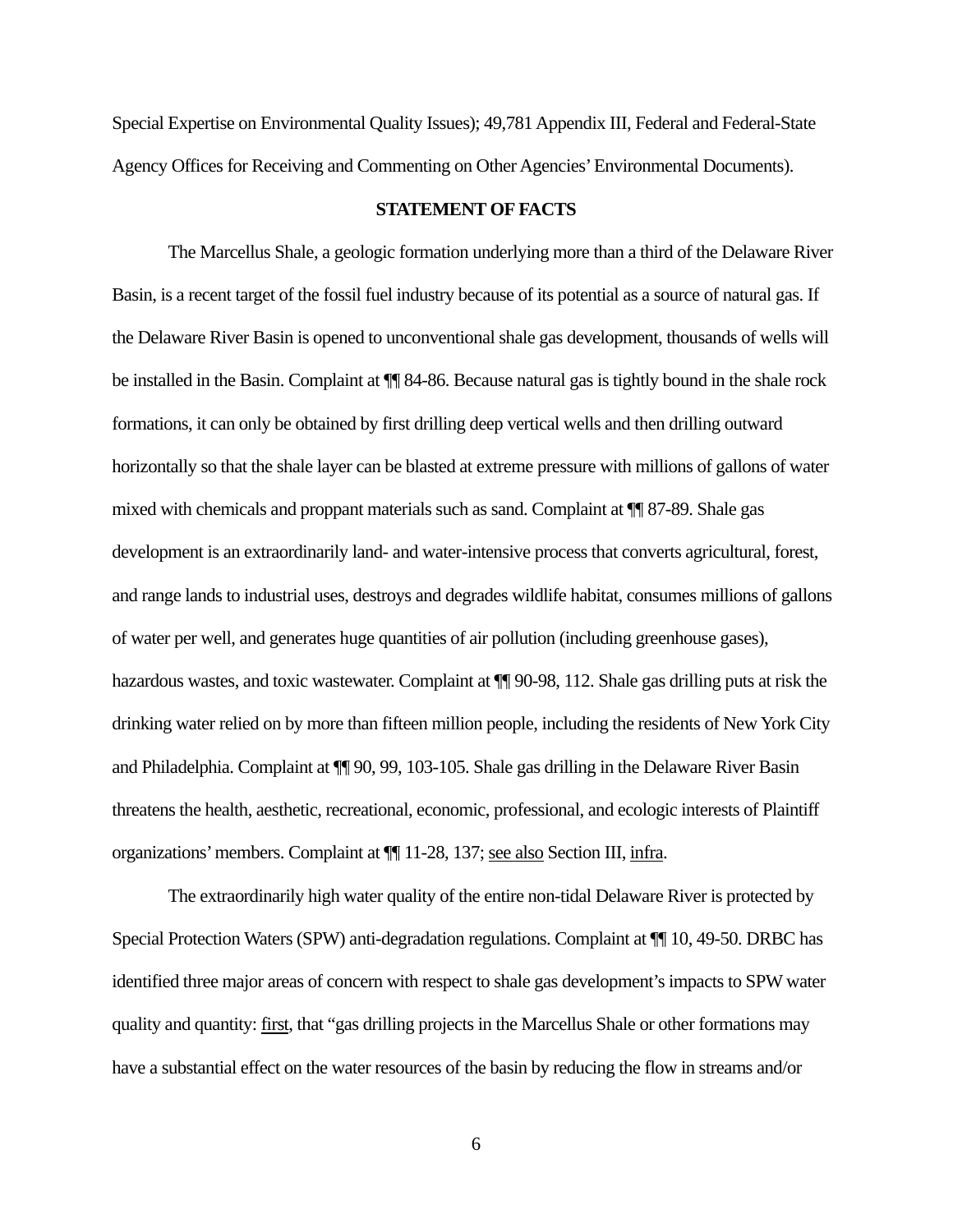aquifers used to supply the significant amounts of fresh water needed in the natural gas mining process"; second, that "on-site drilling operations may potentially add, discharge or cause the release of pollutants into the ground water or surface water"; and third, that the flowback fluids, which include not only natural gas and chemicals added to the high-volume hydraulic fracturing mixture but also naturally occurring brines and contaminants, must be treated and disposed of properly.<sup>4</sup>

In May 2009, Defendant Carol Collier, DRBC's Executive Director, invoked her discretionary authority under the RPP to issue a determination that natural gas extraction projects could not proceed in the Basin without DRBC approval because of the potential impacts to Special Protection Waters. Complaint at ¶¶ 114-116; see also http://www.state.nj.us/drbc/library/documents/EDD5-19-09.pdf. A year later, in May 2010, DRBC approved a resolution to direct commission staff to draft regulations for natural gas development targeting shale formations in the Basin. This resolution also postponed consideration of well pad dockets (permits) until after the promulgation of final regulations.<sup>5</sup> In June 2010, DRBC issued a statement recognizing that the "collective effects of the thousands of wells and supporting facilities that are projected in the basin pose potentially significant adverse effects on the surface water and groundwater of the basin."<sup>6</sup>

At its December 8, 2010 meeting, DRBC approved the release of the Draft Regulations in a 4-1 vote. Representatives of the Army Corps, Pennsylvania, New Jersey, and Delaware voted in favor while the New York representative voted against the resolution. On December 9, 2010, DRBC published the Draft Regulations.<sup>7</sup> On January 4, 2011, a notice of the issuance of the Draft Regulations

<sup>&</sup>lt;sup>4</sup> See Natural Gas Drilling Index Page, DRBC (Feb. 1, 2012), http://www.state.nj.us/drbc/programs/natural/.<br><sup>5</sup> See "May 2010 ... DRBC Will Baview Natural Gas Wall Bad Brojects A free Adoption of Naw Begulations."

 $5\frac{\text{See}}{\text{See}}$  "May 2010 – DRBC Will Review Natural Gas Well Pad Projects After Adoption of New Regulations," DRBC (Dec. 30, 2011), http://www.state.nj.us/drbc/programs/natural/archives.html#3.

<sup>&</sup>lt;sup>6</sup> Statement by the Delaware River Basin Commission (DRBC) on the Upper Delaware River Being Named by American Rivers to its "America's Most Endangered Rivers" List, June 2, 2010, available at

http://www.state.nj.us/drbc/library/documents/DRBCstatement\_EndangeredRivers\_6-2-2010.pdf .

<sup>&</sup>lt;sup>7</sup> See Draft Natural Gas Development Regulations, DRBC (Dec. 29, 2011), http://www.state.nj.us/drbc/programs/natural/ draft-regulations.html (describing history of DRBC action); 2010 Draft Regulations, available at http://www.state.nj.us/drbc/library/documents/naturalgas-draftregs.pdf.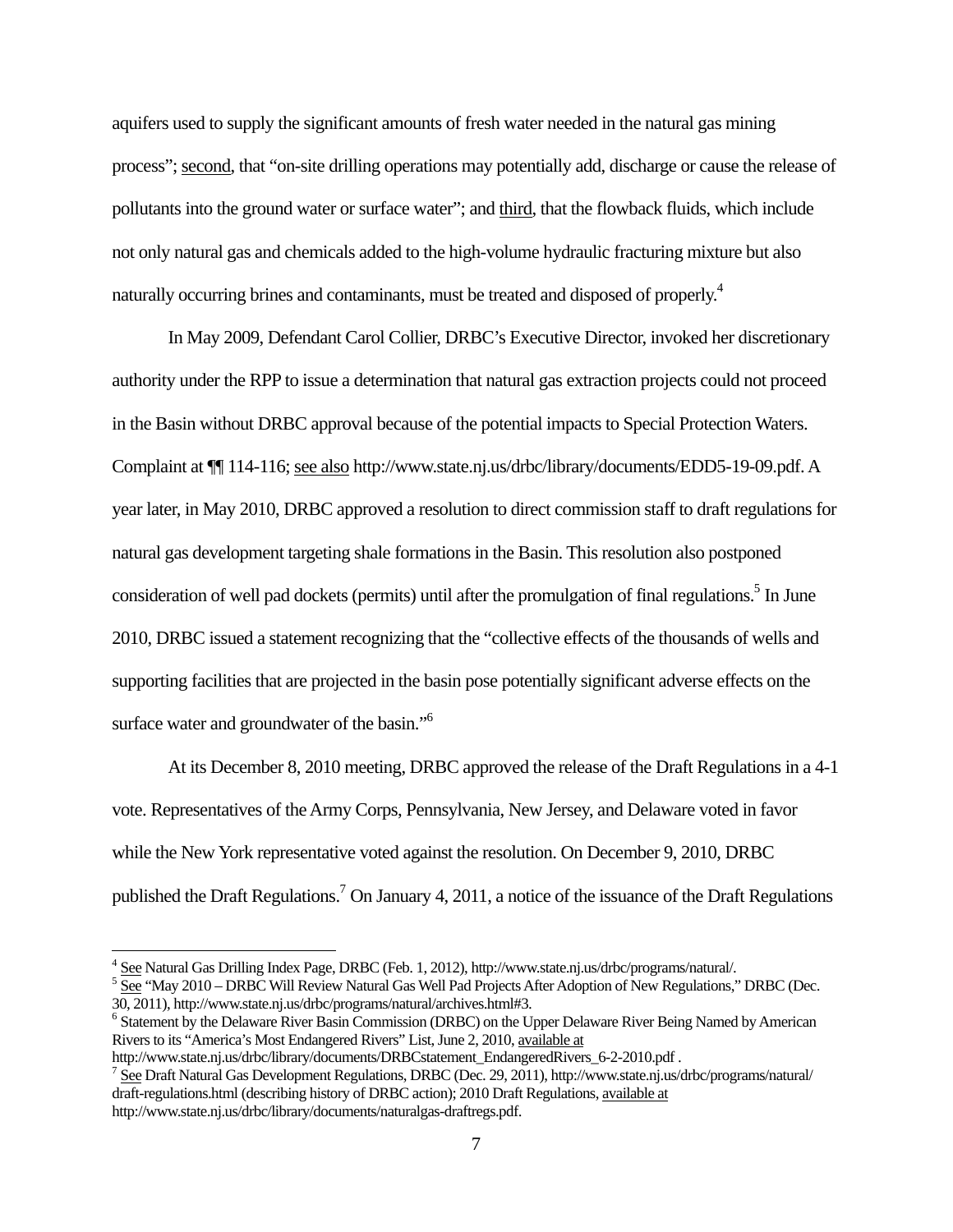was published in the Federal Register. 76 Fed. Reg. 295 (Jan. 4, 2011). On November 8, 2011, DRBC released substantially modified Revised Draft Regulations but refused to allow additional public comment.<sup>8</sup> On November 9, 2011, DEC Commissioner Joe Martens announced that New York would vote against adoption of the Revised Draft Regulations.<sup>9</sup> On November 17, 2011, Governor Jack Markell of Delaware sent a letter to the other DRBC Commissioners announcing that Delaware would also vote against adoption of the Revised Draft Regulations.10 On November 18, 2011, DRBC announced that it was postponing the special meeting scheduled for November 21, 2011, called to consider adoption of the Revised Draft Regulations.<sup>11</sup>

## **STANDARD OF REVIEW**

Plaintiffs hereby adopt Plaintiff State of New York's statement on standard of review. N.Y.S. Br. at 11-12.

#### **ARGUMENT**

Plaintiffs filed suit stating claims against DRBC and the Corps. As to DRBC, Plaintiffs invoke this Court's jurisdiction under 28 U.S.C. § 1361 seeking relief in the nature of mandamus pursuant to the doctrine of non-statutory review. Alternatively, Plaintiffs seek equitable relief against DRBC within this Court's federal question jurisdiction. 28 U.S.C. § 1331. As to the Corps, Plaintiffs invoke this Court's federal question jurisdiction, 28 U.S.C. § 1331, seeking relief in the nature of mandamus pursuant to 5 U.S.C. § 706(1). Alternatively, Plaintiffs assert a claim under 5 U.S.C. § 706(2). These claims survive each and every attack by Defendants and Amici. Plaintiffs' claims are not precluded by

http://www.state.nj.us/drbc/library/documents/naturalgas-REVISEDdraftregs110811.pdf. 9 <sup>9</sup> Martens: NY likely to vote 'no' on DRBC regs, Democrat and Chronicle (Nov. 9, 2011 5:36 PM),

 $^8$  See Fact Sheet, <u>available at</u> http://www.state.nj.us/drbc/library/documents/naturalgas-REVISEDdraftregsfactsheet110811corrected.pdf ; Revised Draft Regulations, available at

http://blogs.democratandchronicle.com/voteup/2011/11/09/martens-ny-likely-to-vote-no-on-drbc-regs/.<br><sup>10</sup> See Letter of Gov. Jack Markell, Nov. 17, 2011, available at http://www.delawarefirst.org/wp-content/uploads/2011/11/ fracking.pdf.

<sup>&</sup>lt;sup>11</sup> See Draft Natural Gas Development Regulations, DRBC (Dec. 29, 2011),

http://www.state.nj.us/drbc/programs/natural/draft-regulations.html .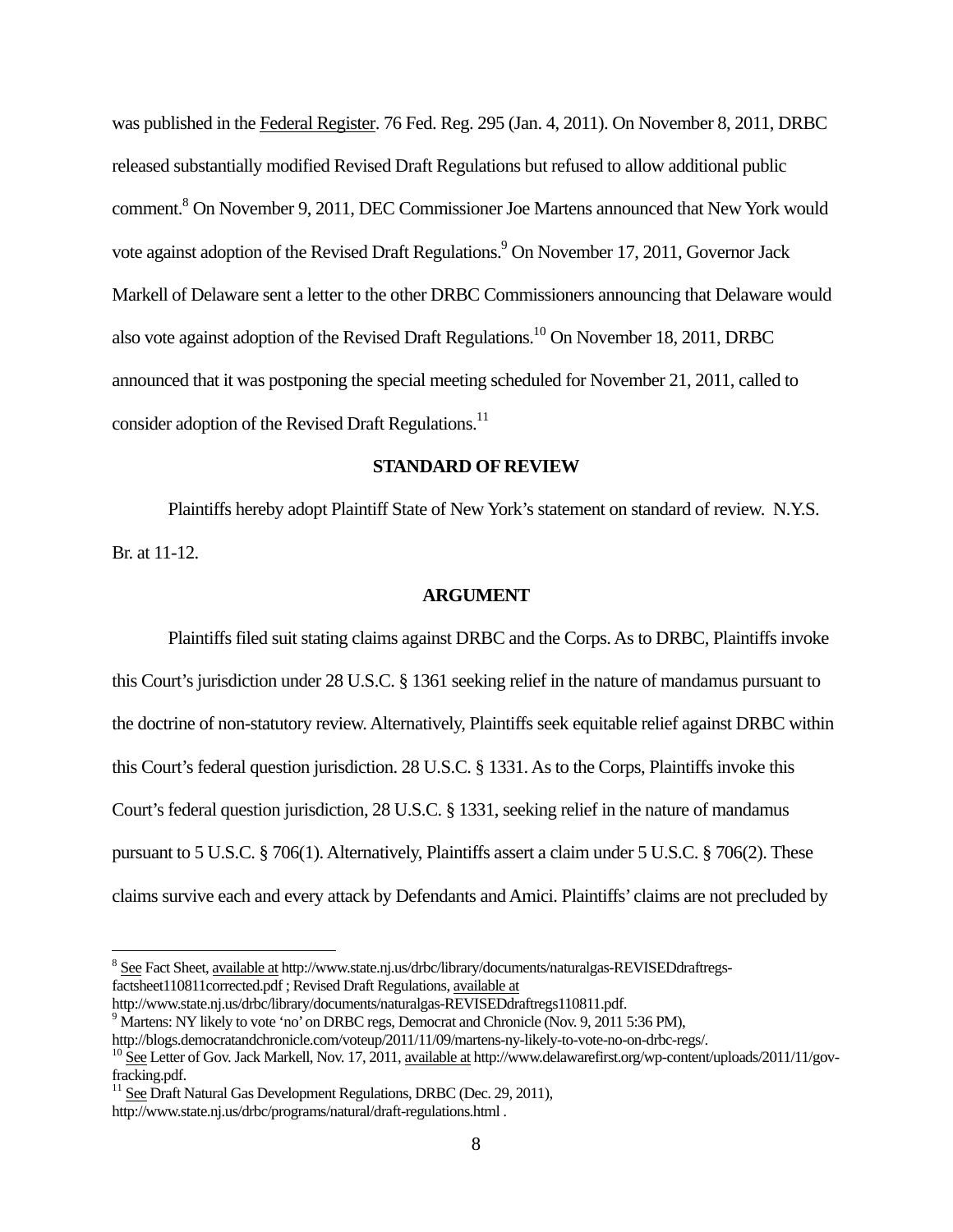either the APA or the Compact. Nor are they barred by sovereign immunity or ripeness considerations. Plaintiffs have standing. As demonstrated below, Plaintiffs survive Defendants' Motions to Dismiss and, moreover, Plaintiffs are entitled to summary judgment on each of their claims.

# **I. DRBC Failed to Fulfill Its Mandatory, Non-Discretionary Duty Under NEPA to Prepare an EIS in Connection with the Draft Regulations**

DRBC has proposed rules for shale gas development in the Delaware River Basin that will have significant effects on human health and the environment. This proposal is a "major" action under NEPA. Congress plainly intended that NEPA analyses would accompany all "proposals for . . . major Federal actions," 42 U.S.C. § 4332(C) (emphasis added); see Andrus, 442 U.S. at 351 (recognizing that NEPA "require[s] federal agencies to integrate the NEPA process with other planning at the earliest possible time to insure that planning and decisions reflect environmental values" (emphasis added) (internal quotations omitted)). DRBC's failure to prepare an EIS in conjunction with the draft rules is an abdication of its statutory obligation.

#### **A. DRBC Is a Federal Agency with Mandatory, Non-Discretionary NEPA Duties**

As a federal agency, DRBC is subject to NEPA's mandatory, non-discretionary environmental review obligations. The Compact expressly provides for the creation of a "federal agency," and the purpose and structure of the Compact underscore Congress' intent that DRBC would function as a federal agency. Immediately following NEPA's enactment, DRBC understood its obligation and routinely conducted NEPA review of major federal actions. Likewise, CEQ and courts have interpreted and treated DRBC as a federal agency with NEPA obligations. Thus, DRBC's failure to prepare an EIS in connection with the Draft Regulations violates DRBC's mandatory, non-discretionary duty under NEPA.

#### **1. DRBC Is a Federal Agency**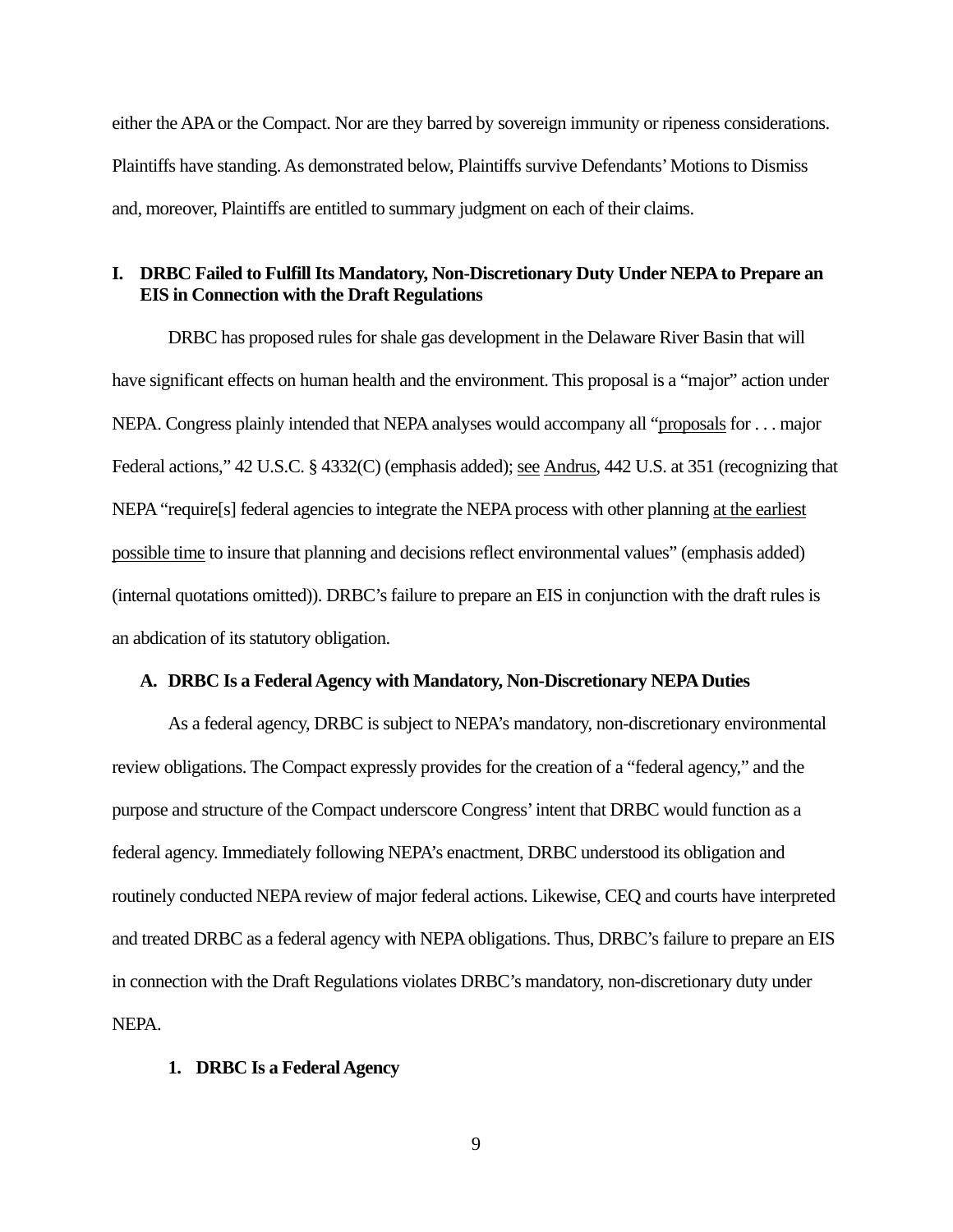The Constitution requires Congressional consent for the formation of an interstate or federalinterstate compact. U.S. Const. Art. I, § 10, cl. 3. Once granted, "congressional consent transforms an interstate compact . . . into a law of the United States." Cuyler v. Adams, 449 U.S. 433, 438 (1981); see also NYSA–ILA Vacation & Holiday Fund v. Waterfront Comm'n of N.Y., 732 F.2d 292, 297 (2d Cir. 1984). "[U]nless the compact to which Congress has consented is somehow unconstitutional, no court may order relief inconsistent with its express terms." Texas v. New Mexico, 462 U.S. 554, 564 (1983). The express terms of the Compact provide for the creation of a federal agency, unambiguously and repeatedly referring to DRBC as a "federal agency" throughout the compact. Compact § 15.1(o) ("Neither the Compact nor this Act shall be deemed to enlarge the authority of any Federal agency other than the commission . . . .")<sup>12</sup>; id. § 2.1 (defining DRBC as "an agency and instrumentality of the governments of the respective signatory parties" and thus "an agency and instrumentality" of the federal government<sup>13</sup>); id. § 15.1(s) ("any officer, agency, or instrumentality of the United States other than the commission").

These carefully considered references to DRBC as a "federal agency" embody the signatories' intent to create—through interstate-federal Compact—a federal "basin agency," and distinguish the DRBC from the interstate commission in New York v. Atlantic States Marine Fisheries Commission, where "there [was] no indication that the contracting states understood themselves to be compacting to create a federal agency,"14 609 F.3d 524, 533 (2d Cir. 2010). To hold otherwise would be plainly inconsistent with express terms of the Compact and therefore violative of Supreme Court precedent

 $12$  Section 15.1 of the Compact provides the "conditions and reservations" upon which "the consent to and participation in the Compact by the United States is subject." Thus, from Congress' plain language, it intended that one of those conditions upon which its consent and participation would be subject was the definition of DRBC as a "Federal age

 $^{13}$  Cf. 42 U.S.C. § 4332 (NEPA applies to "all agencies of the Federal Government").<br><sup>14</sup> Defendants argue that, because the Compact itself is forged by "interstate-federal" cooperation, the "agency" it creates is ipso facto a "Federal-interstate agency." DRBC Nov. Br. at 23. But Defendants' argument overlooks the basic distinction between, on the one hand, the hybrid authority embodied in the Compact, and on the other hand, the nature of the entity it creates. Congress defines the Compact in the Preamble as "an interstate-Federal compact," defining elsewhere that the "basin agency," it creates as a "federal agency."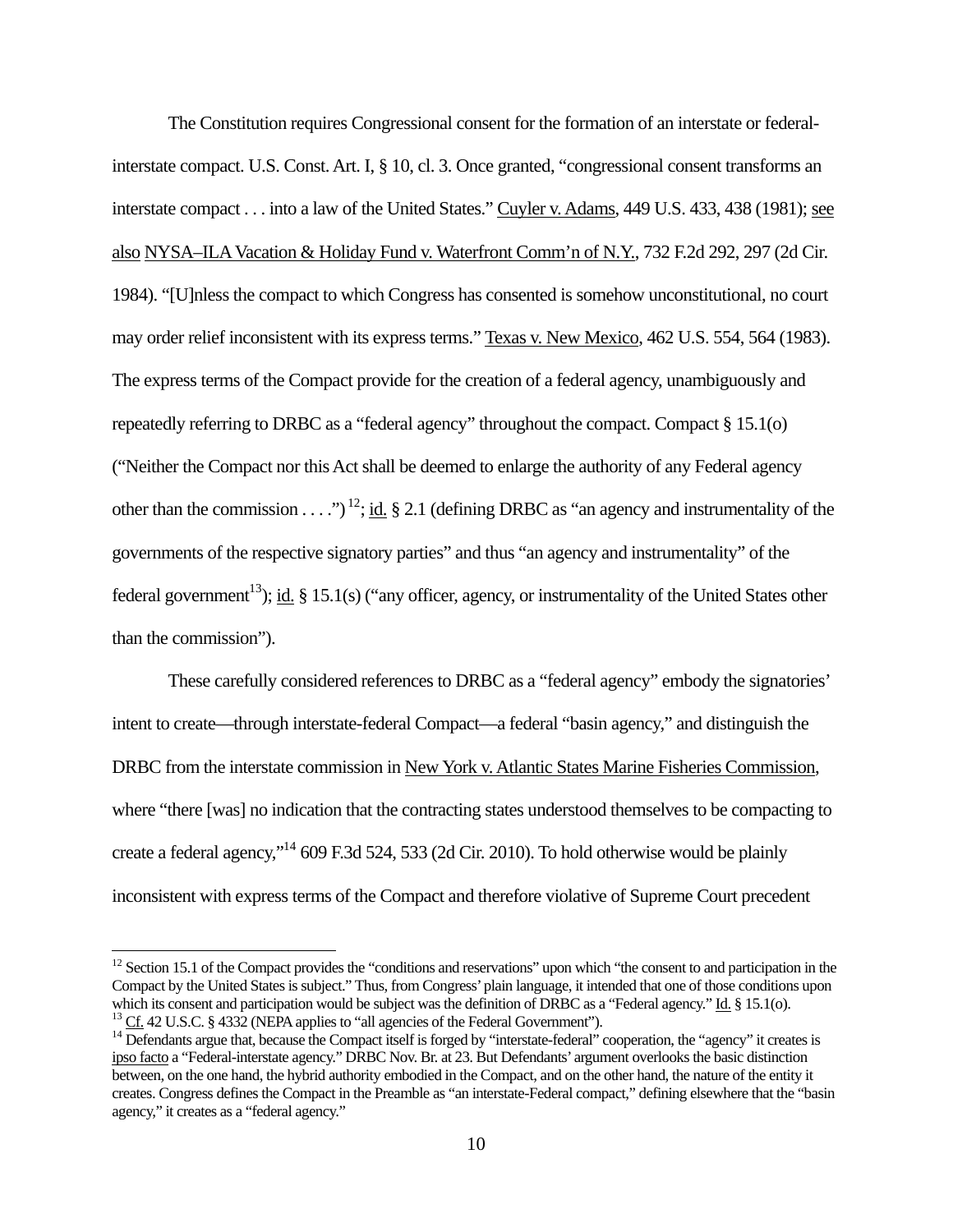requiring strict adherence to the express terms of compacts. New Jersey v. Delaware, 552 U.S. 597, 615-16 (2008) ("Interstate compacts, like treaties, are presumed to be the subject of careful consideration before they are entered into, and are drawn by persons competent to express their meaning, and to choose apt words in which to embody the purposes of the high contracting parties." (quotations omitted)).

In addition to expressly referring to DRBC as a federal agency, the Compact specifically exempts DRBC from certain statutes applicable to federal agencies. See Compact  $\S 15.1(m)$ . These limited exemptions necessarily imply that, for all other purposes, DRBC is properly considered a "federal agency."15 To hold otherwise would violate the "cardinal principle of statutory construction" against rendering words in a statute superfluous. TRW Inc. v. Andrews, 534 U.S. 19, 31 (2001); cf. New Jersey v. New York, 523 U.S. 767, 811 (1998) ("Just as if a court were addressing a federal statute, then, the first and last order of business of a court addressing an approved interstate compact is interpreting the compact." (quotations omitted)). Because the plain language of the Compact expressly provides for the creation of a "federal agency," and because holding otherwise would render superfluous the statutory exemptions of Compact § 15.1(m), this Court must conclude that DRBC is a "federal agency."16

<sup>&</sup>lt;sup>15</sup> It is not unprecedented for a federal agency to be exempt from the APA and subject to NEPA. For example, the United States Postal Service is specifically exempt from the procedural and judicial review provisions of the APA, and yet is still subject to NEPA. See 39 U.S.C. § 410; 39 C.F.R. §§ 775 et seq. See also, e.g., Landmark W.! v. U.S. Postal Serv., 840 F. Supp. 994, 1006 (S.D.N.Y. 1993), aff'd, 41 F.3d 1500 (2d Cir. 1994).

<sup>&</sup>lt;sup>16</sup> Because Congress' intent to establish the DRBC as a federal agency is clear, DRBC's statutory interpretation denying that it is a federal agency with NEPA obligations deserves no deference. New York Public Interest Research Group v. Whitman, 321 F.3d 316, 324 ("We will not defer to an agency's interpretation that contravenes Congress' unambiguously expressed intent.")(citing Chevron U.S.A., Inc. v. Natural Res. Def. Council, Inc., 467 U.S. 837, 842-43 (1984)). Yet even if the Compact's statutory language were ambiguous, allowing room for deference to a reasonable agency construction, DRBC's current reading would warrant considerably less deference than its original, contemporaneous interpretation. I.N.S. v. Cardoza-Fonseca, 480 U.S. 421, 446 n.30 (1987)("An agency interpretation of a relevant provision which conflicts with the agency's earlier interpretation is entitled to considerably less deference than a consistently held agency view.")(quotation and citations omitted).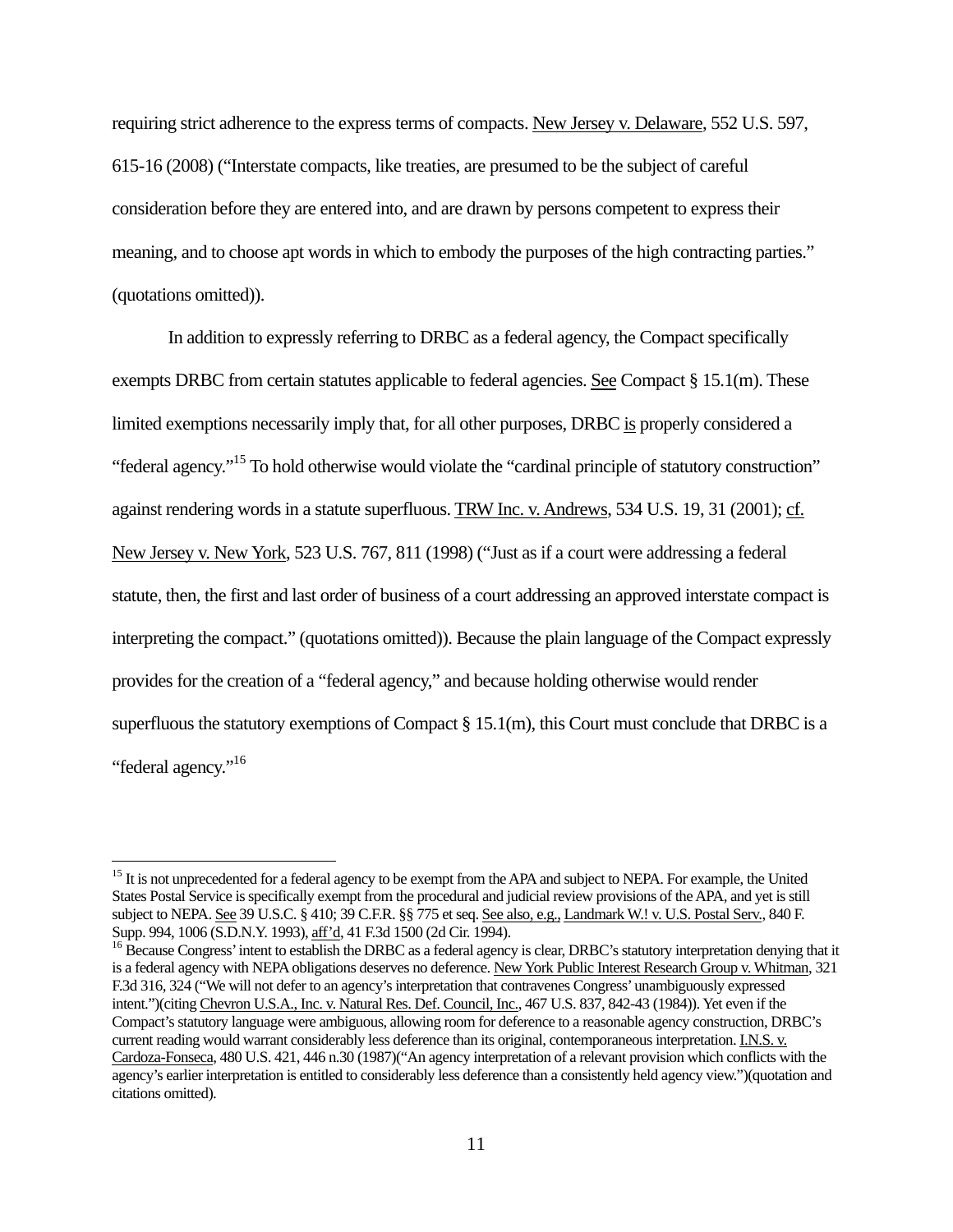Congress signed on to the Compact to address the "national interests" involved in managing the Delaware River Basin. Compact § 1.3. To ensure due consideration for those "national interests," the federal member participates in the development and implementation of the Comprehensive Plan, id. § 13.1, and votes on matters before the Commission, id. § 2.5. The federal government additionally provides funding to the Commission's operating budget, id. § 13.3. Express Congressional intent to both join and exercise control over DRBC fundamentally distinguishes the Compact, a federalinterstate agreement, from purely interstate compacts. Del. Water Emergency Grp. v. Hansler, 536 F. Supp. 26, 28 n.4 (M.D. Pa. 1981) ("Unlike most interstate compacts where Congress merely 'consents' to an interstate compact pursuant to [the Compact Clause], the federal government became a formal signatory member [to the Compact], subject to various express conditions and reservations."), aff'd, 681 F.2d 805 (3d Cir. 1982); cf., e.g., Atl. States Marine Fisheries Comm'n, 609 F.3d at 535 (reasoning that, because the ASMFC is composed "'only of its constituent' states"—that is, because it has no federal member—its "structure and composition . . . weigh against characterizing it as a 'quasi-federal' agency" under the APA).

The express terms of the Compact provide the federal government with substantially greater power over DRBC than is afforded the member states. The Compact specifically provides the federal government the authority unilaterally to "alter, amend, or repeal" the Compact in its entirety, and thus dissolve DRBC in toto, Compact § 15.1(q), powers not provided to the states. See also id. §§ 1.4, 1.6 (providing additional rights to the federal government alone). The fundamentally asymmetric relationship between the states and the federal government, in which the federal government exercises substantially greater authority over the Compact, underscores that DRBC is not, as Defendants suggest, an unprecedented hybrid institutional form fundamentally distinct from the federal government. Rather, the structure and purpose of the Compact indicate DRBC is simply a federal agency.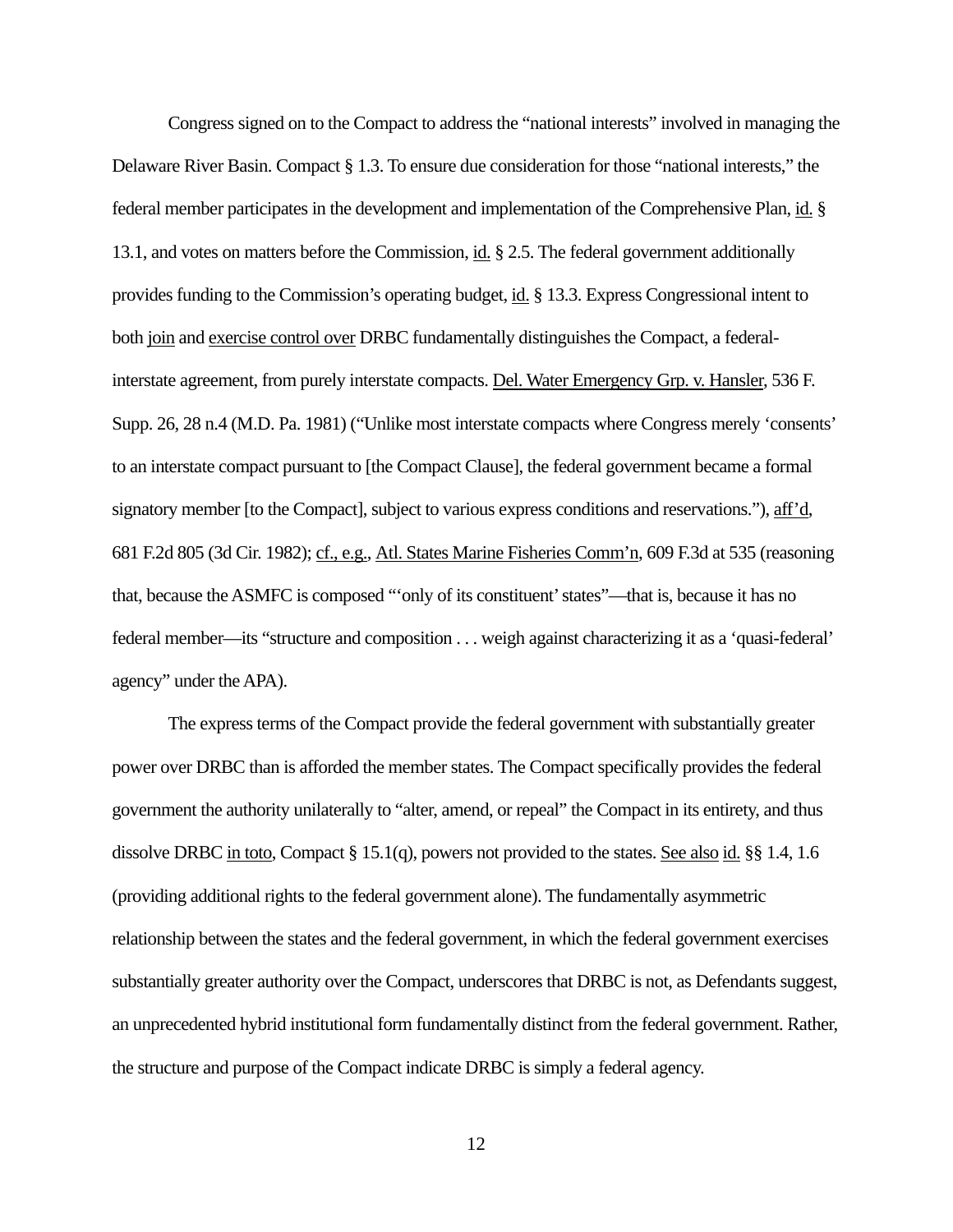DRBC's basic administrative procedures also demonstrate its operation as a federal agency. DRBC's rules and regulations are codified in the Code of Federal Regulations, 18 C.F.R. §§ 401, 410, 415, 420, and 430, adjacent to the regulations of the Federal Energy Regulatory Commission, 18 C.F.R §§ 1 et seq., and the Tennessee Valley Authority, id. §§ 1300 et seq., both of which are federal agencies subject to NEPA. This distinctly federal procedure distinguishes DRBC from the ASMFC and other purely inter-state agencies whose "decisions are implemented through rule-making by the individual [member] states." ASFMC, 609 F.3d at 536. Similarly, DRBC notices of meetings, rulemakings, and other actions are recorded in the Federal Register. See, e.g., 76 Fed. Reg. 295 (Jan. 4, 2011) (noticing the availability of the Draft Regulations issued in this case). Even "The U.S. Government's Official Web Portal" identifies DRBC as a "U.S. government agency." See A-Z Index of U.S. Government Departments and Agencies, USA.gov (Feb. 1, 2012), http://www.usa.gov/directory/federal/D.shtml.

Although DRBC and SRBC argue that an agency created by a federal-interstate Compact "is a fundamentally different institutional construct than a federal agency," DRBC Nov. Br. at 19-23; SRBC Nov. Br. at 6-15, they fail to cite any cases actually involving federal-interstate compacts that support their contention. Their references to cases involving purely interstate compacts may support the proposition that "[b]istate entities occupy a significantly different position in our federal system than do the States themselves," Hess v. Port Auth. Trans-Hudson Corp., 513 U.S. 30, 40 (1994), but that in no way supports the inverse proposition that an agency created by Congress pursuant to a federal-interstate compact necessarily occupies a different position than a federal entity.

## **2. DRBC Itself, CEQ, and Courts Historically Have Considered DRBC a Federal Agency Subject to NEPA**

At the time of NEPA's enactment in 1969, DRBC understood itself as a federal agency subject to NEPA and operated accordingly, moving quickly to develop implementing regulations. See supra. DRBC's initial and contemporaneous determination that it was subject to NEPA is telling. DRBC's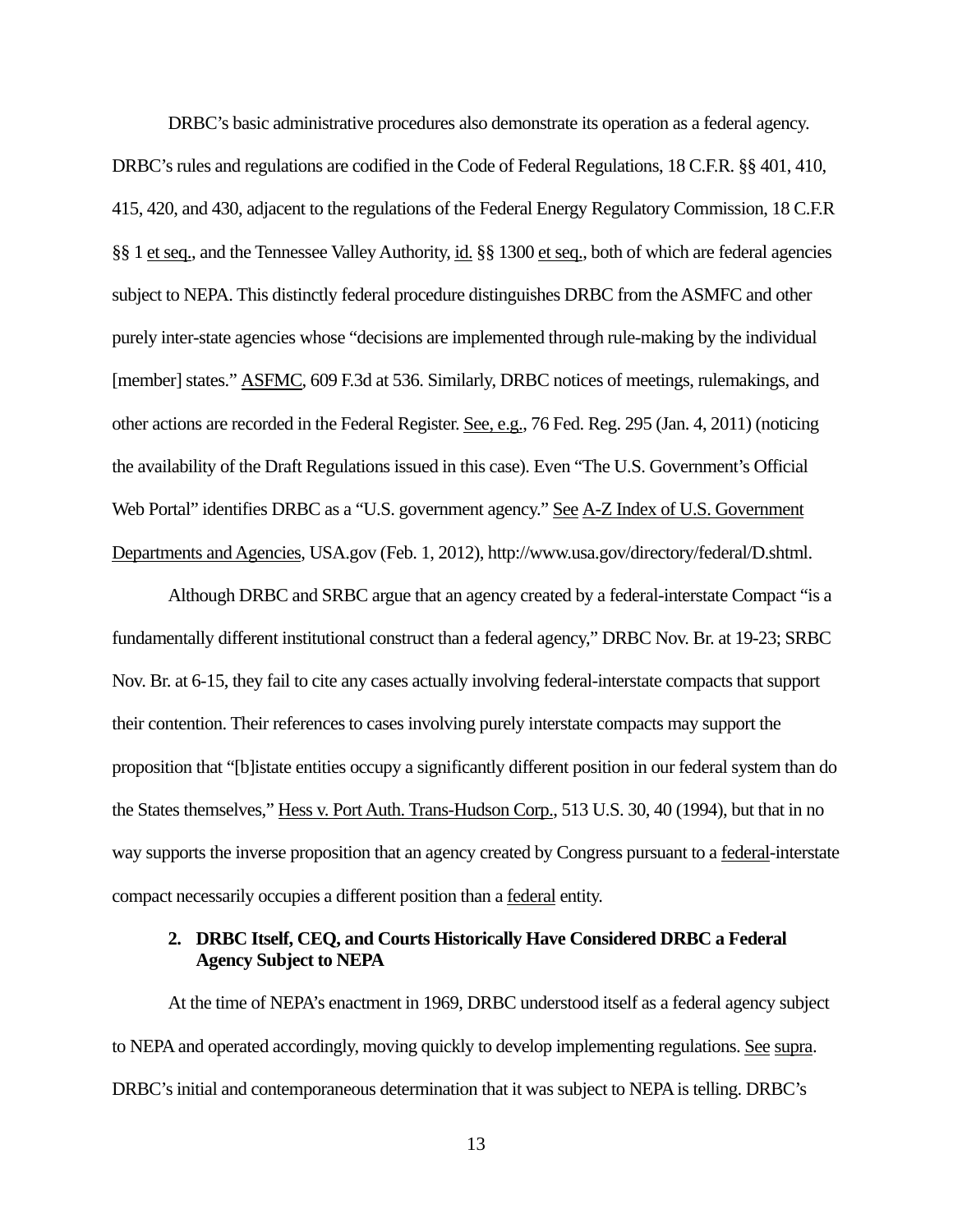focus at that time was solely on statutory implementation—it was not concerned with potential litigation or the financial effect of its compliance. See Norwegian Nitrogen Prods. Co. v. United States, 288 U.S. 294, 315 (1933) ("[Administrative] practice has peculiar weight when it involves a contemporaneous construction of a statute by the men charged with the responsibility of setting its machinery in motion . . . while [it is] yet untried and new."). Even in the face of challenges to its environmental review processes, DRBC during the 1970s unfailingly conceded that it was a federal agency subject to NEPA. See, e.g., Borough of Morrisville v. DRBC, 399 F. Supp. at 477; Bucks County Bd. of Comm'rs, 403 F. Supp. at 808.

In 1980, however, DRBC proposed to suspend its NEPA regulations, explaining it did "not have available to it sufficient financial resources." Resolution No. 80-11 (July 23, 1980). DRBC cited no legal authority for exempting itself from NEPA because there was no such authority on which it could have relied. Obviously, authority to cherry-pick which federal statutes apply to it was not one of the powers granted to DRBC in the Compact.<sup>17</sup> Thus, DRBC's current position that it is not subject to NEPA descends from an anomalous and illegitimate procedural amendment in contravention of the express terms of the Compact and DRBC's own original understanding of itself as a federal agency under NEPA.

As described above, in its public notices, rules, and regulations, CEQ has consistently stated DRBC is a federal agency subject to NEPA. See supra. Because CEQ is the agency responsible for overseeing NEPA compliance by Defendants and other federal agencies, CEQ's interpretation of the statute, including its determination that DRBC is a federal agency subject to NEPA, is accorded substantial deference. Andrus, 442 U.S. at 357-58. The views of Defendants, DRBC and Corps alike,

<sup>&</sup>lt;sup>17</sup> DRBC and SRBC both note that if the Court holds that DRBC is a federal agency, and thus subject to NEPA, the Basin Commissions may be subject to other statutes applicable to federal agencies. But courts cannot grant relief inconsistent with Congressional intent. Congress created DRBC as a federal agency exempt from only three specified statutes. If DRBC seeks further exemptions, it must obtain such relief from Congress, not the Court.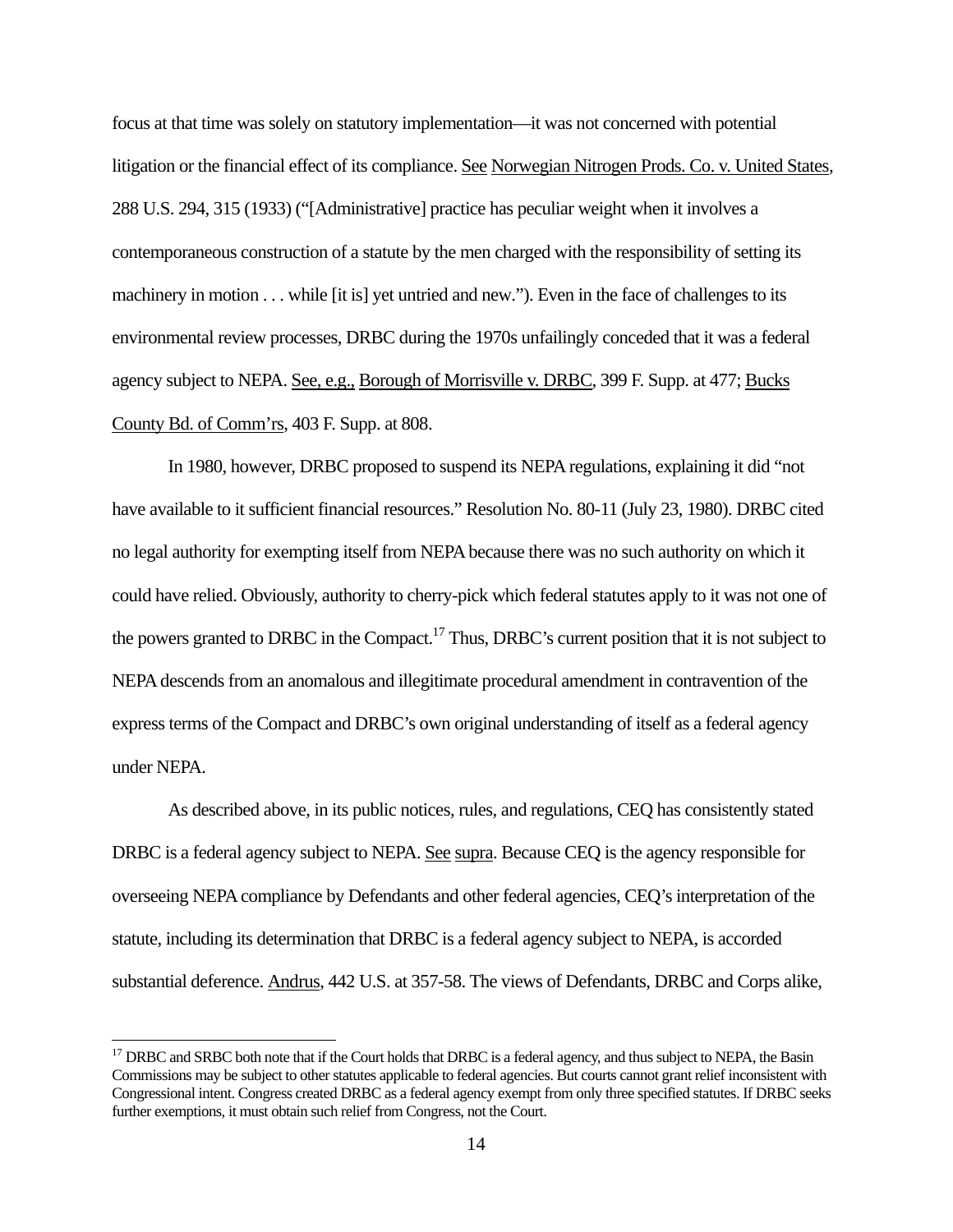on NEPA's applicability are not. Citizens Against Rails-to-Trails v. Surface Tranps. Bd., 267 F.3d 1144, 1150-51 (D.C. Cir. 2001); Canyon Trust v. FAA, 290 F.3d 339, 342 (D.C. Cir. 2002) ("[T]he court owes no deference to the FAA's interpretation of NEPA or the CEQ regulations because NEPA is addressed to all federal agencies and Congress did not entrust administration of NEPA to the FAA alone.").<sup>18</sup>

Like CEQ, courts have previously acknowledged DRBC as a federal agency subject to NEPA, a characterization DRBC has never contested in litigation until now. Stated most simply, the "[DRBC] is the Federal agency designated to implement NEPA for all projects affecting the Delaware River Basin." Bucks County Bd. of Comm'rs, 403 F. Supp. at 808 (holding that DRBC satisfied NEPA requirements in preparing a detailed EIS for a proposed oil pipeline); see also Borough of Morrisville, 399 F. Supp. at 477.19

# **B. Plaintiffs Assert a Cause of Action Against DRBC for Its Failure to Perform Its Mandatory, Non-Discretionary Duty Under NEPA**

Plaintiffs state a claim for relief against DRBC for its failure to perform its mandatory, non-

discretionary duty under NEPA. Plaintiffs are entitled to relief based on the doctrine of non-statutory

review and this Court has jurisdiction to grant relief to Plaintiffs in the nature of mandamus pursuant to

28 U.S.C. § 1361.

# **1. Plaintiffs State a Claim for Relief Under the Doctrine of Non-Statutory Review**

<sup>&</sup>lt;sup>18</sup> DRBC notes that, on at least one page of CEQ's website, DRBC is not listed as a federal agency under NEPA. DRBC Nov. Br. at 40. Elsewhere on the website, however, DRBC is indeed listed as a federal agency. See, e.g., Agency Resources on NEPA and Environmental Justice, Nat'l Envtl. Policy Act (Feb. 10, 2012, 9:56 PM),

http://ceq.hss.doe.gov/nepa\_information/agency\_resources.html (listing DRBC under "Independent Agencies"). Regardless, the inclusion or omission of DRBC from one page of the CEQ website cannot compare to CEQ's numerous, published references in the Federal Register to DRBC as a federal agency subject to NEPA.

<sup>&</sup>lt;sup>19</sup> Plaintiffs acknowledge the existence of two contrary opinions questioning the applicability of federal obligations to DRBC. In Delaware Water Emergency Group, the court questioned in dicta whether a commission composed of four states and the federal government can be a federal agency subject to NEPA, but noted that either way a vote by the federal member might itself be deemed major federal action, and found in any event that the question "need not be presently decided." 536 F. Supp. at 35-36. In M & M Stone Co. v. Pennsylvania Department of Environmental Protection, the court erroneously reasoned that "for the same reasons [DRBC] cannot assert [state] sovereign immunity under the Eleventh Amendment [citing Hess][,] [DRBC] is not an arm of the federal government and therefore cannot assert federal tort immunity." 07-CV-04784, 2008 WL 4467176, at n.19 (E.D. Pa. Sept. 29, 2008).The Compact itself exempts DRBC from the Federal Tort Claims Act, Compact § 15.1(m), and the district court erroneously interpreted the provision stating DRBC "shall not be considered a federal agency [under three specified statutes]" to mean that DRBC is not a federal agency at all.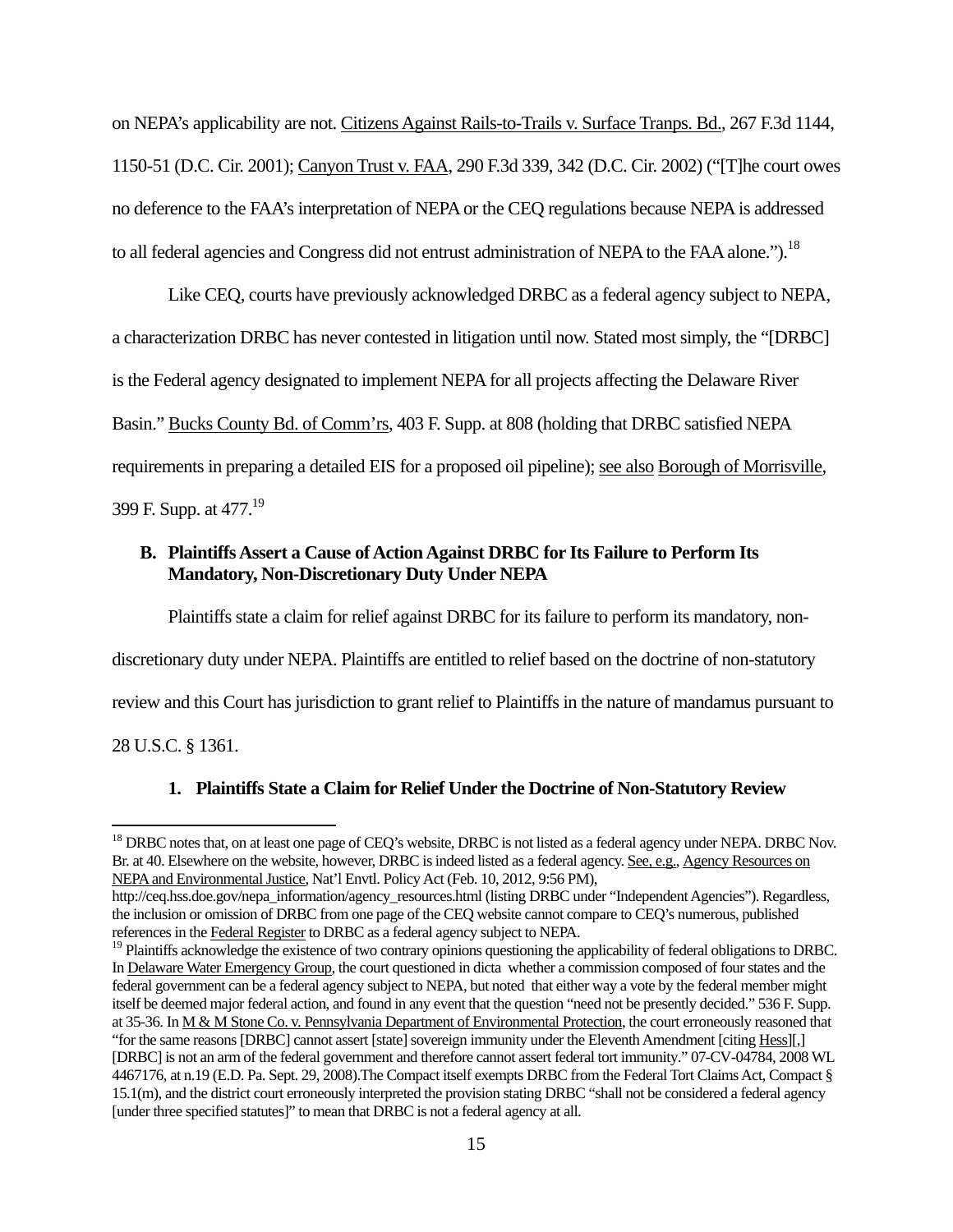Plaintiffs seeking to challenge agency action in excess of statutory authority may bring claims under the doctrine of non-statutory review. Plaintiffs in the instant action state a claim for relief under that doctrine. As one scholar explained,

[t]here is another category of review, denominated 'nonstatutory review,' under which courts review agency action that is covered neither by a specific review provision nor by the APA. These challenges to agency action include petitions for mandamus, general federal question equity actions, and actions for declaratory relief under the federal Declaratory Judgment Act.

Jack M. Beermann, Common Law and Statute Law in Administrative Law, 63 Admin. L. Rev. 1, 10 (2011) (footnotes omitted). In fact, "[n]onstatutory review has produced some of our most important opinions defining the legitimate scope of government action." Peter L. Strauss et al., Gellhorn and Byse's Administrative Law, Cases and Comments 1198 (11th ed. 2011) (citing, inter alia, Marbury v. Madison, 5 U.S. (1 Cranch) 137 (1803) and Osborn v. Band of the United States, 22 U.S. (9 Wheat.) 738 (1824)). To state a claim under the doctrine of non-statutory review, a plaintiff must demonstrate 1) that an agency has acted in excess of its statutory authority, and 2) the absence of a legislative intent to preclude review of that action.

DRBC's actions are ultra vires and thus meet the first element of a claim for non-statutory review. See Aid Ass'n for Lutherans v. USPS, 321 F.3d 1166, 1173 (D.C. Cir. 2003). As Plaintiffs demonstrate, there is a "specific provision of [an act] which, although it is 'clear and mandatory', has nevertheless been violated." Physicians Nat'l House Staff Ass'n v. Fanning, 642 F.2d 492, 496 (D.C. Cir. 1980) (quoting Leedom v. Kyne, 358 U.S. 184, 188 (1958)). DRBC acted in excess of its authority by violating a clear and mandatory provision of NEPA. NEPA conditions DRBC's authority to conduct a "major federal action" on the preparation of an EIS. 42 U.S.C. § 4332. Proposing regulations is a major federal action. Statutory and Regulatory Background, supra. DRBC failed to prepare an EIS before proposing the rules. As a result, this proposal is in excess of DRBC's statutory authority.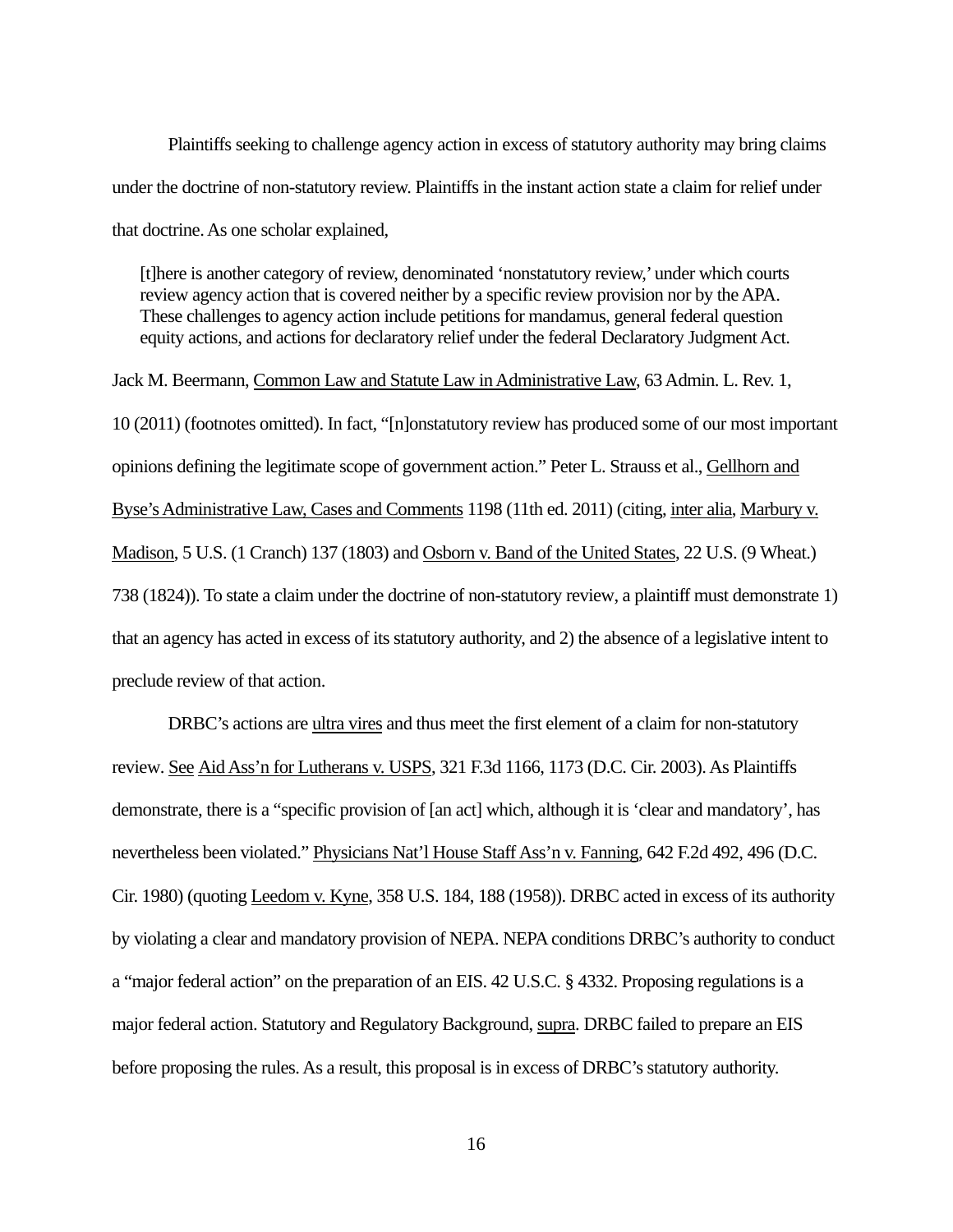Plaintiffs satisfy the second prong for non-statutory review as well. There is no evidence of a legislative intent to preclude DRBC's noncompliance with NEPA from non-statutory review. Dart v. United States, 848 F.2d 217, 223 (D.C. Cir. 1988). DRBC's exemption from the APA is a provision of general preclusion and does not speak to a specific congressional intent to preclude non-statutory review of DRBC's actions. While clear and convincing evidence of a contrary specific legislative intent is sufficient to preclude non-statutory review, a provision generally precluding review is not sufficient evidence of specific intent to preclude. See Griffith v. Fed. Labor Relations Auth., 842 F.2d 487, 492 (D.C. Cir. 1988) (non-statutory review available "[e]ven where Congress is understood generally to have precluded review"); Leedom, 358 U.S. at 188 (reviewing the ultra vires actions of the NLRB under non-statutory review in spite of provisions in the National Labor Relations Act generally precluding review).

# **2. Mandamus Is the Appropriate Remedy to Compel DRBC to Follow Its Mandatory Non-Discretionary NEPA Obligations**

While non-statutory review provides the right of action, 28 U.S.C. § 1361 vests subject matter jurisdiction in this Court to "compel an officer or employee of the United States or any agency thereof to perform a duty owed to the plaintiff." Mandamus relief is the vehicle by which a court compels the performance of a nondiscretionary duty.<sup>20</sup> Mandamus is appropriate where an agency "has a clear obligation to perform a duty, the plaintiff has a clear right to relief, and there is no other adequate remedy available to the plaintiff. . . ." Freedom Watch, Inc., v. Obama, 807 F. Supp. 2d 28, 34 (D.D.C. 2011) (citation omitted). A court may not use mandamus to control an official's discretion. See Marbury v. Madison, 5 U.S. (1 Cranch) at 170-71.

Mandamus is a traditional form of relief in a non-statutory review action. See Richard H. Fallon, Jr., et al., Hart & Wechsler's The Federal Courts and The Federal System 855-56 (6th ed. 2009);

 $20$  Fed. R. Civ. P. 81(b) abolished the technical writ of mandamus in the district courts, but provided for the "relief previously available through [mandamus]" through appropriate action under the rules, such as a claim under 28 U.S.C. § 1361.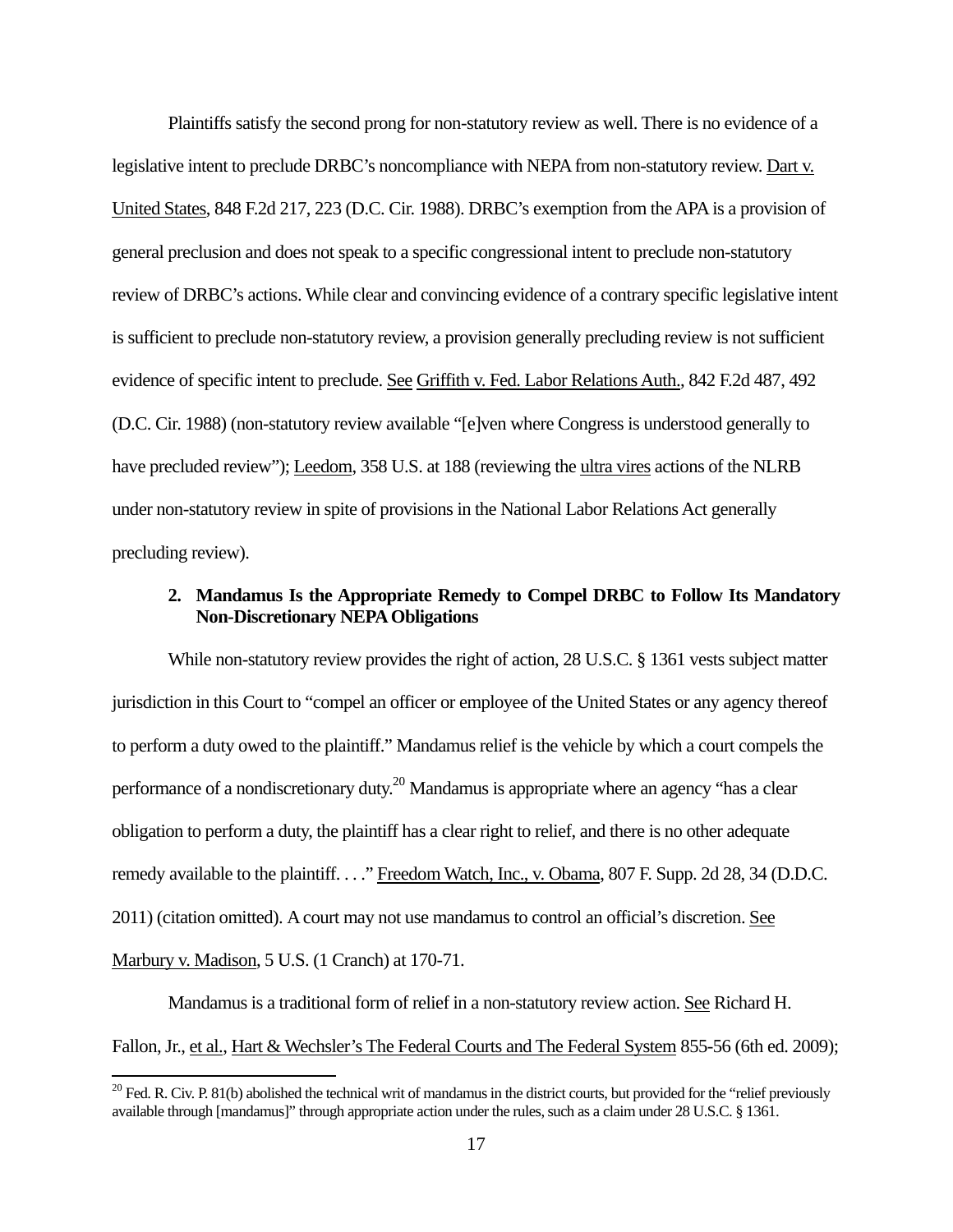see generally Clark Byse, Proposed Reforms in Federal "Nonstatutory" Judicial Review: Sovereign Immunity, Indispensible Parties, Mandamus, 75 Harv. L. Rev. 1479 (1962). This traditional relief was made more accessible through the passage of 28 U.S.C. § 1361 and has continued even after the adoption of the APA. See generally Clark Byse & Joseph V. Fiocca, Section 1361 of the Mandamus and Venue Act of 1962 and "Nonstatutory" Judicial Review of Federal Administrative Action, 81 Harv. L. Rev. 308 (1967). Courts have exercised their § 1361 jurisdiction to require federal agencies, including DRBC, to issue an EIS under NEPA. Borough of Morrisville , 382 F. Supp. at 546 ("The procedures surrounding the preparation of a NEPA [EIS] . . . can be mandamused. . . ."); Joseph v. Adams, 467 F. Supp. 141, 147-48 (E.D. Mich. 1978) ("[A] a duty to file an [EIS] can be enforced by way of mandamus."). Here, DRBC has a mandatory, non-discretionary duty to perform a NEPA analysis in conjunction with the Draft Regulations. Mandamus relief is the only remedy available to Plaintiffs. Importantly, Plaintiffs do not ask this Court to control DRBC's discretion. Rather, they ask the Court to ensure that the duty owed to them—environmental review pursuant to NEPA requirements—is executed.

# **3. In the Alternative, the Court Can Provide Equitable Relief to Plaintiffs Against DRBC's Ultra Vires Action**

 Prior to the passage of the § 1361, mandamus actions could be maintained only in the District Court for the District of Columbia. To avoid the jurisdictional bar, plaintiffs outside the D.C. District sought injunctive and declaratory decrees against agencies and officials. Beermann, 63 Admin. L. Rev. at 10; see also Am. Sch. of Magnetic Healing v. McAnnulty, 187 U.S. 94 (1902) (providing equitable relief against Postmaster General's ultra vires action); Tex. & New Orleans R.R. Co. v. Bhd. of Ry. & Steamship Clerks, 281 U.S. 548 (1930) (recognizing availability of equitable relief to remedy agency action in excess of statutory authority). The passage of § 1361 expanded mandamus jurisdiction to all U.S. district courts, but courts continued to provide equitable remedies against ultra vires agency action.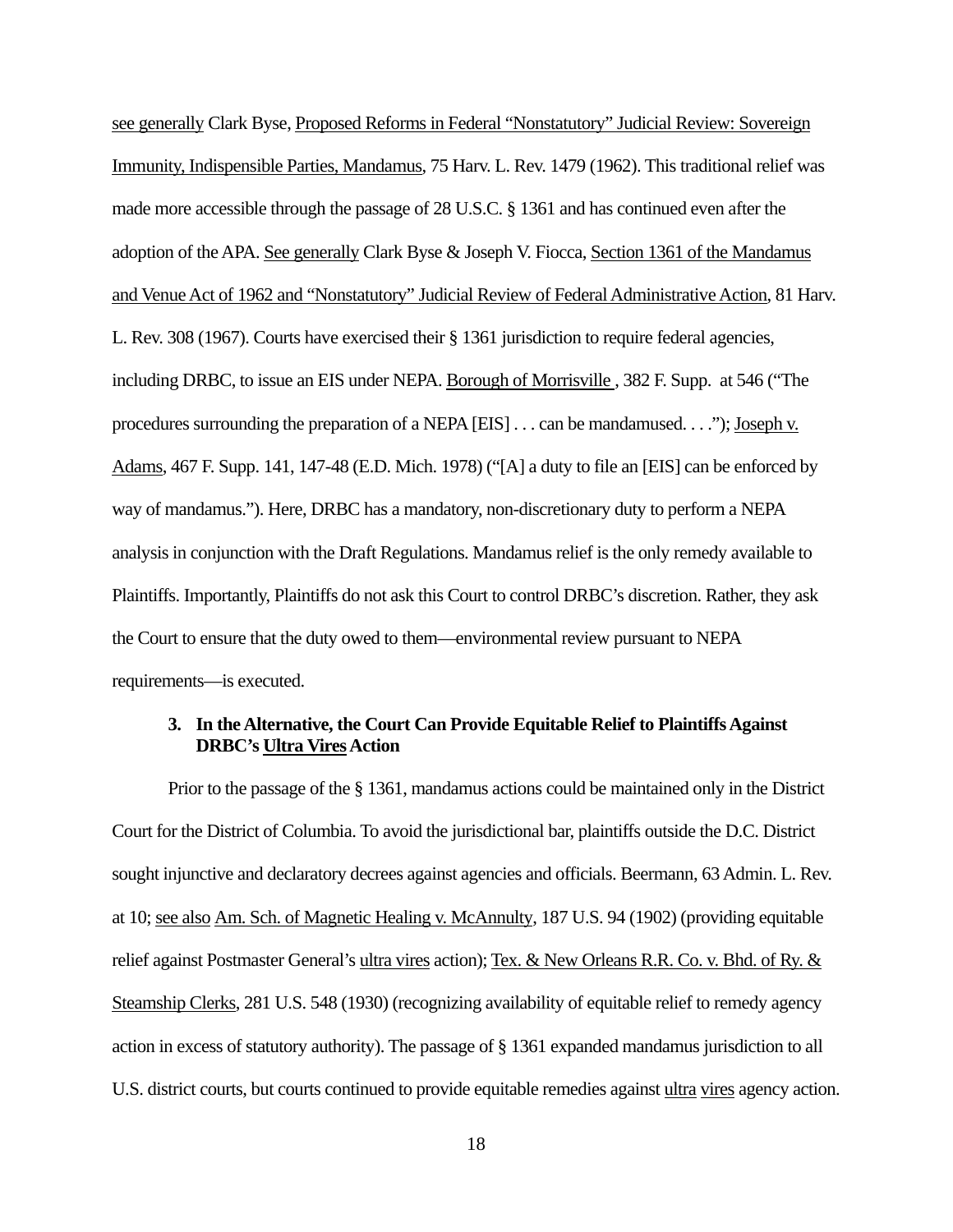See Dart, 848 F.2d at 224 (providing equitable relief against Secretary of Commerce for his ultra vires action); Aid Ass'n for Lutherans, 321 F.3d at 1173 (providing equitable relief against Postal Service's ultra vires regulations). In the instant case, DRBC clearly acted in excess of its authority under NEPA. This Court has jurisdiction to review Plaintiffs' challenges against DRBC's noncompliance under the doctrine of non-statutory review and grant mandamus relief. Should the Court decline to exercise its §1361 jurisdiction, it has jurisdiction under 28 U.S.C. § 1331 to provide injunctive and declaratory relief to Plaintiffs.

### **4. DRBC Executive Director Carol Collier Is a Proper Party to This Action**

Contrary to DRBC's assertions, DRBC Nov. Br. at 18-19, Executive Director Carol Collier, named in her official capacity, is a proper party. The Compact provides that the Commissioners shall "[a]ppoint the principal officers of the commission and delegate to and allocate among them administrative functions, powers, and duties." Compact § 14.1(b)(4); see also Compact § 14.5(a) ("The officers of the commission shall consist of an executive director and such additional officers, deputies and assistants as the commission may determine."). The Executive Director has broad authority under the Compact and the RPP; she may appoint all of the officers and employees below her, see Compact § 14.5(a), and may issue binding determinations pursuant to her discretionary authority.

Section 2.3.5 of the RPP grants the Executive Director discretionary authority to determine which projects will have a substantial effect on water resources of the Basin and will therefore require Commission approval regardless of project size. As described supra, Defendant Collier exercised this discretionary authority to determine that natural gas extraction projects could not proceed in the Basin without Commission permission. Decisions of the Executive Director pursuant to Section 2.3.5 are binding, unless appealed. RPP Art. 5, 6. The RPP further provides that the Executive Director may "require such additional information as may be needed" to permit adequate Commission consideration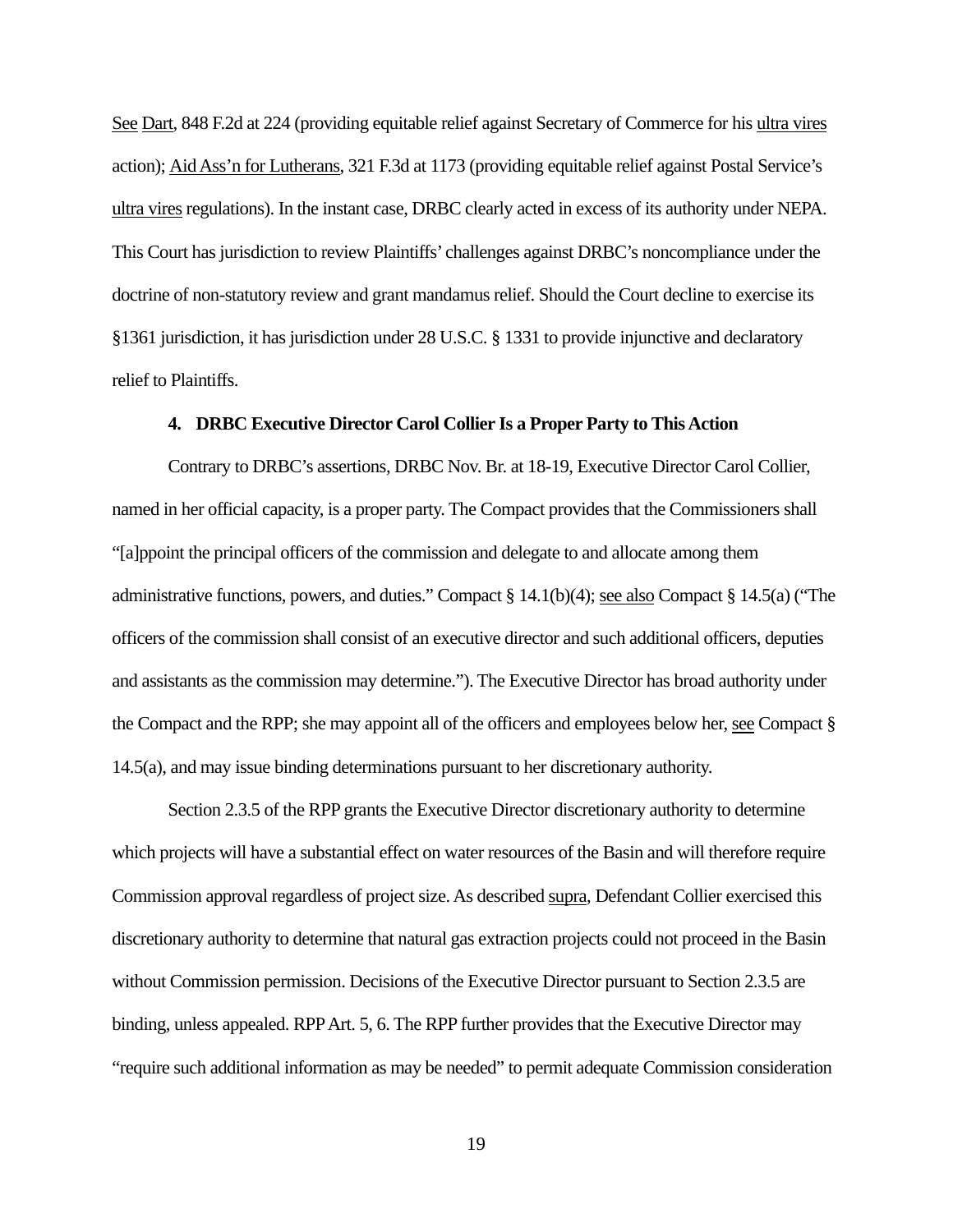of proposed changes to the comprehensive plan, such as the Draft Regulations at issue here. RPP Art. 1, § 2.1.6. Review and consideration of such changes is then based on the recommendation of the Executive Director and the further direction of the Commission. Id. Given the Executive Director's broad authority to issue binding determinations and require additional information, it is well within her purview to order an environmental review. 21

The situation here is therefore inapposite to the cases DRBC cites, all of which involve instances where the Executive Director did not have the authority to take the action requested. While it may be well-settled law that "official capacity suits generally represent only another way of pleading an action against an entity of which an officer is an agent," Goldberg v. Town of Rocky Hill, 973 F.2d 70, 73 (2d Cir. 1992) (quoting Monell v. N.Y.C. Dep't of Soc. Servs., 436 U.S. 658, 690 n.55 (1978)), such statement by no means "stand[s] for the legal principle that the claims against an individual defendant in [her] official capacity must be dismissed where the governmental entity or municipality is also named," Delguerico v. Springfield Twp., No. Civ.A. 02-3453, 2002 WL 32341774, at \*7 (E.D. Pa. Nov. 26, 2002). Consequently, Plaintiffs' claim against Defendant Collier in her official capacity should stand and DRBC's motion should be denied.

# **5. Plaintiffs Need Not Assert a Statutory or APA Cause of Action to Bring a NEPA Challenge Under Non-Statutory Review**

Defendants' arguments notwithstanding, the APA is not the exclusive means to review NEPA compliance. Neither need Plaintiffs rely on a statutory or implied private right of action created by

 <sup>21</sup> Under DRBC's previous two sets of NEPA regulations, the Executive Director had authority to order an EIS. Both provided that an environmental report or EIS was required for an action which "the Executive Director, in his discretion, determines is a major action." 36 Fed. Reg. 20,381 at 20,382 (Oct. 21, 1971) (section 2-3.5.2(a)(7)); 39 Fed. Reg. 25,473 at 25,480 (July 11, 1974) (section 401.56(i)). The regulations further provided that it is the Executive Director who "shall prepare a draft environmental [impact] statement." 36 Fed. Reg. at 20,382 (section 2-3.5.2(c)); 39 Fed. Reg. at 25,480 (section 401.52, 401.60) ("impact" appears in 1974 draft). Moreover, the regulations clarified that the Executive Director had broad authority to determine the scope of and to process and finalize the EIS. 36 Fed. Reg. at 20,382; 39 Fed. Reg. at 25,480-81. In recognition of this authority, CEQ identifies the Executive Director as lead contact on its list of federal agencies with NEPA responsibilities. See 49 Fed. Reg. 49,750 (Dec. 21, 1984) at 49,573 (Appendix I, Federal and Federal-State Agency NEPA Contacts).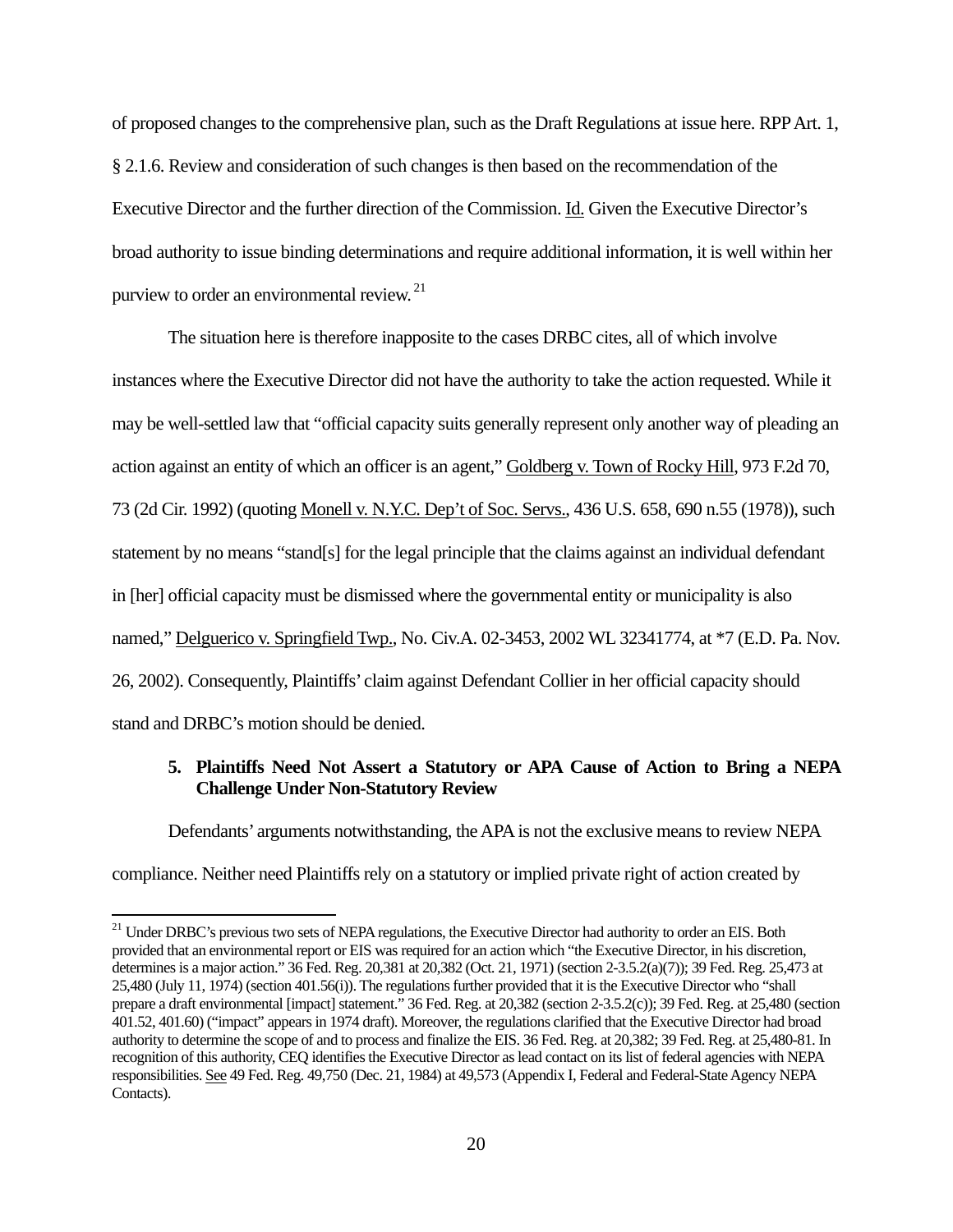NEPA or the Compact. The enactment of the APA in 1946 did not replace or diminish the availability of non-statutory review. This Court has expressly recognized the continued availability of non-statutory review, holding "'[a]n agency's exemption from [the APA] does not negate the applicability of common law review principles that preexisted and operate apart from [their] subsequent codification' in the APA." Lutz v. USPS, 538 F. Supp. 1129, 1133 (E.D.N.Y. 1982) (quoting Peoples Gas, Light & Coke Co. v. USPS, 658 F.2d 1182, 1190-91 (7th Cir. 1981)).

 Courts continue to provide non-statutory relief in the absence of either a statutory cause of action or the APA when plaintiffs seek to challenge action beyond an agency's authority. See Chamber of Commerce v. Reich, 74 F.3d 1322, 1327 (D.C. Cir. 1996) (recognizing that plaintiffs unable to bring their claims under a "specific or a general statutory review provision . . . may still be able to institute a non-statutory review action."); Dart, 848 F.2d at 224 (granting non-statutory equitable relief against Secretary of Commerce through non-statutory review); Aid Ass'n for Lutherans, 321 F.3d 1173.<sup>22</sup>

## **6. The APA Does Not Bar Plaintiffs from Seeking Non-Statutory Review**

The APA in no way restricts the availability of non-statutory review of NEPA claims. In fact, the APA specifically contemplates the continued use of non-statutory review. See 5 U.S.C. § 703. Where the APA is unavailable, § 703 provides that "the traditional nonstatutory avenues for declaratory and injunctive relief, and for mandamus, continue to function." Strauss, supra, at 1200 (citing R.I. Dep't of Envtl. Mgmt v. United States, 304 F.3d 31 (1st Cir. 2002) and Reich, 74 F.3d at 1322). As a result, there is no reason to preclude non-statutory review of Plaintiffs' challenge to DRBC's failure to do the

<sup>&</sup>lt;sup>22</sup> DRBC asserts that mandamus relief requires an implied statutory right of action, and cites several INS cases to support this erroneous conclusion. DRBC Nov. Br. at 16-17 (citing Aguirre v. Meese, 930 F.2d 1292, 1293 (7th Cir. 1991) (per curiam)); Gonzalez v. INS, 867 F.2d 1108, 1110 (8th Cir. 1989); United States v. Egwu, No. 92cv1291 (SJ), 1992 WL 266934, at \*1 (E.D.N.Y. 1992). Mandamus was denied in these cases because there was no clear obligation to perform a duty as required by mandamus. See Freedom Watch, Inc., 807 F. Supp. 2d at 34. DRBC also cites District Lodge No. 166 v. TWA Services, Inc., 731 F.2d 711, 718 (11th Cir. 1984), which denied mandamus because the plaintiff was not seeking to remedy a failure to perform a "clear, ministerial, and non-discretionary duty." DRBC Nov. Br. at 17-18. Finally, DRBC cites CETA Workers' Organizing Committee v. City of New York, 617 F.2d 926 (2d Cir. 1980). DRBC Nov. Br. at 16-17. In CETA, mandamus review was denied because the statute specifically precluded such review. **Id**. at 930-31. None of these cases stands for the general proposition that mandamus requires a statutory right of action.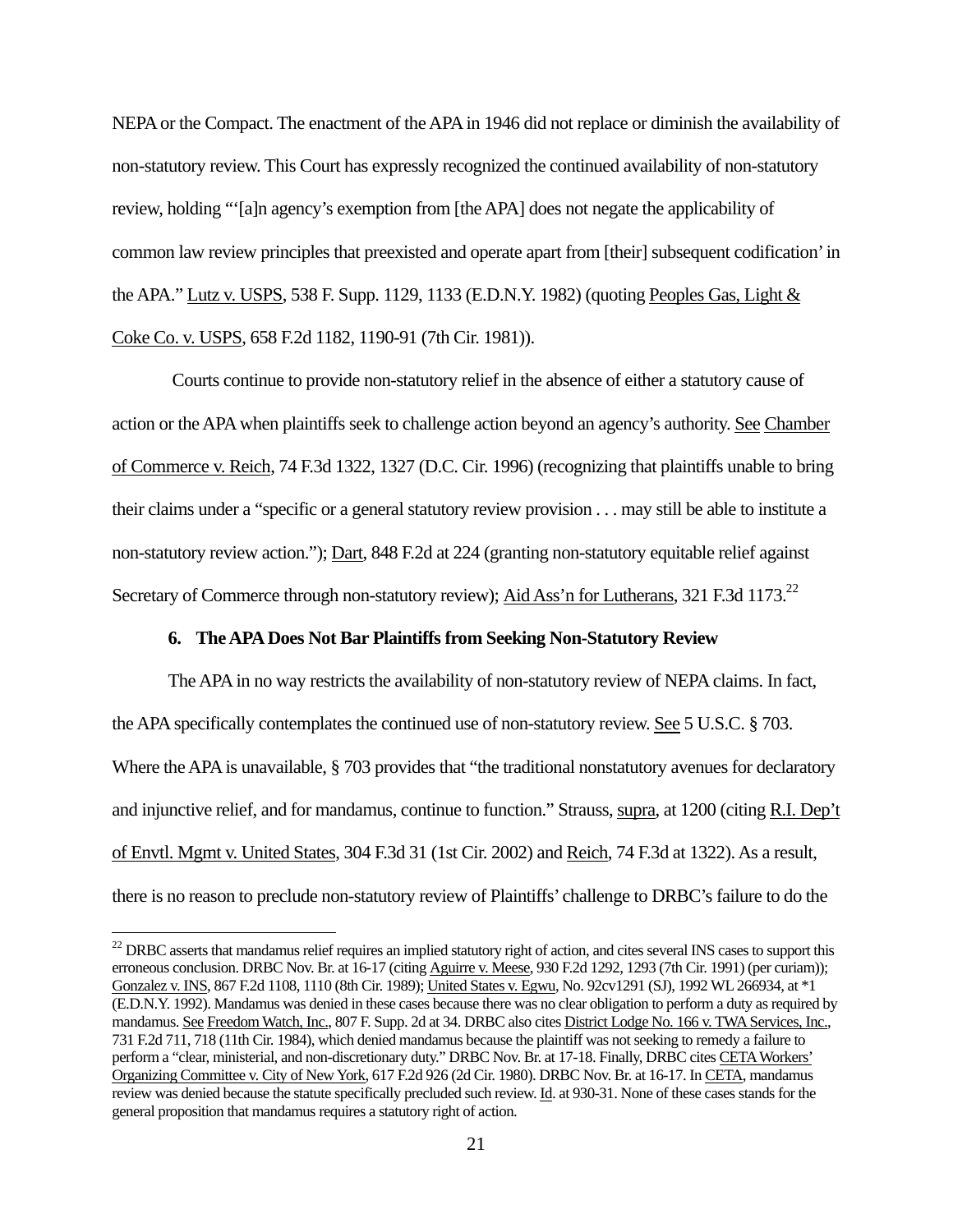required NEPA analysis. Defendants cite to Karst Environmental Education and Protection v. EPA, 475 F.3d 1291, 1295 (D.C. Cir. 2007) and Ashley Creek Phosphate Co. v. Norton, 420 F.3d 934, 939 (9th Cir. 2005) for the proposition that the APA is the exclusive cause of action for NEPA claims. Corps Br. at 39, DRBC Nov. Br. at 12-13. But the language in these cases does not affirmatively make the APA the exclusive remedy. The decisions focus instead on the availability of an implied statutory right of action under NEPA. Plaintiffs again emphasize that mandamus relief is based on a non-statutory cause of action, in contrast to an explicit or implied statutory cause of action.

 Defendants do not and cannot marshal a single case genuinely suggesting that non-statutory review is unavailable in NEPA challenges. In every case Defendants cite, the plaintiffs sought relief under the APA, not under non-statutory review. Those courts, therefore, did not have the opportunity to consider the availability of non-statutory review where the APA was unavailable.

## **7. There Is No Sovereign Immunity Bar to Plaintiffs' Claim Against the DRBC**

"The Supreme Court has held that mandamus actions are not barred by sovereign immunity." Hart and Wechsler's, supra, at 854 (citing Houston v. Ormes, 252 U.S. 469, 472-74 (1920) ("[A] suit brought by the person entitled to the performance of the duty against the official charged with its performance is not a suit against the government")); Minnesota v. Hitchcock, 185 U.S. 373, 386 (1902); Wash. Legal Found. v. U.S. Sentencing Comm'n, 89 F.3d 897, 901 (D.C. Cir. 1996) ("If a plaintiff seeks a writ of mandamus to force a public official to perform a duty imposed upon him in his official capacity, however, no separate waiver of sovereign immunity is needed"). Sovereign immunity "bars unconsented suits against the United States." Hart and Wechsler's, supra, at 841. However, when the authority of a government official is limited by statute, "his actions beyond those limitations are considered individual and not sovereign actions." See Larson v. Domestic & Foreign Commerce Corp., 337 U.S. 682, 689 (1949). When acting beyond those limitations, the agency official "is not doing the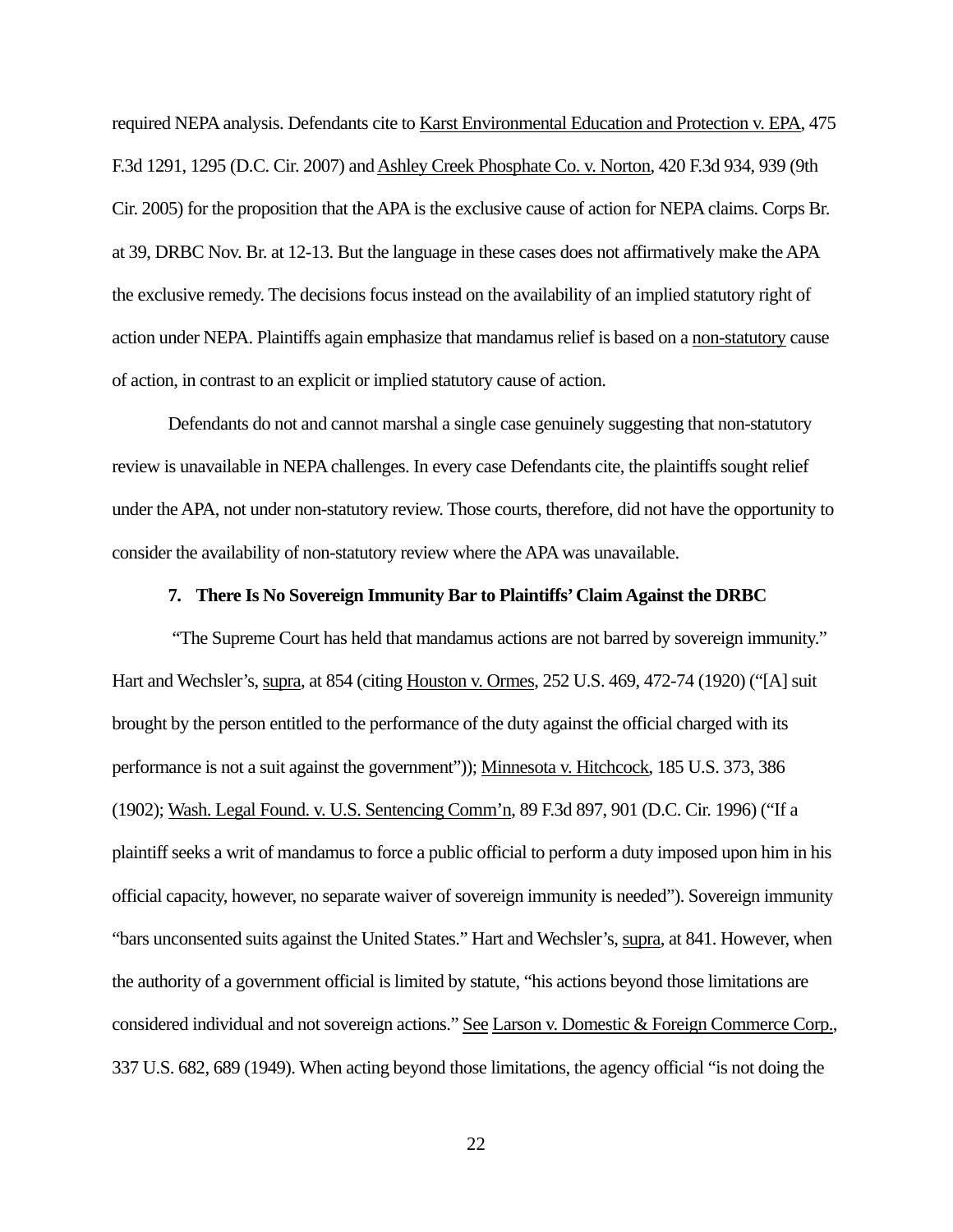business which the sovereign has empowered him to do or he is doing it in a way which the sovereign has forbidden. His actions are ultra vires his authority and therefore may be made the object of specific relief." Id. By proposing rules for a major federal action without NEPA compliance, DRBC acted in a way "which the sovereign has forbidden." Id. DRBC actions exceeding its statutory authority cannot be attributed to the sovereign, and therefore cannot be barred by sovereign immunity.

## **8. The Theory of Functional Equivalence Does Not Apply**

Grasping at straws, DRBC argues that its "mission and procedure vindicate NEPA's policy objectives." DRBC Nov. Br. at 37. This effort to invoke the narrow doctrine of functional equivalence should be rejected on its face. The functional equivalence doctrine was adopted first by the Court of Appeals for the District of Columbia Circuit in response to the assertion by the Portland cement industry that EPA should be required to prepare an EIS under NEPA before adopting new source performance standards applicable to the cement industry under Section 111 of the Clean Air Act of 1970. See Portland Cement Assoc. v. Ruckelshaus, 486 F.2d 375 (D.C. Cir. 1973). After carefully examining the legislative history of NEPA and reviewing in detail the scientific basis for the proposed new source standards, Judge Leventhal, writing for a unanimous court, reasoned that the procedural requirements placed on EPA by Section 111 of the Clean Air Act assured that the environmental review preceding adoption of the standards would be the functional equivalent of an EIS. In reaching this result, he concluded, "we refrain from a determination of any broader claim of NEPA exemption." 486 F.2d at 385.

Subsequent decisions have extended the equivalence doctrine to other EPA regulatory programs, but none of these decisions has blindly granted EPA a broad exemption predicated solely on the general environmental protection mission of the agency. Each time the functional equivalence doctrine has been extended to another EPA regulatory program, the courts have done so because the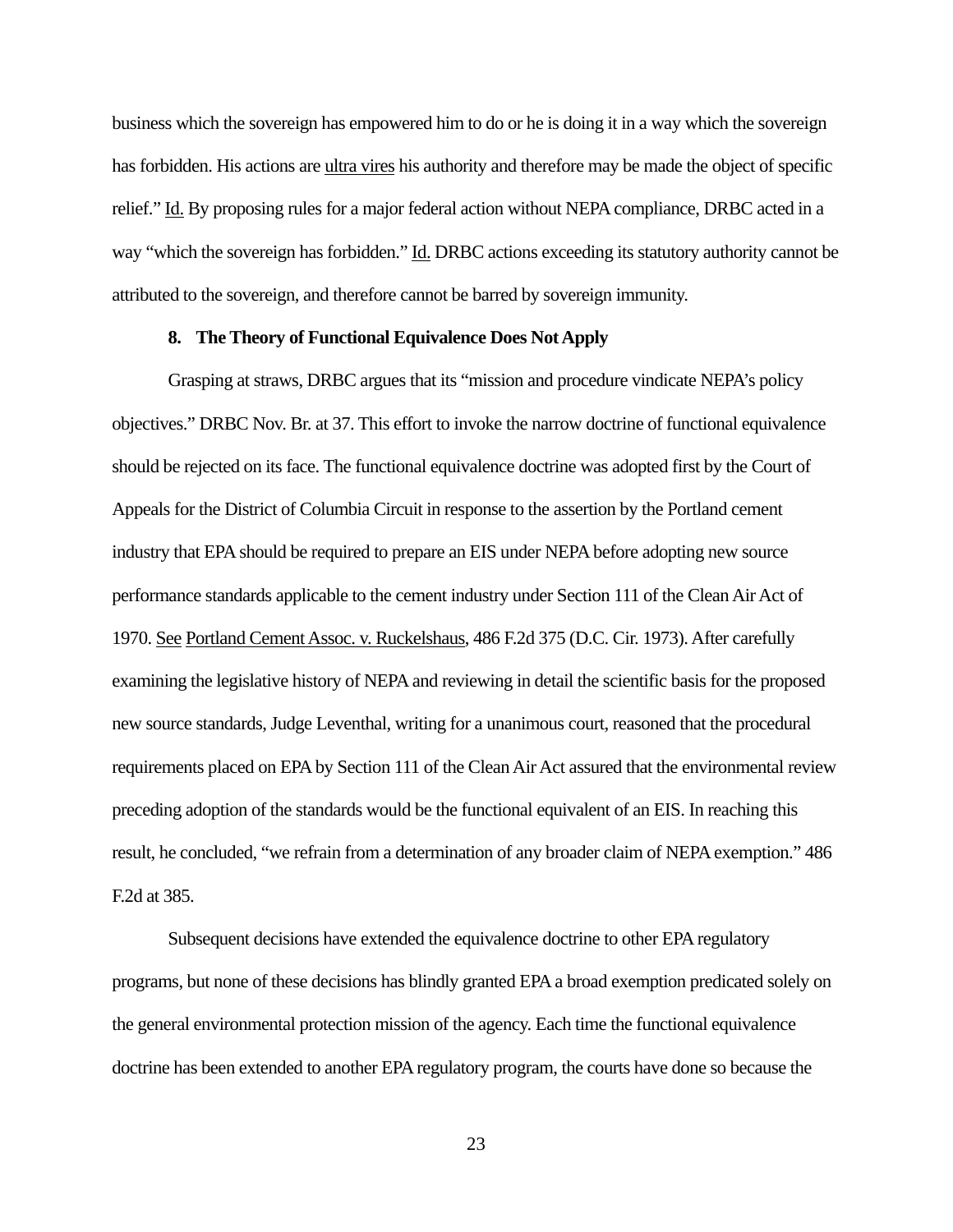environmental protection scope and procedures under a particular statutory program are designed and implemented in a way that assures that the environmental evaluation components and public involvement procedures of NEPA and the CEQ implementing regulations have been met by the program in question. To demonstrate a sufficient level of equivalence of DRBC process leading up to publication of the Draft Regulations, the record would need to show a "hard look" consideration of the five core issues enumerated in Section 102(2)(C) for evaluation in an  $EIS^{23}$  as well as a meaningful opportunity for public review and comment on the Commission's record of consideration of these core issues before publication of the proposed regulations. See EDF, Inc. v. EPA, 489 F.2d 1247, 1256 (D.C. Cir. 1973); Found. on Economic Trends v. Heckler, 587 F. Supp. 753, 766 (D.D.C. 1984).

Where, as in this case, none of the five core issues has been examined and subjected to public review and comment, the concept of equivalence is inapposite. There is no record of any kind to demonstrate that DRBC took the requisite "hard look" at environmental issues before it approved publication of the Draft Regulations. DRBC has not prepared nor shared with the public any written document addressing any of the core environmental issues involved in NEPA review. To assert that it has met the functional equivalence doctrine standard is to make a mockery of that doctrine.

# **II. The Corps Failed to Fulfill Its Mandatory, Non-Discretionary Duty Under NEPA to Prepare an EIS in Connection with the Draft Regulations**

# **A. The Corps Had an Independent Duty Under NEPA to Perform an Environmental Analysis by the Time of the Proposal of the Draft Regulations**

The Corps, a federal agency subject to the APA, has an independent duty to ensure NEPA compliance in developing the Draft Regulations. The Corps must fulfill this duty under any of three possible scenarios. First, if DRBC as a federal agency had fulfilled its own obligation to perform NEPA

 $23$  The core issues are: (i) the environmental impact of the proposed action (including the cumulative impacts); (ii) any adverse environmental effects which cannot be avoided should the proposal be implemented; (iii) alternatives to the proposed action; (iv) the relationship between local short-term uses of man's environment and the maintenance and enhancement of long-term productivity; and (v) any irreversible and irretrievable commitments of resources which would be involved in the proposed action should it be implemented. 42 U.S.C. § 4332(2)(C).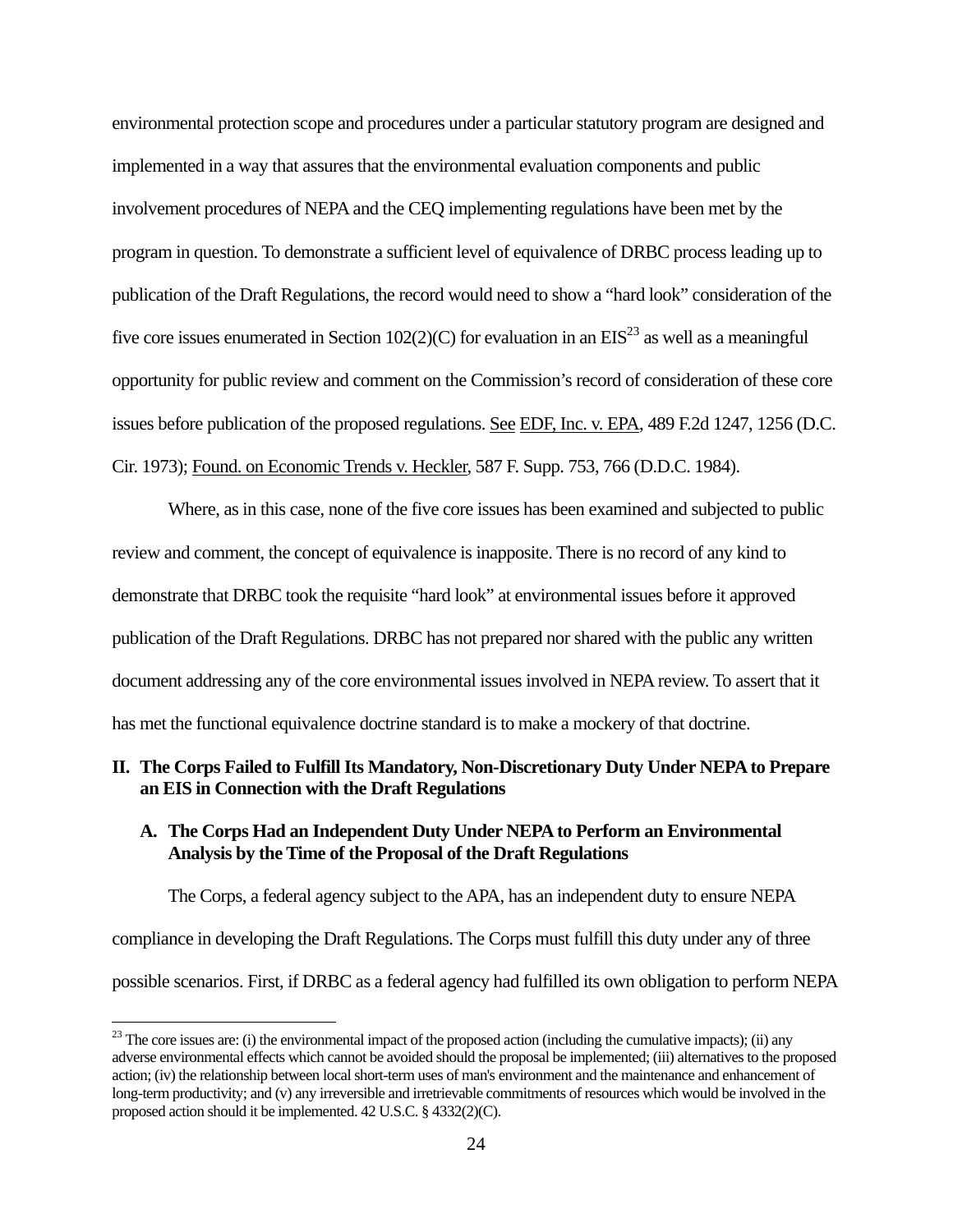review in relation to the Draft Regulations, then the Corps could have fulfilled its own duties merely by consulting with DRBC at DRBC's request as a "cooperating agency" pursuant to 40 C.F.R. § 1501.6. Second, if DRBC as a federal agency were derelict in performance of its NEPA duties relating to the Draft Regulations—which it is here—then the Corps would have no choice but to perform its own NEPA analysis to fulfill its independent obligation and avoid similar noncompliance with NEPA. Third, even if this Court were to conclude that DRBC is not a federal agency—which it is—as demonstrated below, the Corps' involvement in DRBC and the development of the Draft Regulations would sufficiently federalize that action such that it would necessitate NEPA review by the Corps prior to issuance of the Draft Regulations. Thus, under each of these scenarios, the Corps has NEPA obligations with respect to the Draft Regulations that it has unlawfully failed to execute. Plaintiffs bring suit under 5 U.S.C. § 706(1) to compel the Corps' production of an EIS, an action "unlawfully withheld" within the meaning of that provision. $^{24}$ 

CEQ defines "federal" actions broadly, as those "which are potentially subject to Federal control and responsibility . . . including projects and programs entirely or partly financed, assisted, conducted, regulated, or approved by Federal agencies." 40 C.F.R. § 1508.18 (emphasis added). To determine whether an ostensibly non-federal project or plan constitutes a major federal action under NEPA, courts look to "[i] the nature of the Federal funds used and [ii] the extent of Federal involvement." Sierra Club v. Penfold, 857 F.2d 1307, 1314 (9th Cir. 1988). Pursuant to the Compact, the federal member and the states jointly fund DRBC's operations. Compact § 13.3. Yet even were this not the case, federal funding is not necessary in order to subject an action to NEPA: sufficient interrelation of federal and non-federal action or the exercise of sufficient "power, authority, or control" over the action will do. See, e.g., Citizens Alert Regarding Env't v. EPA, 259 F. Supp. 2d 9, 20 (D.D.C. 2003).

<sup>&</sup>lt;sup>24</sup> Plaintiffs bring suit against the Corps, in the alternative, under 5 U.S.C. § 706(2).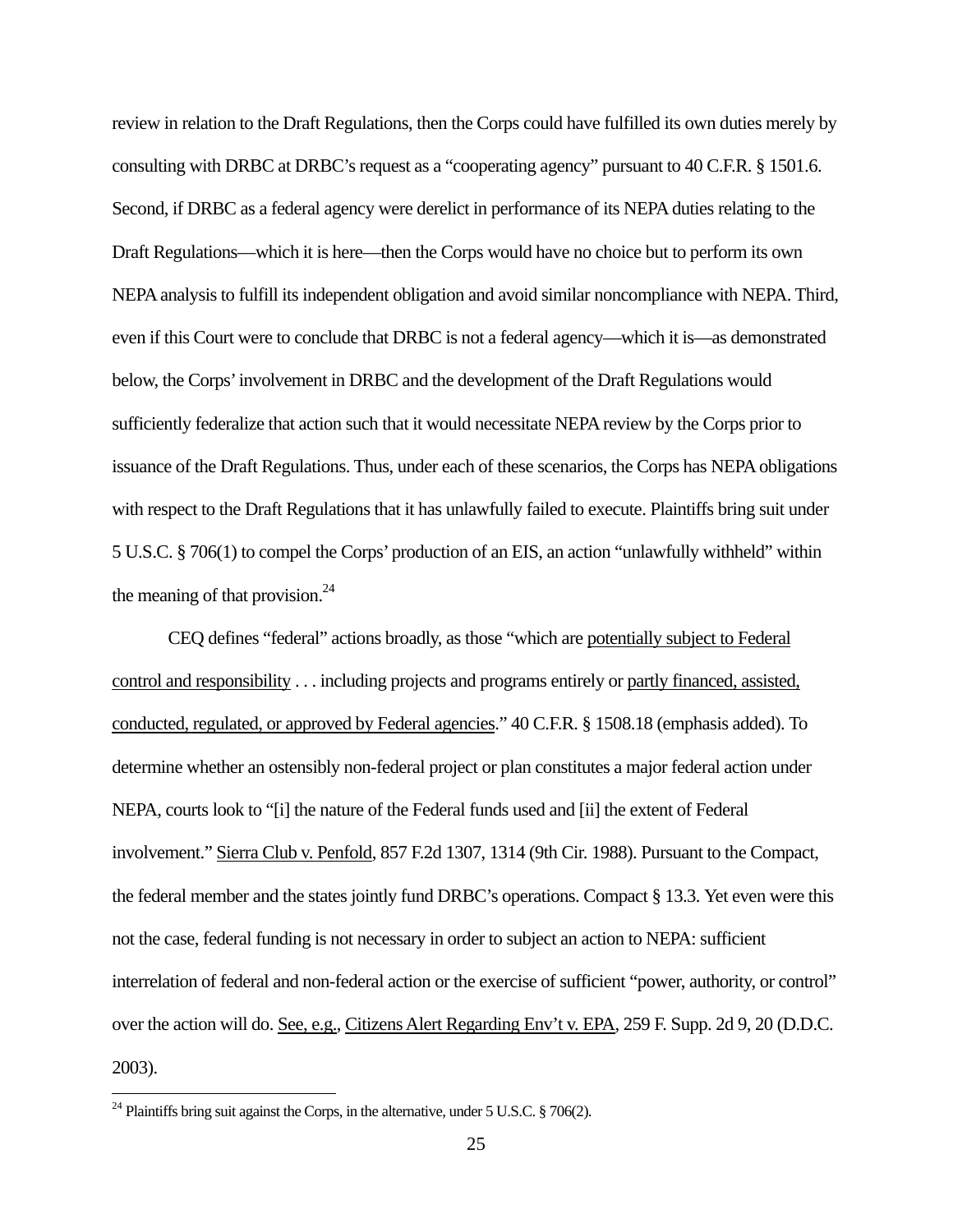# **1. The Corps' Role in the Commission Sufficiently Interrelates Federal and Non-Federal Action, Necessitating Compliance with NEPA Regardless of Whether DRBC Is Deemed a Federal Agency**

The Corps is independently obligated to perform a NEPA analysis where the "federal action [is] sufficiently 'interrelated' to otherwise non-federal action." Landmark West! v. USPS, 840 F. Supp. 994, 1006 (S.D.N.Y. 1993), aff'd, 41 F.3d 1500 (2d Cir. 1994). Indeed, even "nonfederal defendants may be enjoined if Federal and state projects are sufficiently interrelated to constitute a single Federal action for NEPA purposes." Laub v. DOI, 342 F.3d 1080, 1092 (9th Cir. 2003) (citations omitted); see also Biderman v. Morton, 497 F.2d 1141, 1147 (2d Cir. 1974). Acting pursuant to a federal-interstate compact, the Corps' actions and DRBC actions on the Draft Regulations are sufficiently interrelated to subject the Corps to NEPA requiements. The Corps is substantially involved in DRBC as a one-fifth voting member on the entirety of every matter before the Commission. Cf. Macht v. Skinner, 916 F.2d 13, 19 (D.C. Cir. 1990) (finding lack of federalization where federal agency "has discretion over only a negligible portion of [non-federal action]"). Indeed, the federal government participates in every essential aspect of DRBC, from development and implementation of the Comprehensive Plan, Compact § 13.1, to funding DRBC's operating budget, id. § 13.3.

Moreover, the DRBC Comprehensive Plan and amendments thereto—including the Draft Regulations at issue here—are distinctly affected by the federal member's vote and thus substantially interrelated with federal action. Pursuant to section 15.1(s) of the Compact, if the federal member votes to implement proposed rules, other federal agencies are barred from implementing rules, regulations, or actions that "substantially conflict" with such rules. <u>Id.</u>  $\S$  15.1(s). On the other hand, if the Corps votes against a set of rules that nevertheless pass, other federal agencies will not be bound by those rules. With the federal member's vote, DRBC in effect enacts federal regulations binding on other agencies.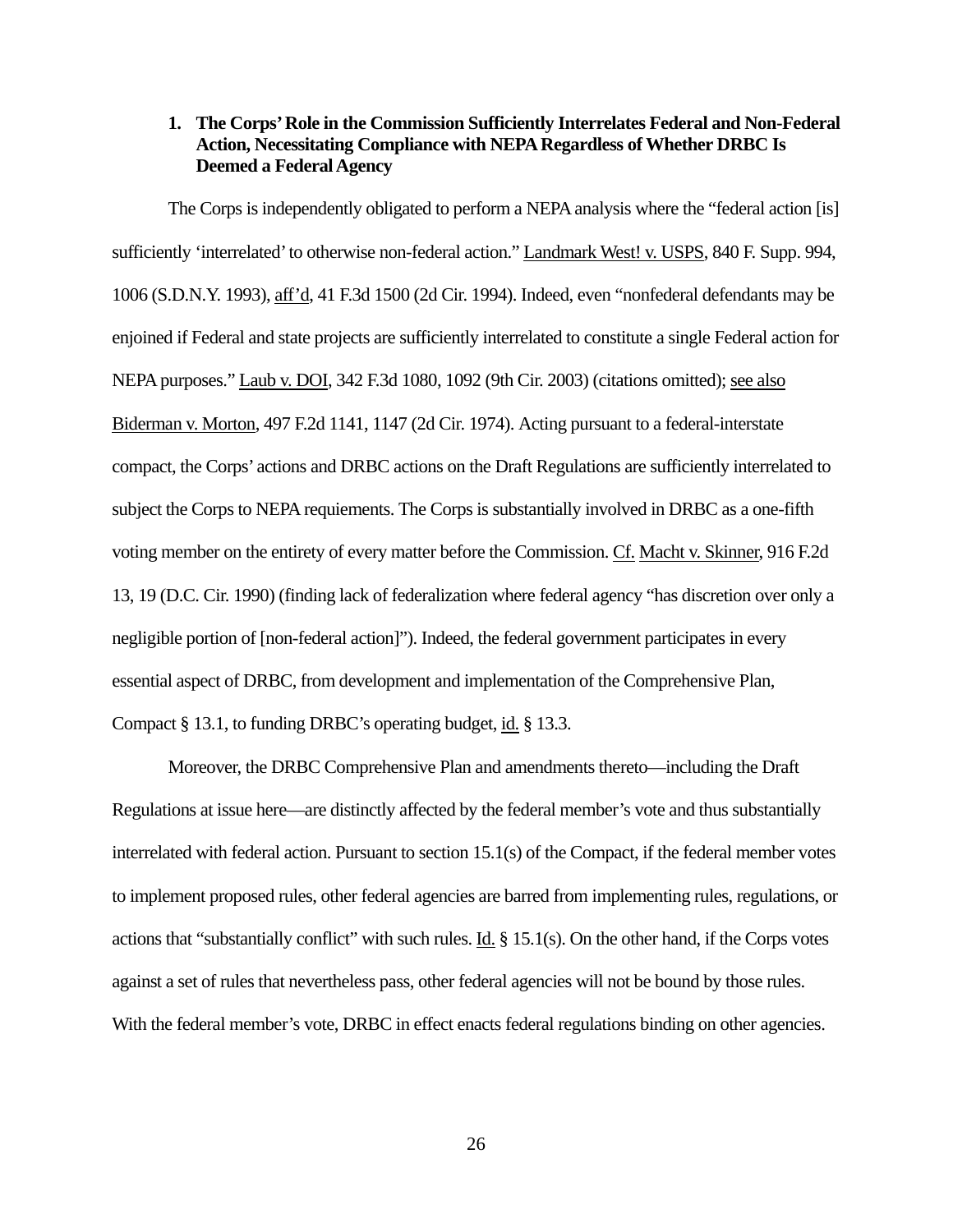Because the Draft Regulations are substantially interrelated with federal action, the Corps has an independent duty to prepare an EIS in conjunction with their proposal.

# **2. The Corps Has Sufficient Power, Authority, and Control over the Rules to Subject the Rules to NEPA Regardless of Whether DRBC Is Deemed a Federal Agency**

Ostensibly non-federal action must also be subjected to NEPA where an involved federal actor exercises sufficient "power, authority, or control" over the action so as to render it a "major Federal action" under NEPA. See, e.g., Ka Makani 'O Kohala Ohana v. Dep't of Water Supply, Inc., 295 F.3d 955, 960 (9th Cir. 2002). "'[T]he distinguishing feature . . . is the ability to influence or control the outcome in material respects.'" Vill. of Los Ranchos de Albuquerque v. Barnhart, 906 F.2d 1477, 1482 (10th Cir. 1990) (quoting W. Rodgers, Environmental Law § 7.6, at 763 (1977)); Rattlesnake Coal. v. EPA, 509 F.3d 1095, 1101 (9th Cir. 2007). Under the Compact, the Corps exercises sufficient "decision-making power, authority, or control" to require preparation of an EIS in connection with any major DRBC action significantly affecting the human environment. The federal member has a vote equal to each of the state members, equivalent to twenty percent of the voting power, categorically greater than the power to give "nonbinding advice." Ka Makani, 295 F.3d at 961. Courts have required federal agencies to prepare EISs in connection with otherwise non-federal action where the agency has substantial authority to influence the non-federal action, regardless of the actual control the federal agency chooses to exercise, and even where the federal agency has no power to entirely deny or veto the non-federal action. See, e.g., Sierra Club v. Hodel, 848 F.2d 1068, 1090-91 (10th Cir. 1988), overruled on other grounds, Vill. of Los Ranchos De Albuquerque v. Marsh, 956 F.2d 970 (10th Cir. 1992). Thus it is no matter that the Corps is not a "but-for" cause of the Draft Regulations, since "butfor" causation is not required before a non-federal action may be deemed subject to NEPA. See also Save the Bay, Inc. v. U.S. Corps of Eng'rs, 610 F.2d 322, 327 (5th Cir. 1980).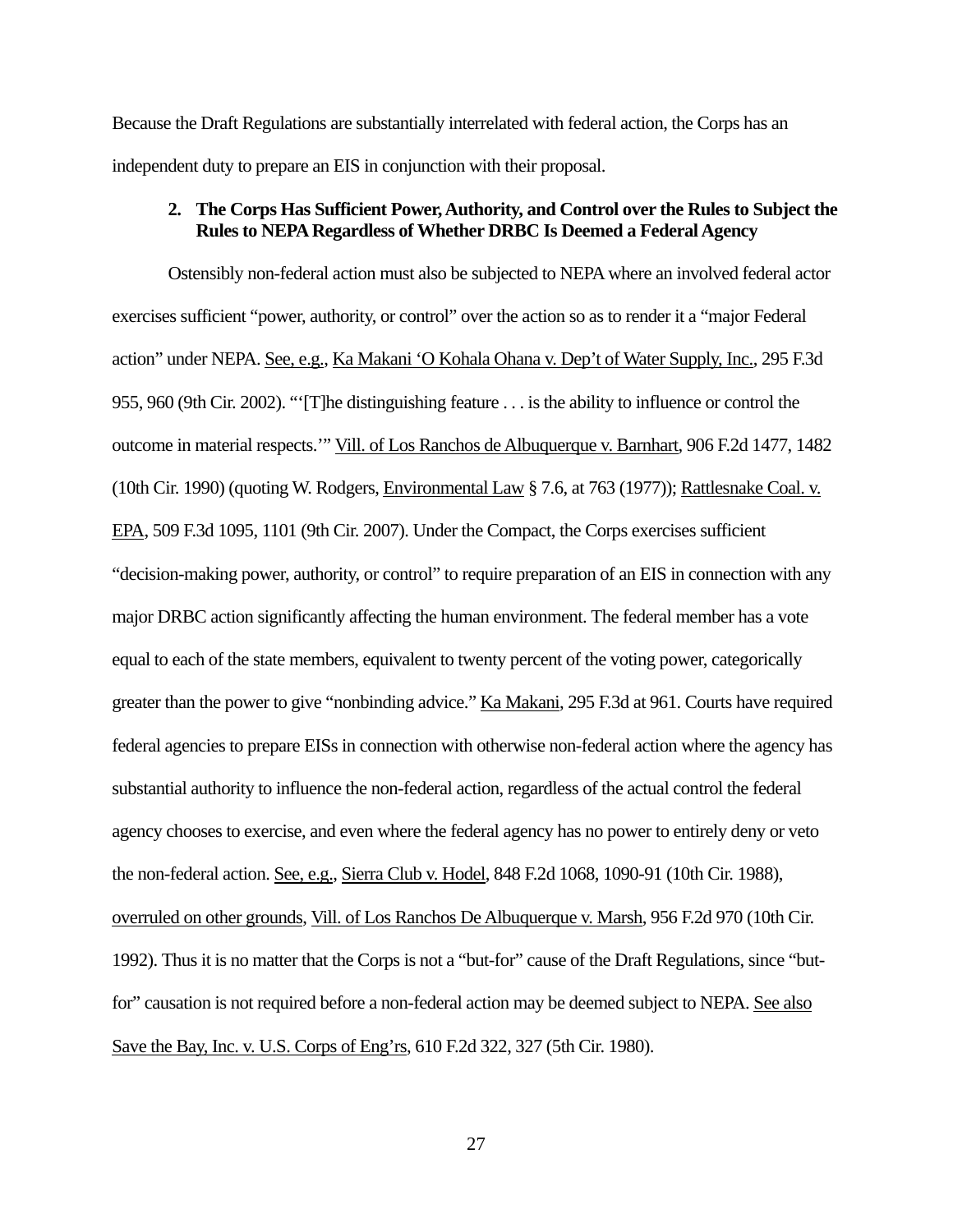Further, the Corps has the authority—alone and independent of other members of DRBC—to determine the basic function and significance of DRBC's rules in the scheme of federal government. As discussed above, pursuant to section 15.1(s) of the Compact, if the Corps votes in favor of the Draft Regulations, other federal agencies will be barred from implementing rules, regulations, or actions that "substantially conflict" with the proposed rules. Compact § 15.1(s). Thus, it is misleading for the Corps to assert that "the Federal Defendants do not have 'decisionmaking' or 'approval authority' over actions to be proposed by DRBC any more than the Commissioner[s] representing [the member states]." Corps Br. at 36. The Corps alone has decision making power, authority, and control over whether the Draft Regulations will supersede other federal agency decisions affecting the Basin. Thus, the Corps exercises sufficient decision making power, authority, and control so as to render the Draft Regulations a major federal action under NEPA for which the Corps must prepare an EIS.

# **B. Plaintiffs' Claim Against the Corps Is Not Barred by Sovereign Immunity**

Sovereign immunity is no bar to this Court's review of the Corps' failure to perform its mandatory and nondiscretionary duties under NEPA. The APA provides a general waiver of sovereign immunity to plaintiffs bringing claims for non-monetary relief against an agency. 5 U.S.C. § 702. There is wide agreement that this waiver of sovereign immunity applies "to any suit whether under the APA or not." Trudeau v FTC, 456 F.3d 178, 186 (D.C. Cir. 2006) (citing Reich, 74 F.3d at 1328); see also Sharkey v. Quarantillo, 541 F.3d 75, 91 (2d Cir. 2008); United States v. City of Detroit, 329 F.3d 515, 521 (6th Cir. 2003) (listing cases in other circuits where the § 702 waiver of sovereign immunity was "not limited to suits brought under the APA"). The expansive scope of the APA's waiver of sovereign immunity is clearly articulated in the House and Senate Judiciary Committee reports on the 1976 amendment to the APA, which state that the purpose of § 702 is the "'elimina(tion of) the sovereign immunity defense in all equitable actions for specific relief against a Federal agency.'" Sea-Land Serv.,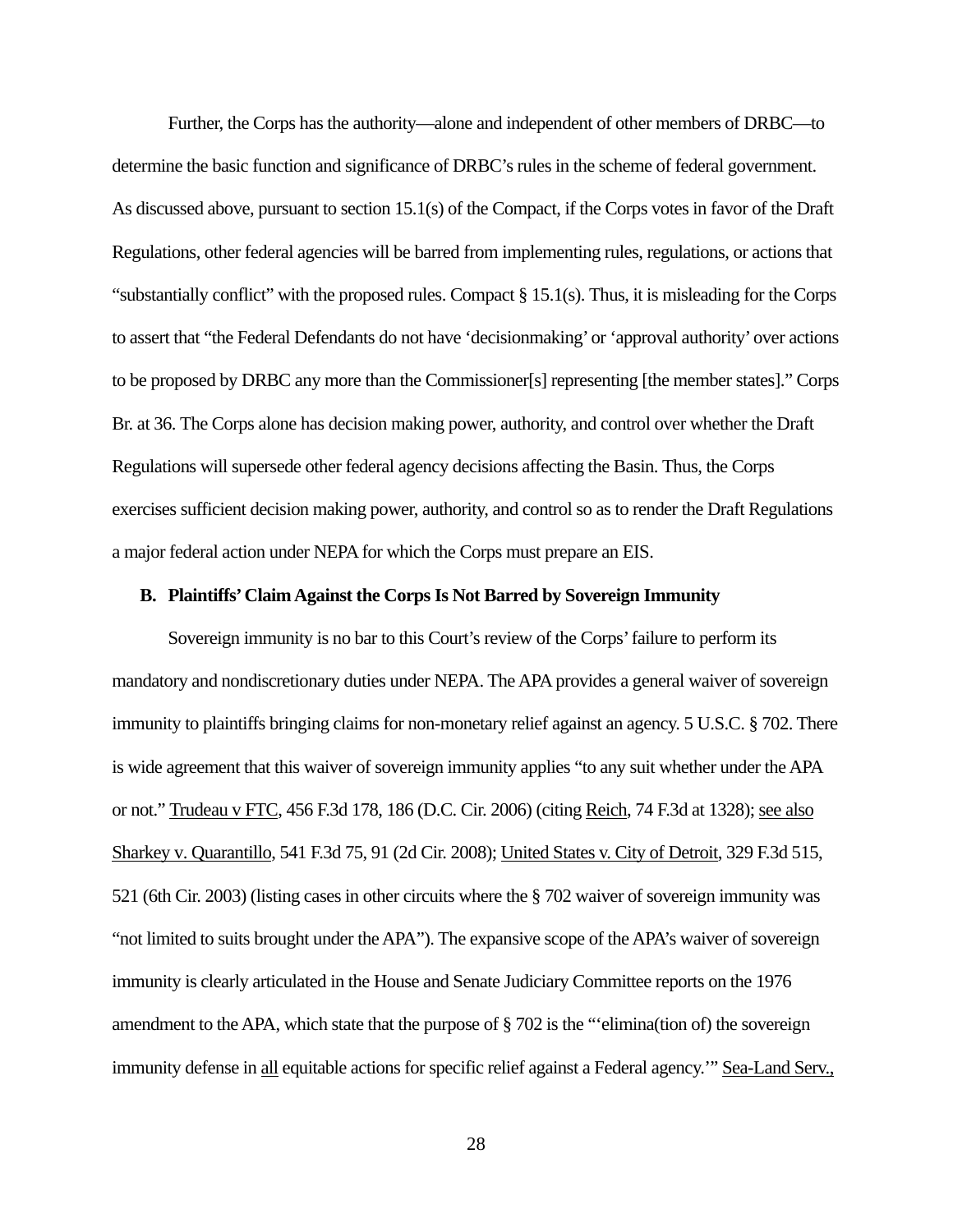Inc. v. Alaska R.R., 659 F.2d 243, 244 (D.C. Cir. 1981) (quoting S. Rep. No. 940996, at 8 (1976) and H.R. Rep. No. 94-1656, at 9 (1976)). Given that the waiver is not limited to APA cases, "[the waiver] applies regardless of whether the elements of an APA cause of action are satisfied." Trudeau, 456 F.3d at 344; see also The Presbyterian Church (U.S.A.) v. United States, 870 F.2d 518 (9th Cir. 1989).<sup>25</sup>

 In the instant case, the APA waives the Corps' sovereign immunity against Plaintiffs' claims. Plaintiffs bring suit for specific non-monetary relief against the Corps' failure to act in the face of its clear statutory duties under NEPA. 5 U.S.C. § 706(1). The APA, under § 702, waives the Corps' sovereign immunity against Plaintiffs' § 706(1) claim. This Court, accordingly, has jurisdiction to review Plaintiffs' claims and provide appropriate relief. The Corps attempts to evade the APA's expansive waiver of sovereign immunity by erroneously arguing that it has not performed an "agency action" under the APA. Corps Br. at 10-13. As articulated above, the Corps has an independent obligation to comply with NEPA here. The Corps' "failure to act" in the face of those clear obligations is the "agency action" subject to APA review in this case. 5 U.S.C. §§ 551(13), 706(1).

 Further, contrary to the Corps' assertion, Corps. Br. at 7-8, the Compact itself does not immunize the Corps from suit here. It is true that Compact § 15(p) of the Compact states that "nothing contained in this Compact or elsewhere in this Act shall be construed as a waiver by the United States of its immunity from suit." However, that provision does not insulate the Corps from waivers of immunity that exist outside the Compact. The § 702 waiver is applicable notwithstanding the language of § 15(p). $^{26}$ 

#### **III. Plaintiffs Have Individual, Associational, and Organizational Standing**

 $25$  The Corps argues that Plaintiffs cannot claim a waiver of sovereign immunity under the APA because the rule-making process is not sufficiently final. Corps Br. at 13-14. As Trudeau makes clear, finality is not required for application of the APA's waiver of sovereign immunity. 456 F.3d at 344. Plaintiffs' claims under the APA alleging "legal wrong because of agency action" and seeking an order from the court to "compel agency action unlawfully withheld," fall squarely within the APA's waiver of sovereign immunity. 5 U.S.C. §§ 702, 706(1).

<sup>&</sup>lt;sup>26</sup> In the event this Court were to find that Plaintiffs cannot state a claim against the Corps under the APA, Plaintiffs would still state a claim against the Corps pursuant to non-statutory review of agency action and its 28 U.S.C. §1361 jurisdiction. See Section I.B.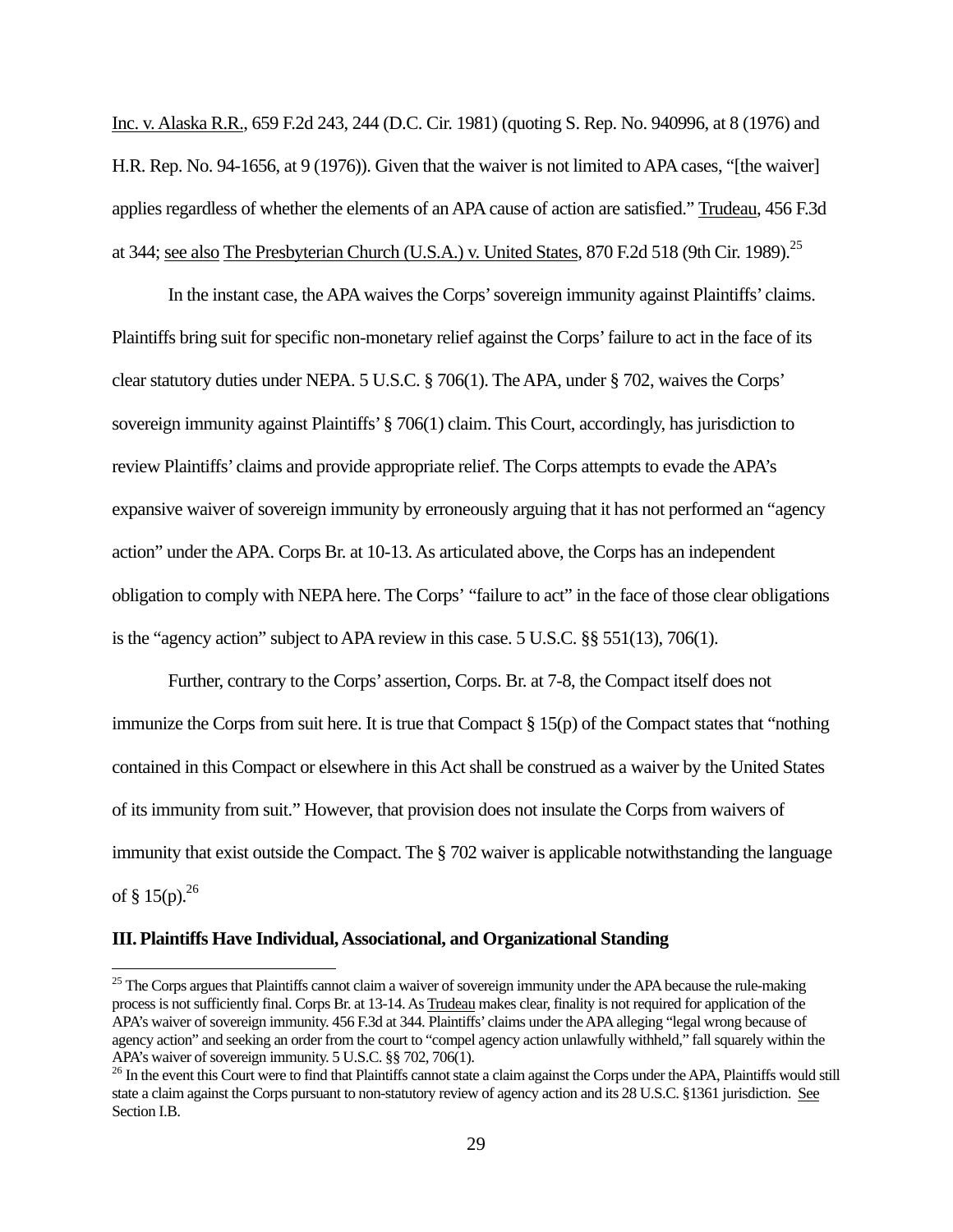## **A. Standards—Article III and Prudential Standing**

Article III of the Constitution limits the authority of federal courts to decide actual cases and controversies. See Allen v. Wright, 468 U.S. 737, 750 (1984). In Lujan v. Defenders of Wildlife, the Supreme Court held that, to demonstrate the "irreducible constitutional minimum of standing" under Article III, a plaintiff must prove, first, an injury in fact: "an invasion of a legally protected interest which is (a) concrete and particularized and (b) "actual or imminent, not 'conjectural' or 'hypothetical.'" Second, there must be a causal connection between the injury and the conduct complained of. Third, it must be "likely," as opposed to merely "speculative," that the injury will be "redressed by a favorable decision." 504 U.S. 555, 560-61 (1992) (citations omitted).

An organization has associational standing to sue on behalf of its members where "(a) its members would otherwise have standing to sue in their own right; (b) the interests it seeks to protect are germane to the organization's purpose; and (c) neither the claim asserted nor the relief requested requires the participation of individual members in the lawsuit." Hunt v. Wash. State Apple Adver., 432 U.S. 333, 343 (1977). With respect to (a), the organization must show that its members can demonstrate injury-in-fact, causation, and redressability. Bldg. and Const. Trades Council of Buffalo, N.Y. & Vicinity v. Downtown Dev., Inc., 448 F.3d 138, 144 (2d Cir. 2006). An organization may have standing in its own right for injuries to its organizational interests. N.Y. Civil Liberties Union v. N.Y. City Transit Auth., -- F.3d --, 2012 WL 10972 at \*6 (2d Cir. Jan. 4, 2012). "Under this theory of 'organizational' standing, the organization . . . . must 'meet[ ] the same standing test that applies to individuals.'" Id. (quoting Irish Lesbian & Gay Org. v. Giuliani, 143 F.3d 638, 649 (2d Cir. 1998)).

Environmental plaintiffs possess a concrete interest where "they aver they use the affected area and are persons 'for whom the aesthetic and recreational values of the area will be lessened' by the challenged activity." Friends of the Earth v. Laidlaw Envtl. Servs., 528 U.S. 167, 183 (2000) (quoting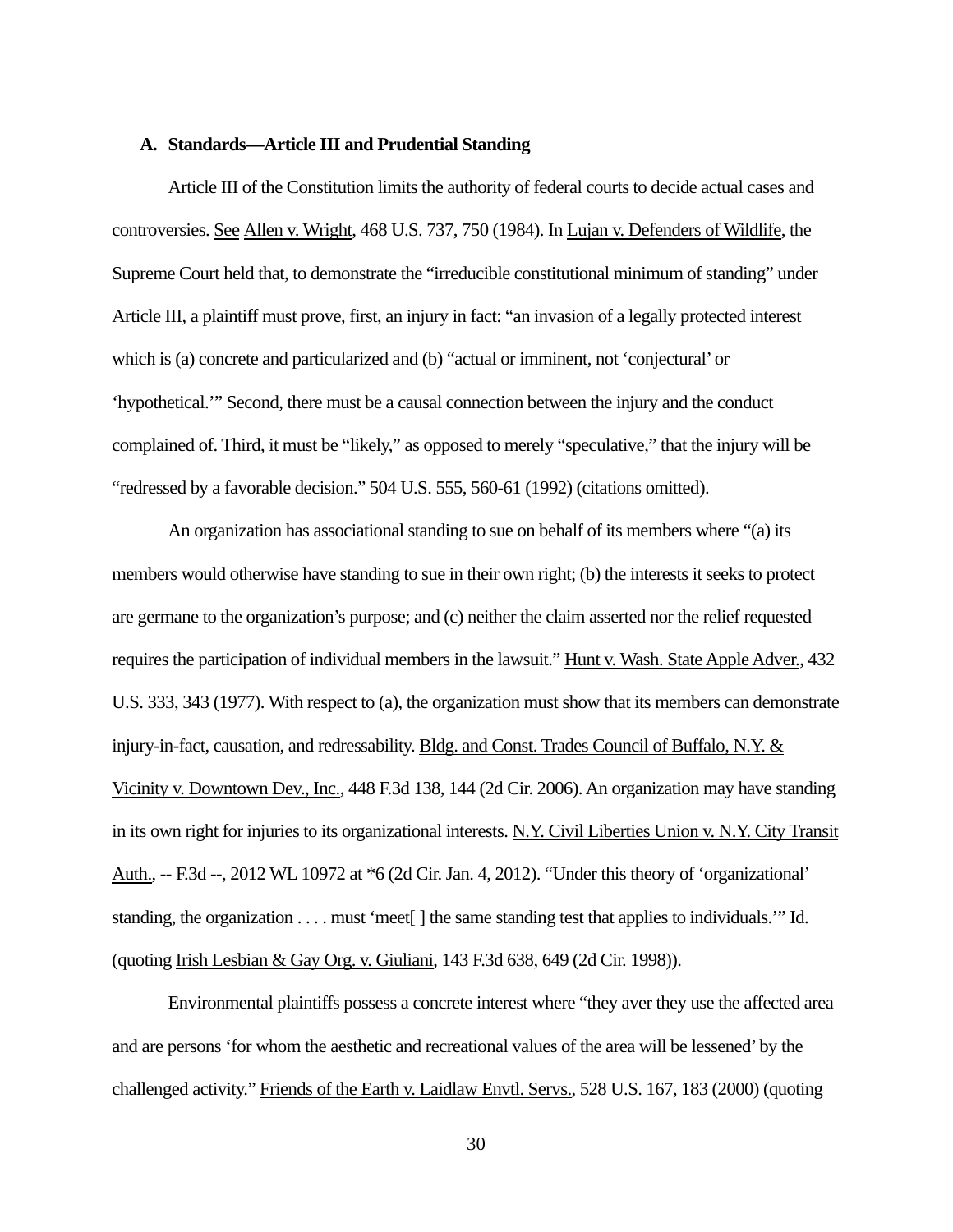Sierra Club v. Morton, 405 U.S. 727, 735 (1972)). Activities such as fishing, boating, swimming, drinking water, and hiking along a river have been found to meet this test. Riverkeeper, Inc., v. Mirant Lovett, LLC, 675 F. Supp. 2d 337, 351 (S.D.N.Y. 2009); see also Vt. Pub. Interest Research Grp. v. U.S. Fish and Wildlife Serv., 247 F. Supp. 2d 495, 509-11 (D. Vt. 2002); Pres. Coal. of Erie Cnty. v. FTA, 129 F. Supp. 2d 551, 561-62 (W.D.N.Y. 2000). The injury-in-fact requirement is not onerous. An aesthetic or recreational injury "need not be large, an identifiable trifle will suffice." La Fleur v. Whitman, 300 F.3d 256, 270-71 (2d Cir. 2002)(quotation omitted). Allegations of harm from increased health-related uncertainty also satisfy the injury-in-fact requirement. NYPIRG v. Whitman, 321 F.3d 316, 326 (2d Cir. 2003); NRDC v. U.S. Army Corps of Eng'rs, 399 F. Supp. 2d 386, 401 (S.D.N.Y. 2005).

"The Supreme Court has consistently recognized that threatened rather than actual injury can satisfy Article III standing requirements." Friends of the Earth v. Gaston Copper Recycling Corp., 204 F.3d 149, 160 (4th Cir. 2000) ("Threatened environmental harm is by nature probabilistic . . . ."). The threat of harm need not be great: "'[E]ven a small probability of injury is sufficient to create a case or controversy – to take a suit out of the category of the hypothetical – provided of course that the relief sought would, if granted, reduce the probability.'" Massachusetts v. EPA, 549 U.S. 497, 525 n.23 (2007) (quoting Vill. of Elk Grove v. Evans, 997 F.2d 328, 329 (7th Cir. 1993)). 27

 $^{27}$  API asserts that a high degree of proof is needed to establish an injury-in-fact for future harms. API Br. at 10-11. However, three of the four cited cases are not environmental cases and cannot overcome the weight of Supreme Court authority holding the contrary. See Amnesty Int'l USA v. Clapper, 638 F.3d 118, 134 (2d Cir. 2011) (involving communications monitoring); Baur v. Veneman, 352 F.3d 625 (2d Cir. 2003) (involving food labeling), Ly-Luck Restaurant v. U.S. Dep't of Labor, No. C-92-3852, 1993 WL 121780 (N.D. Cal. Apr. 1, 1993) (involving labor markets). In Mountain States Legal Foundation v. Glickman, the fourth case API cites, the D.C. Circuit stated that probabilistic injuries may be sufficient to establish standing, and that "[t]he more drastic the injury that government action makes more likely, the lesser the increment in probability necessary to establish standing." 92 F.3d 1228, 1235 (D.C. Cir. 1996). Put another way, the probability of an injury need not be great if the magnitude of the potential harm is immense. Applying Mountain States Legal Foundation to the immediate case, injury in fact has been established: because the potential harms caused by gas drilling are so enormous, the probability of an accident could be near zero and yet sufficient to establish standing.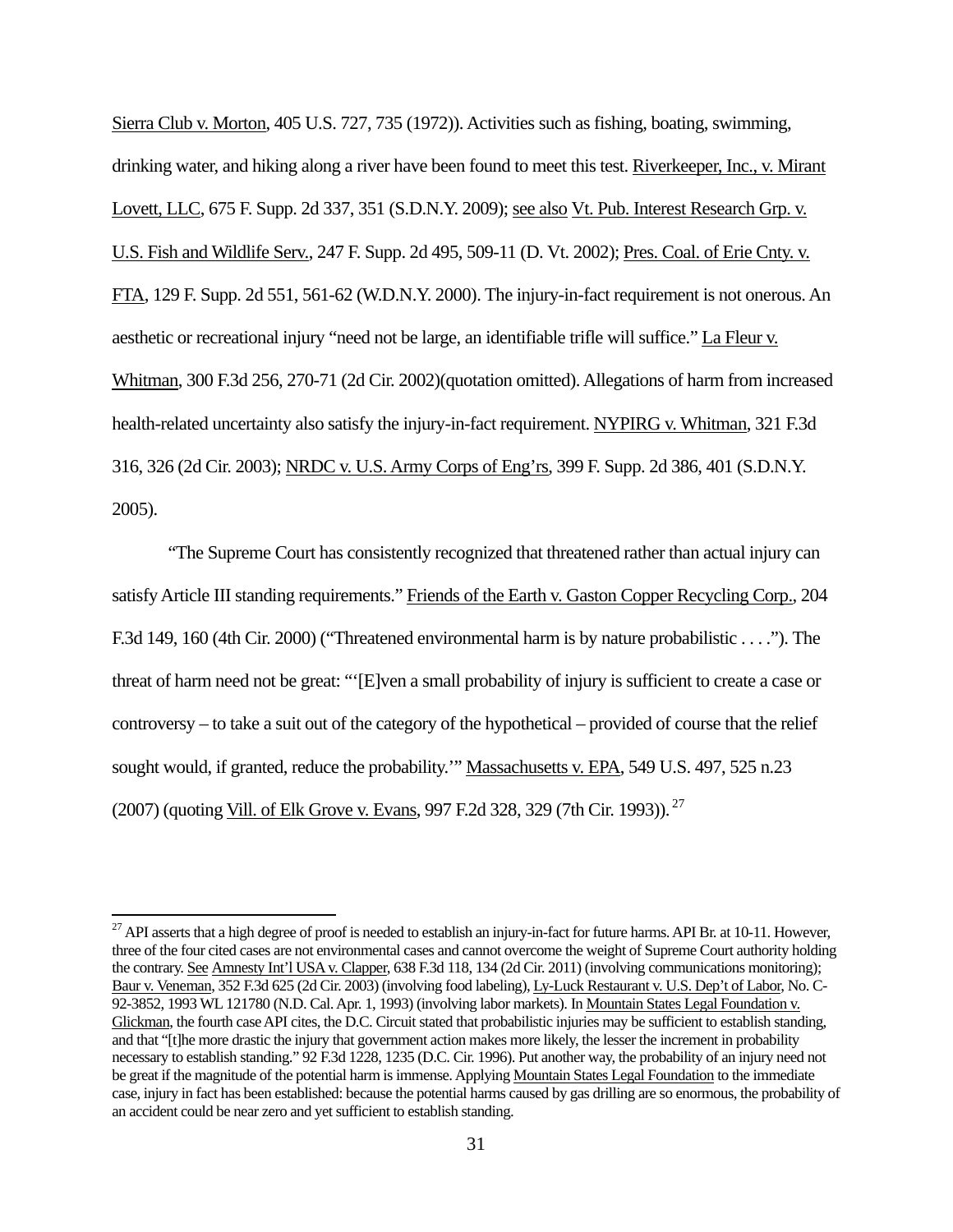Although the standing doctrine is based on Article III, "it also implicates . . . prudential limitations on a court's authority to hear a case." Lee v. Bd. of Governors of the Fed. Reserve Sys., 118 F.3d 905, 910 (2d Cir. 1997). Under the doctrine of prudential standing, a plaintiff's asserted interest should be "within the zone of interests to be protected or regulated by the statute or constitutional guarantee in question." Sullivan v. Syracuse Hous. Auth., 962 F.2d 1101, 1106 (2d Cir. 1992) (quoting Assoc. of Data Processing Serv. Orgs. v. Camp, 397 U.S. 150, 153 (1970)). Courts have interpreted NEPA's zone of interests to encompass claims of harms to the recreational use and aesthetic enjoyment of the environment. See Lujan v. Nat'l Wildlife Fed'n, 497 U.S. 871, 886 (1990). Additionally, courts have also found a threatened economic harm to a business that is inextricably linked to the environment to constitute injury-in-fact within NEPA's zone of interests. See Gerosa Inc. v. Dole, 576 F. Supp. 344, 348-49 (S.D.N.Y. 1983); see also Mobil Oil Corp. v. FTC, 430 F. Supp. 855, 860-61, 864 (S.D.N.Y. 1977), rev'd on other grounds, 562 F.2d 170 (1977).

In the NEPA context, plaintiffs may assert a concrete, particularized injury when an agency fails to follow specific procedural requirements that are "designed to protect some threatened concrete interest" that forms the ultimate basis for standing. Defenders of Wildlife, 504 U.S. at 573 n.8.

To establish an injury-in-fact from failure to perform a NEPA analysis, a litigant must show: 1) that in making its decision without following the NEPA's procedures, the agency created an increased risk of actual, threatened or imminent environmental harm; and 2) that this increased risk of environmental harm injures its concrete interests.

Sierra Club v. DOE, 287 F.3d 1256, 1265 (10th Cir. 2002); see also City of Sausalito v. O'Neill, 386 F.3d 1186, 1197-98 (9th Cir. 2004).

Because NEPA involves procedural rights and obligations, the Article III prongs of "causation" and "redressability" for standing are relaxed in NEPA cases. Standing thus only requires that the violation of a procedural requirement could impair a separate concrete interest of a plaintiff. A plaintiff challenging an agency's environmental studies need not show that further analysis would result in a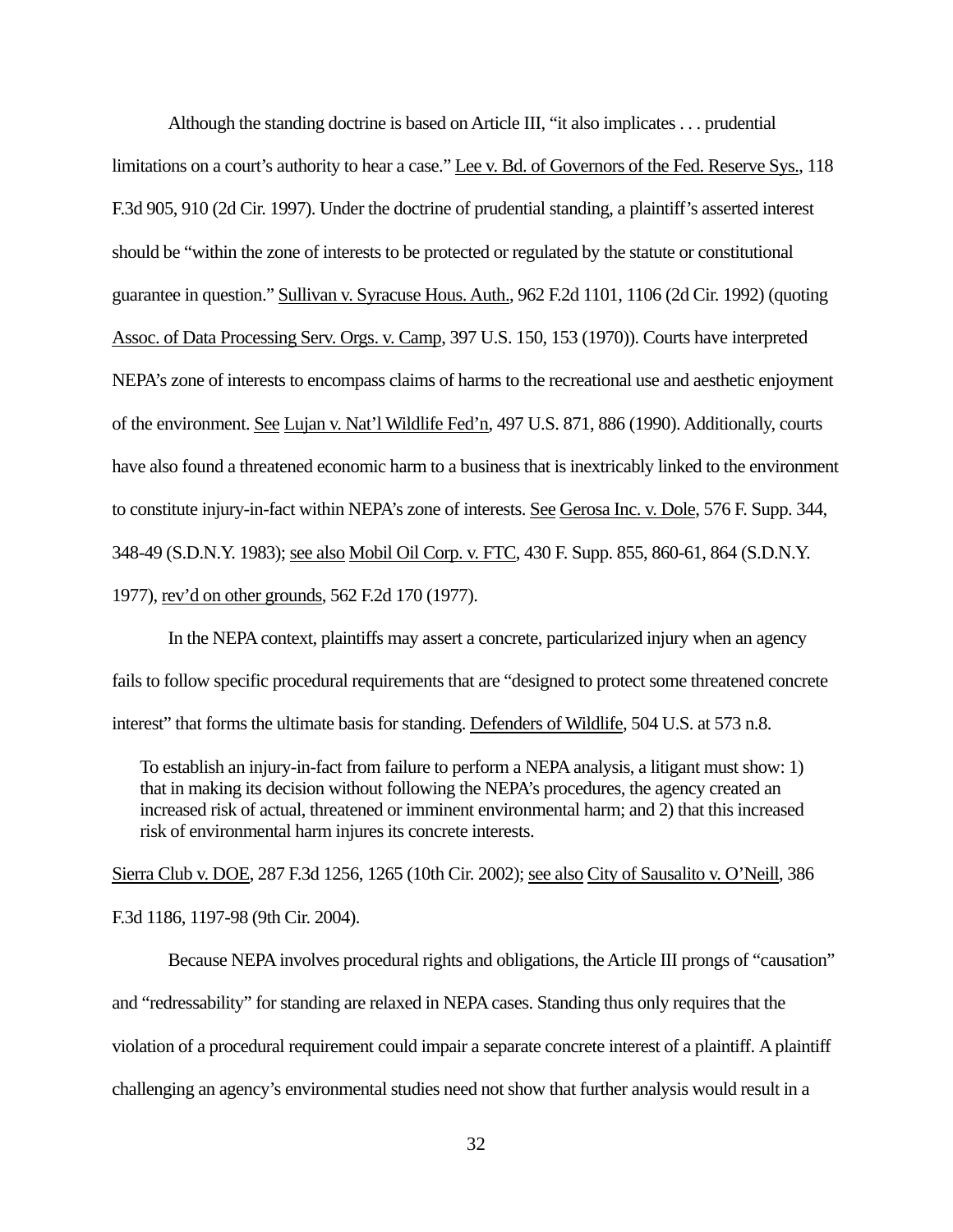different conclusion; rather, it suffices that the agency's decision could be influenced by the environmental considerations that the relevant statute requires an agency to analyze or evaluate. Friends of Hamilton Grange v. Salazar, No. 08 Civ. 5220(DLC), 2009 WL 650262, at \*14 (S.D.N.Y. Mar. 12, 2009) ("When asserting a procedural right, a party need not definitively establish that further review or consultation would result in the outcome it desires in order to demonstrate redressability."); see also Massachusetts v. EPA, 549 U.S. at 518.

## **B. Maya van Rossum and Paul Gallay Have Individual Standing**

Defendants argue that "prudential limitations against third-party standing prevents the Riverkeeper individual plaintiffs from being proper party plaintiffs in this action." Corps Br. at 27. However, named plaintiffs Maya van Rossum, the Delaware Riverkeeper, and Paul Gallay, the Hudson Riverkeeper, do not assert third-party standing but rather their own. Ms. van Rossum lives within the Delaware River Basin and frequently spends time swimming, hiking, and enjoying the scenery in, and around, the Delaware River. Ex. A at ¶¶ 18-19. She plans to continue these uses in the future, and she is concerned that her enjoyment of these activities will be diminished by gas drilling activities in the Delaware River Basin. Ex. A at ¶¶ 18-19. Additionally, Ms. van Rossum expresses health related concerns from air pollution and chemical exposure as a result of gas drilling. Ex. A at ¶ 19. Her recreational, aesthetic, and health-related interests are threatened by Defendants' failure to comply with NEPA, and are sufficiently concrete to satisfy the requirements of an injury in fact. Mr. Gallay receives nearly half of his drinking water, both at work and at his residence, from the Delaware River Basin. Ex. K at  $\P$ [2, 16. He has alleged significant concerns regarding his drinking water supply being compromised if gas drilling proceeds in the region, ranging from potential impacts to the New York City Watershed infrastructure to adverse impacts from increased stormwater pollution, water withdrawals, wastewater issues, and air pollution. Ex. K at  $\P$  9-16.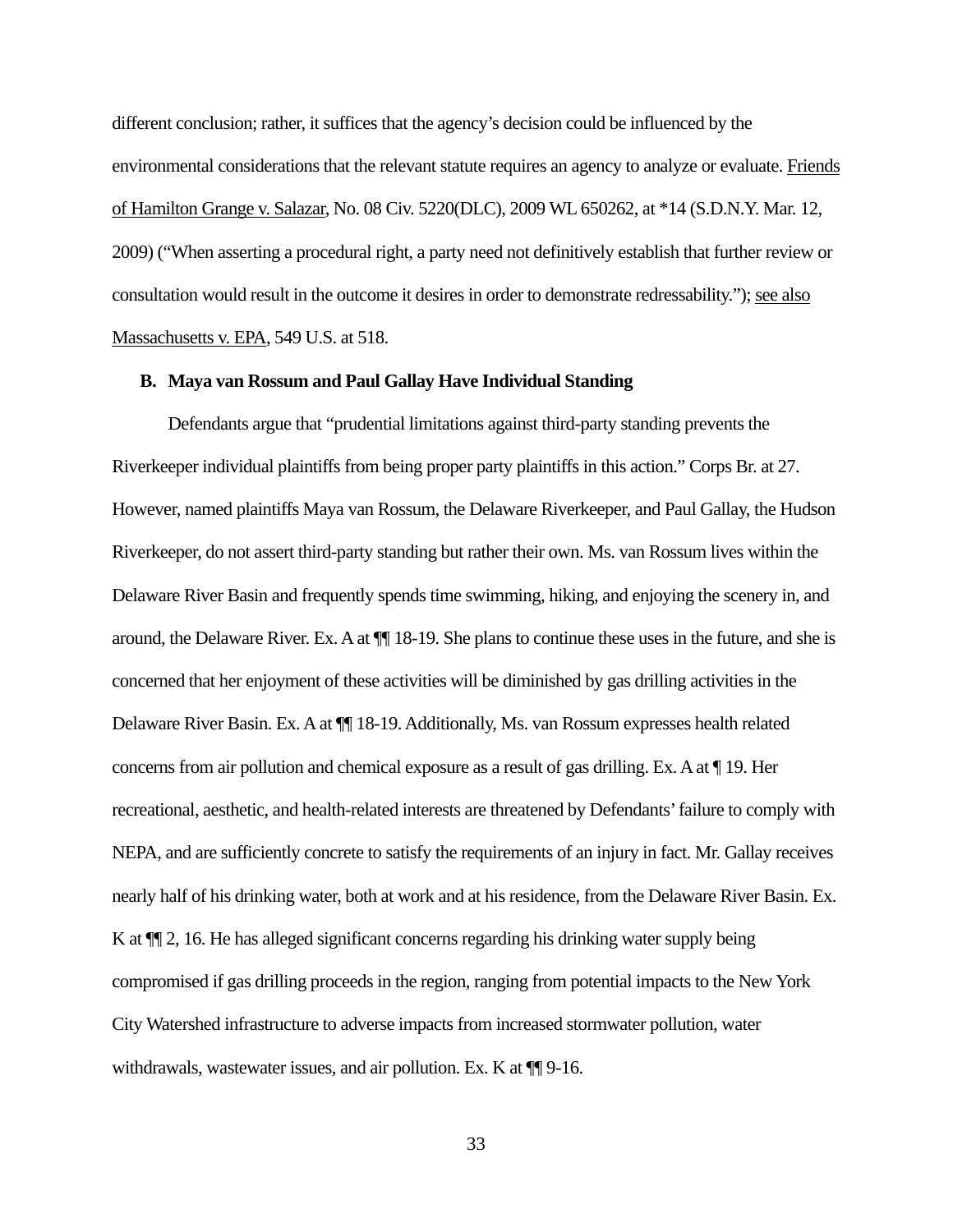## **C. Plaintiff Organizations Demonstrate Associational Standing**

Plaintiff organizations, in their representative capacity, have standing to sue on behalf of their affected members. Plaintiffs' members have provided declarations<sup>28</sup> stating their individualized, particular concerns that their aesthetic, recreational, economic, and health related interests will be harmed as a result of gas drilling in the Delaware River Basin. The declarations articulate that gas drilling in the Basin will negatively affect their aesthetic and recreational interests, including: boating (Ex. F. at ¶ 5; Ex. O at ¶ 1), hiking (Ex. C at ¶ 24; Ex. D at ¶ 21; Ex. F at ¶ 6; Ex. H at ¶ 5; Ex L. at ¶ 3; Ex. P at ¶ 2), canoeing (Ex. B at ¶ 14; Ex. C at ¶ 24; Ex. D at ¶ 21; Ex. E at ¶ 6; Ex. N at ¶2; Ex. P at ¶ 2), swimming (Ex. B at ¶ 13; Ex. C at ¶ 24; Ex. D at ¶ 21; Ex. E at ¶ 6; Ex. F at ¶ 5; Ex. N at ¶2; Ex. O at  $\P$  1; Ex. P at  $\P$  2), tubing (Ex. B at  $\P$  14), bird-watching (Ex. E at  $\P$  23; Ex. H at  $\P$  5), fishing (Ex. D at ¶ 21; Ex. F. at ¶ 5; Ex. G at ¶ 5; Ex. L at ¶ 5; Ex. L at ¶ 5; Ex. P at ¶ 2), and appreciating the biological diversity and local scenic beauty (Ex. B at  $\P$  14; Ex. C at  $\P$  24; Ex. E at  $\P$  5; Ex. H at  $\P$  5; Ex. L. at  $\P$  $\P$  7-11; Ex. N at ¶2).

Plaintiffs' members also aver that, if gas drilling activities begin in the Basin, they will suffer economic injuries to their businesses that are entirely dependent on the preservation and purity of the local environment. These "green" commercial activities include a chemical-free floral shop (Ex. B at  $\P$ ) 11), organic farms (Ex. C at ¶¶ 4, 14; Ex. D at ¶ 4), ecotourism-related businesses, (Ex. A at ¶ 7; Ex. B at ¶ 12; Ex. D at ¶ 12), a medicinal plant sanctuary (Ex. H at ¶ 7), and an organic food co-op (Ex. I at ¶¶ 7-10). These harms certainly exceed the requisite "mere trifle." See Gerosa Inc., 576 F. Supp. at 348; Mobil Oil Corp., 430 F. Supp. at 864.

<sup>&</sup>lt;sup>28</sup> Because the parties have cross-moved for summary judgment, Plaintiffs do not rest on the standing allegations of the Complaints but have filed declarations setting forth specific facts which, for purposes of the summary judgment motion, are to be taken as true. Defenders of Wildlife, 504 U.S. at 561 (party invoking jurisdiction bears the burden of establishing standing elements "with the manner and degree of evidence required at the successive stages of the litigation").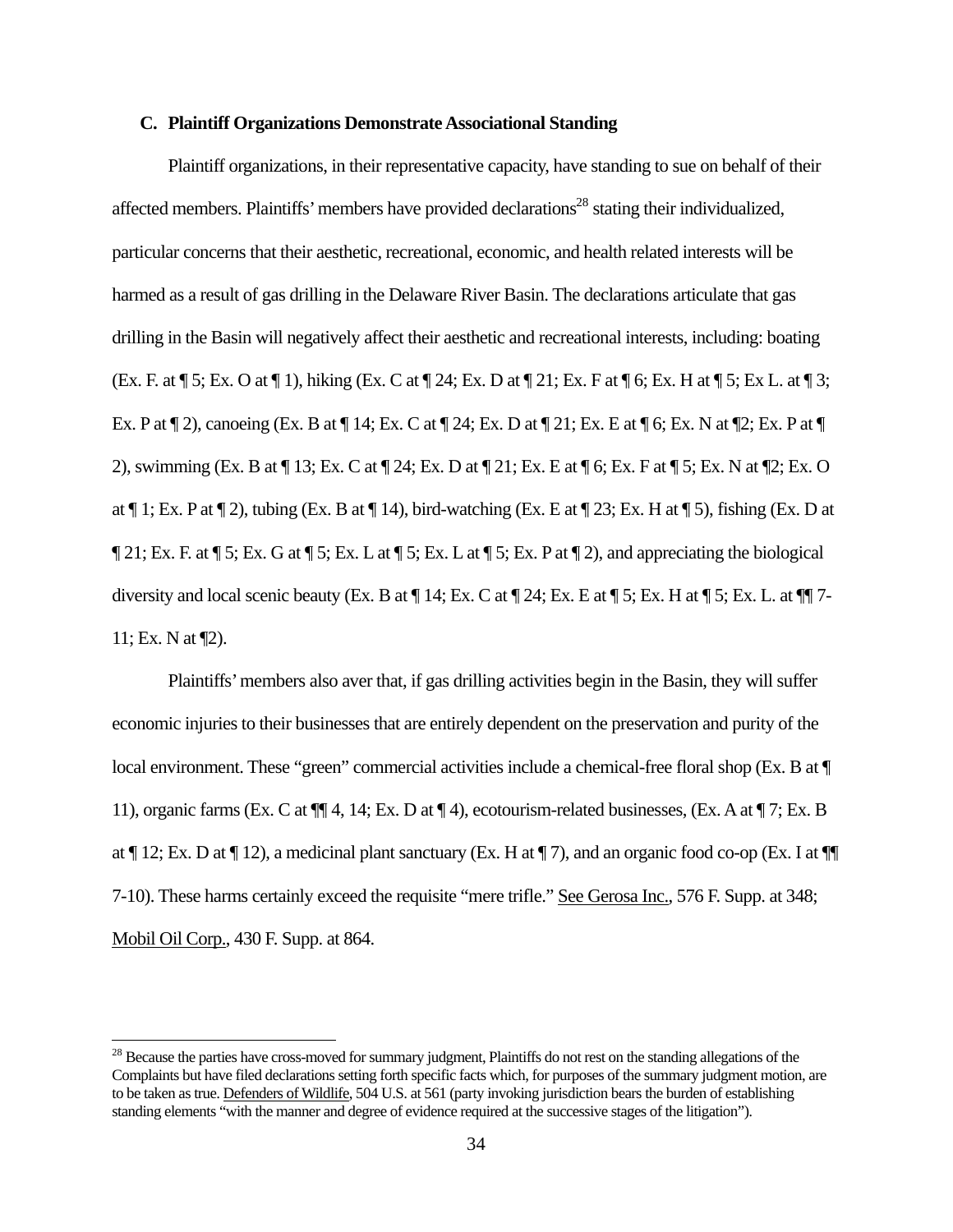Plaintiffs' members further aver they have significant health-related concerns related to gas drilling in the Basin, including concerns about drinking contaminated water (Ex. B at  $\P$  11; Ex. C at  $\P$ 23; Ex. D at ¶¶ 16- 17; Ex. E at ¶ 16; Ex. F at ¶ 6; Ex. G at ¶ 4; Ex. H at ¶ 3; Ex. J at ¶¶ 3–4; Ex. K at ¶¶ 9–12; Ex. N at ¶¶ 4, 5; Ex. O at ¶ 2; Ex. P at ¶ 7); chemical exposure (Ex. C at ¶ 24; Ex. D at ¶ 14; Ex. E at ¶ 17; Ex. G at ¶ 9; Ex. L at ¶ 11; Ex. N at ¶¶ 4, 5; Ex. O at ¶ 2; Ex. P at ¶ 7); growing and consuming produce from contaminated soil (Ex. D at  $\P\P$ 4, 14; Ex. C at  $\P\P$ 4, 14, 24; Ex. I at  $\P\P$ 7-10; Ex. O at  $\P$  2); breathing polluted air (Ex. C at  $\P$  18, 21; Ex. D at  $\P$  16; Ex. F at  $\P$  6; Ex. G at  $\P$  8; Ex. H at ¶ 12; Ex. J at ¶ 7; Ex. K at ¶ 13; Ex. N at ¶¶ 4, 5; Ex. P at ¶ 7); and radon exposure (Ex. J at ¶ 8). Defendants' NEPA violations have exposed these members to at least the same level of danger, and likely significantly more so, as those dangers found to constitute a concrete injury in fact in NRDC v. Corps. See 399 F. Supp. 2d at 401.

Defendants<sup>29</sup> and API do not dispute that Plaintiffs have suffered a procedural injury due to Defendants' failure to perform any NEPA analysis on the Draft Regulations. Corps Br. at 23; API Br. at 13-14. Rather, Defendants argue that Plaintiffs' allegations of procedural injury are not accompanied by sufficient allegations that such injuries are linked to actual, imminent, and concrete harms to their interests. Corps Br. at 23-24; API Br. at 11-13. Defendants also contend that the allegations are insufficient because "they are not individualized in that they do not assert that any of these threats are particular to their members or to the organization, as distinguished from the public as a whole." Corps Br. at 24. However, as demonstrated by the attached declarations, Plaintiffs' individual members identified in the declarations are at special risk as they currently live, work, and/or recreate within the affected area—the Delaware River Basin—and they plan on continuing their uses of the area in the

 $29$  DRBC states that "[t]he DRBC Defendants also incorporate by reference and adopt the standing arguments made by the United States, as well as all other arguments made by the United States to the extent that they are equally applicable to DRBC Defendants." DRBC Nov. Br. at n.3. Accordingly, Plaintiffs' rebuttal herein applies to the arguments advanced by both the Corps and DRBC.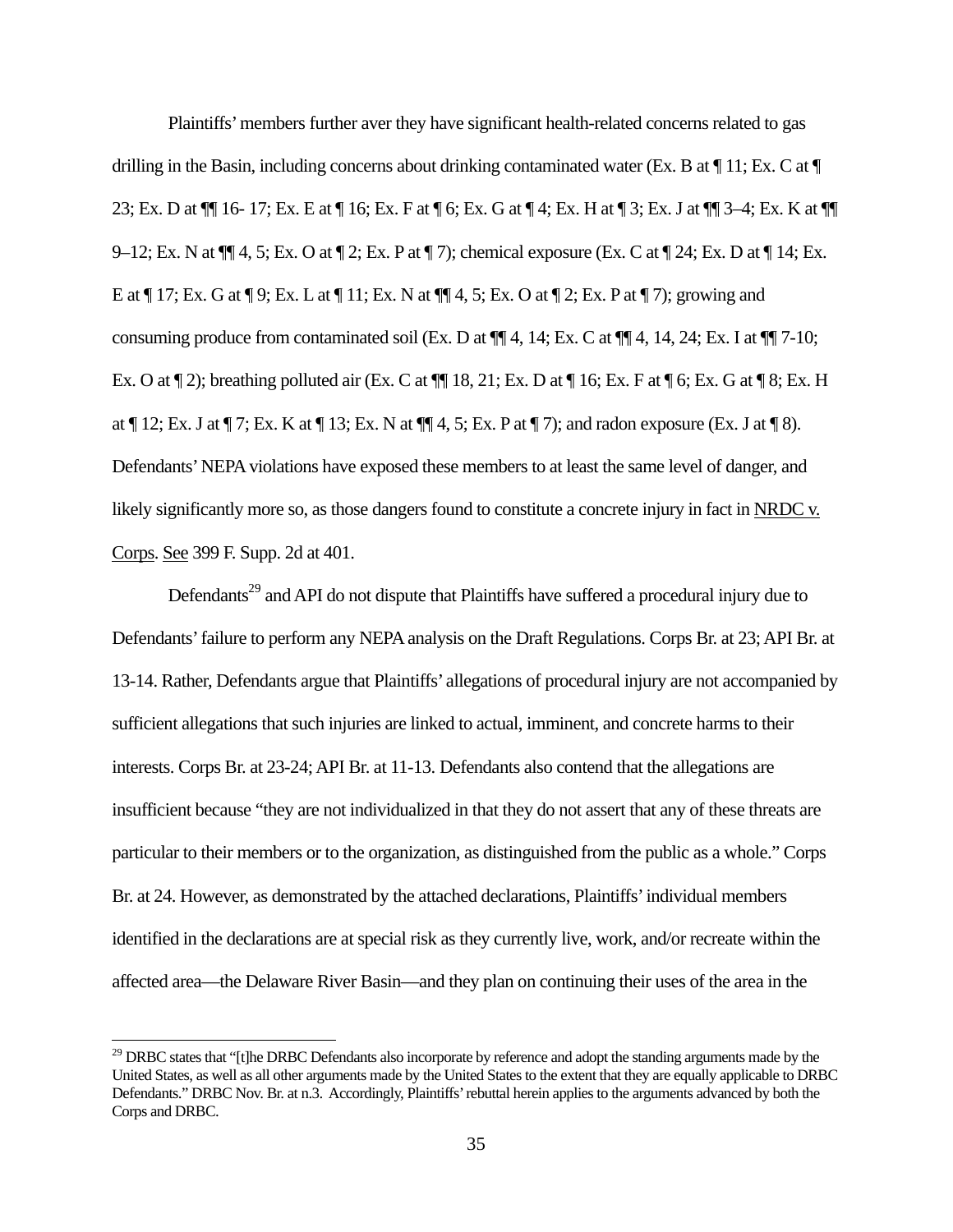future. The harms to these interests they state are precisely the type of harms that have been recognized to fulfill the injury-in-fact and zone of interests requirements. See Laidlaw, 528 U.S. at 183; Riverkeeper, 675 F. Supp. 2d at 351. Because these are precisely the types of interests that NEPA was designed to protect, and because Defendants' failure to comply with NEPA's mandatory procedural requirements on the Draft Regulations has impaired identified Plaintiffs' members' ability to vindicate their specific concrete interests, the relaxed standards of causation and redressability apply and Plaintiffs have adequately demonstrated injury-in-fact. Defenders of Wildlife, 504 U.S. at 572 n.7; see also NRDC v. U.S. Army Corps of Eng'rs, 399 F. Supp. 2d at 401.

Accordingly, Plaintiff organizations have met the first part of the associational standing test. On the second prong—germaneness to the organization's purpose—the Second Circuit has found that this requirement "is 'undemanding'; 'mere pertinence between litigation subject and organizational purpose' is sufficient." Bldg. and Constr. Trades Council, 448 F.3d at 148 (quoting Humane Soc'y of the U.S. v. Hodel, 840 F.2d 45, 58 (D.C. Cir. 1988)). In other words, "[a] court must determine whether an association's lawsuit would, if successful, reasonably tend to further the general interests that individual members sought to vindicate in joining the association and whether the lawsuit bears a reasonable connection to the association's knowledge and experience." Id. at 149. Here, Plaintiff organizations are dedicated to preserving the environmental integrity of the Delaware River Basin. Their members have a direct interest in ensuring that Defendants comply with NEPA on the Draft Regulations to ensure informed government decision making and to vindicate their underlying recreational, aesthetic, professional, economic, and health interests in a safe and healthy Delaware River Basin. Complaint at ¶¶ 9-15, 16-19, 20-21; Ex. A at ¶ 7; Ex. K at ¶ 3; Ex. O at ¶ 3; Ex. Q at ¶¶ 2- 6. With respect to the third prong of the associational standing test, the Second Circuit has found that, "where the organization seeks a purely legal ruling without requesting that the federal court award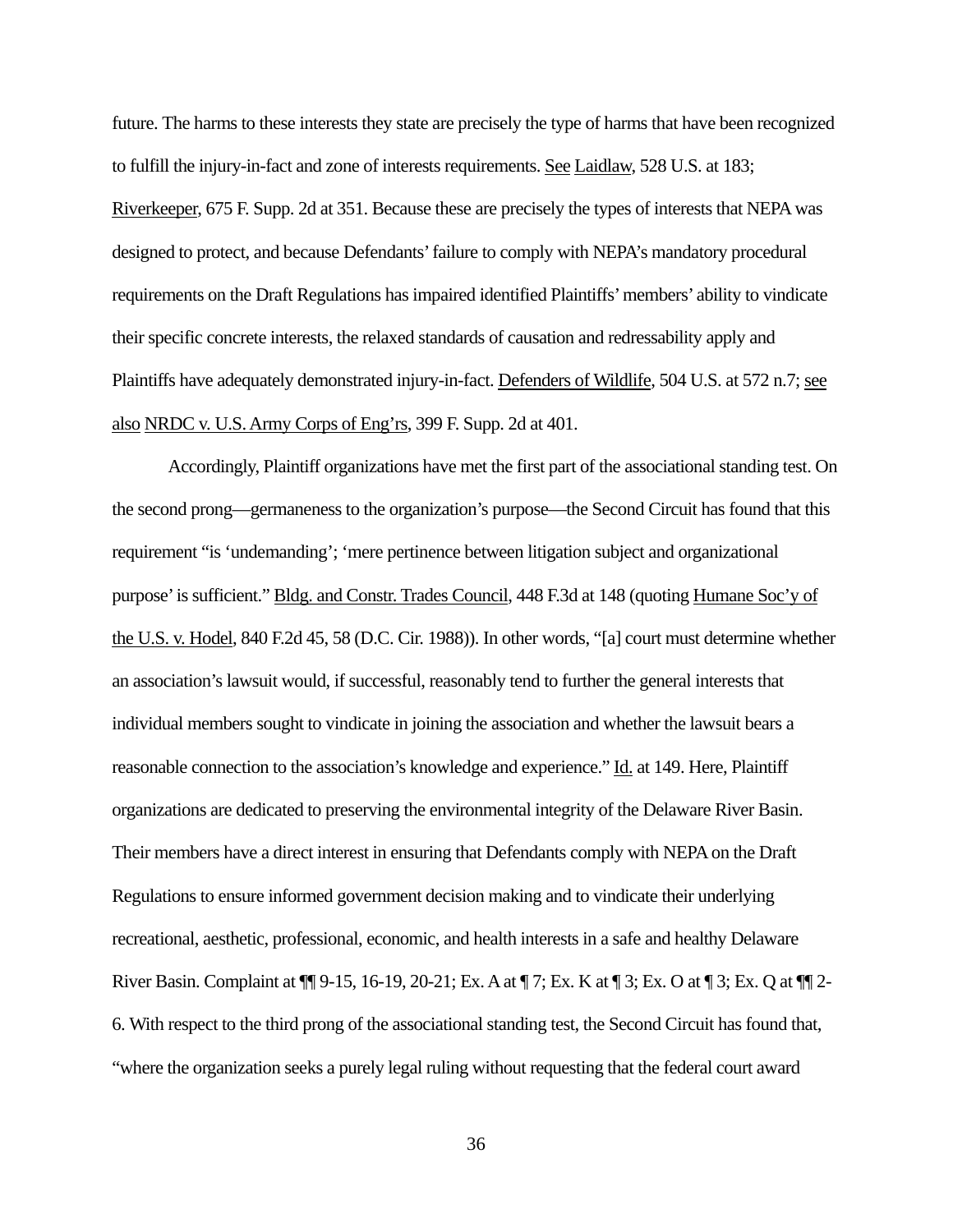individualized relief to its members, the Hunt test may be satisfied." Bano v. Union Carbide Corp., 361 F.3d 696, 714 (2d Cir. 2004). Here, Plaintiffs' members do not seek individualized relief, and thus participation by Plaintiff organizations' members is not required.

### **D. Plaintiffs Have Organizational Standing**

Because Defendants' failure to comply with NEPA on the Draft Regulations has directly harmed Plaintiffs' organizational and institutional interests, Plaintiff organizations may also assert their standing directly. Here, Defendants' failure to comply with NEPA has harmed Plaintiff organizations by causing them to divert their limited resources from other activities central to their organizational purposes. In addition, Defendants' NEPA violations have directly harmed Plaintiffs' organizational interests in disseminating information on the environmental impacts of gas drilling in the Basin to their members and to the general public and in commenting on the Draft Regulations based on a full understanding of the DRBC's or Corps' evaluation of the environmental impacts thereof.

The opportunity cost of diverting resources to respond to alleged unlawful activity is sufficient to establish the injury in fact requirement for standing purposes. Ragin v. Harry Macklowe Real Estate Co., 6 F.3d 898, 905 (2d Cir. 1993); see also NRDC v. U.S. Army Corps of Eng'rs, 399 F. Supp. 2d at 401. Here, Defendants' failure to comply with NEPA on the Draft Regulations has caused Plaintiff organizations concrete and demonstrable harms to their institutional interests. Defendants assert that Plaintiff organizations have not suffered more than a "setback to the organization's abstract societal interests," and therefore Plaintiffs fail the injury in fact test for organizational standing. Corps Br. at 24. However, protection of the Delaware River Basin is not an "abstract societal concern" but a central focus of Plaintiffs' organizational missions. Because Defendants refused to conduct a comprehensive EIS on the Draft Regulations, Plaintiffs were forced to divert resources from existing programs to efforts to analyze the likely impacts of gas drilling in the Basin. Ex. A at  $\P$  9, 14-17; Ex. K at  $\P$  5-8.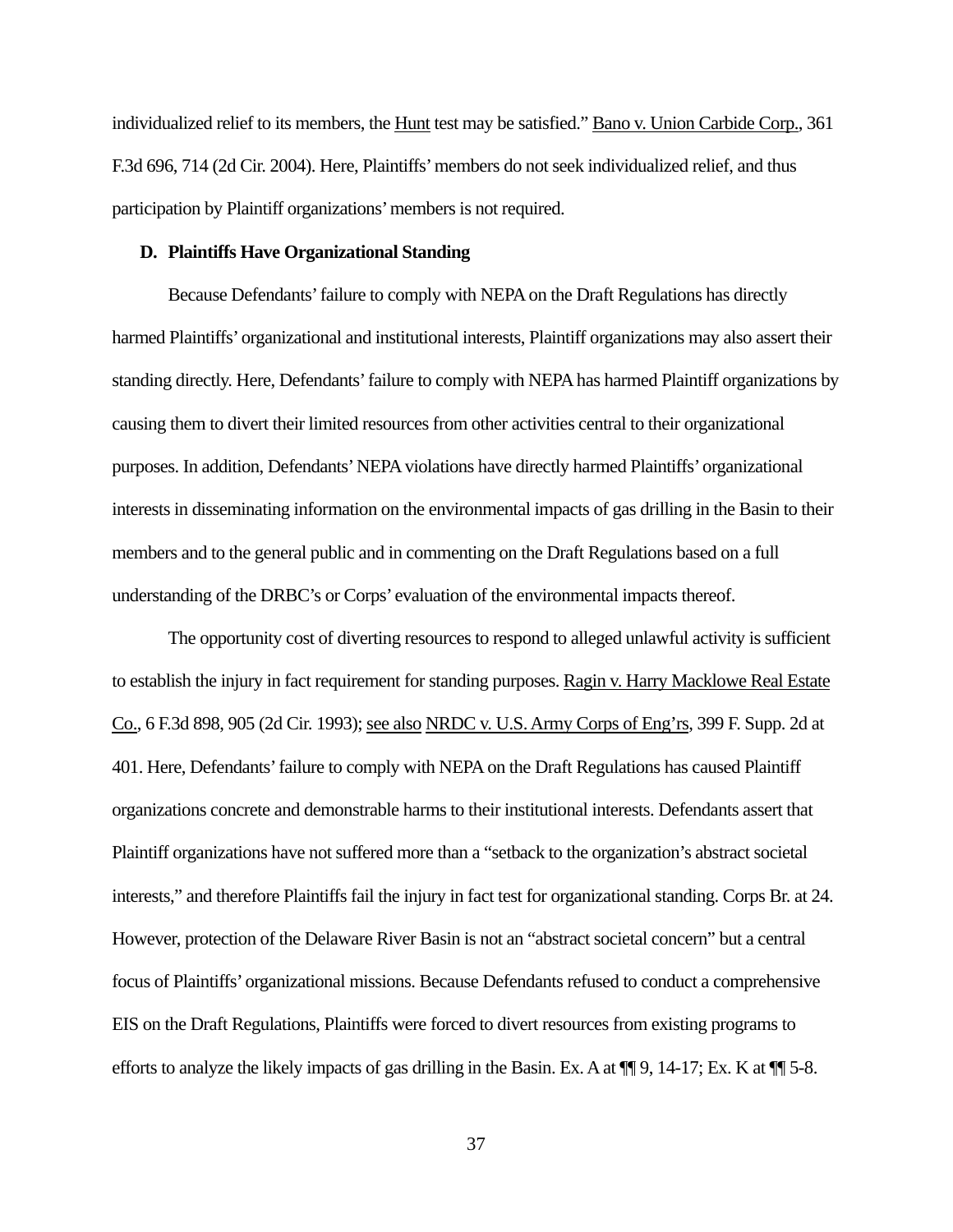Plaintiffs also have organizational standing based on their informational injury. The D.C. Circuit suggests that, similar to procedural injury, informational injury accompanied by a concrete harm may be sufficient to satisfy the standing requirement of an injury-in-fact for an organization. See Competitive Enter. Inst. v. NHTSA, 901 F.2d 107, 122-23 (D.C. Cir. 1990). Foundation on Economic Trends v. Lyng, 943 F.2d 79 (D.C. Cir. 1991), cited by Corps Br. at 23, is not to the contrary. There, the D.C. Circuit held: "[P]laintiffs seeking judicial review under section 702 of the APA for an alleged violation of NEPA and claiming only an 'informational injury' must show the particular agency action – in addition to the agency's refusal to prepare an impact statement – that allegedly triggered the violation and thereby caused the injury." Id. at 87 (emphasis in original). Here, Plaintiffs' claims are not based solely on informational injury; yet their organizational interests in gathering and disseminating information of particular interest to their members and in submitting fully informed comments on the Draft Regulations have, nonetheless, been harmed. Moreover, Plaintiffs here have identified a major federal action triggering the obligation to prepare an EIS – the Draft Regulations – and the violation of this obligation has injured Plaintiffs organizations' interests in informing their members and in commenting on the Draft Regulations.<sup>30</sup>

#### **IV. Plaintiffs' Claims Are Ripe for Review**

Plaintiffs' claim against DRBC is ripe under the mandamus statute 28 U.S.C. § 1361 and the doctrine of non-statutory review. Consideration of jurisdiction and the merits merge under such an inquiry. By fulfilling all requirements under non-statutory review and § 1361, Plaintiffs are entitled to relief. Even when considered under the conventional ripeness analysis as set forth in Abbott Labs. v. Gardner, Plaintiffs' claim against DRBC is still ripe. 387 U.S. 136 (1976), overruled on other grounds,

<sup>&</sup>lt;sup>30</sup> Although Defendants deny that an informational injury exists here, they themselves cite caselaw finding that informational injury may exist where the informational injury is paired with a concrete harm. See Corps Br. at 23 ("Similarly, 'informational harm, without more does not confer standing in a NEPA case as it is inconsistent with the requirement of establishing a concrete and particularized harm."") (quoting Atl. States Legal Found. v. Babbitt, 140 F. Supp. 2d 185, 194 (N.D.N.Y. 2001)(emphasis added)).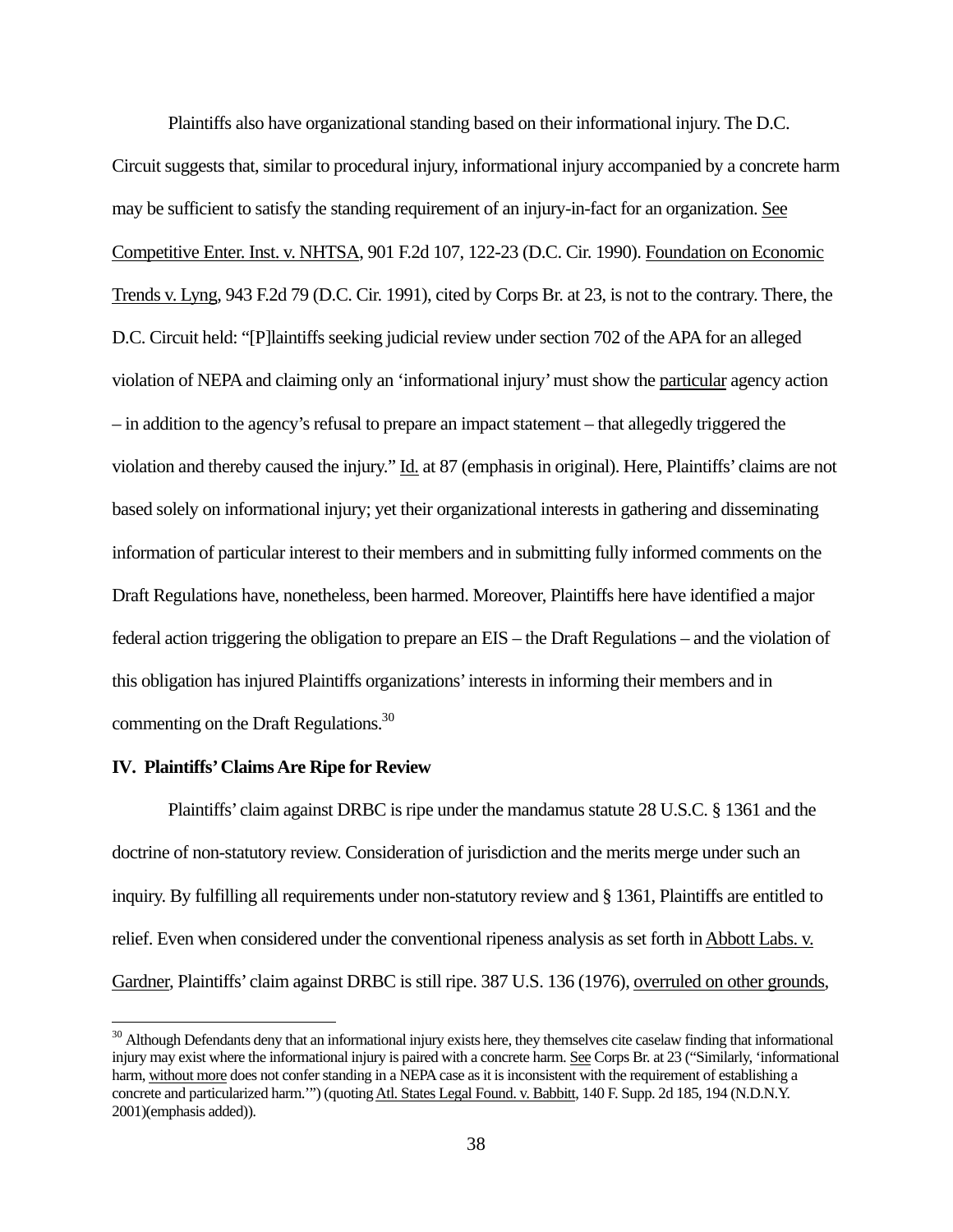Califano v. Saunders, 430 U.S. 99 (1977). Similarly, Plaintiffs' claim against the Corps is ripe under a second mandamus provision, 5 U.S.C. § 706(1). As with 28 U.S.C. § 1361, the conventional ripeness inquiry has no place under § 706(1). If Plaintiffs have demonstrated that an agency subject to the APA has unlawfully withheld a discrete action it is required to take, which Plaintiffs have, then a court must compel that action. Finally, Plaintiffs' claim against the Corps is ripe even when conceived of as a challenge to arbitrary and capricious agency action under 5 U.S.C. § 706(2). That ripeness analysis proceeds much as the conventional ripeness analysis of DRBC claim does. The additional requirement for final agency action under the APA (applicable to the Corps alone) is satisfied by the definitive and unequivocal stance of the Corps that it will not conduct a NEPA analysis in relation to DRBC Natural Gas Development Regulations.

# **A. The Conventional Ripeness Analysis Is Inapposite in the Mandamus Context of 28 U.S.C. § 1361**

DRBC, by raising ripeness against Plaintiff New York alone, appears to concede that the claims of Plaintiffs are ripe for review. Nevertheless, Plaintiffs note briefly that 1) questions of ripeness and finality are not proper components of the mandamus inquiry, and 2) as discussed in Section V(C) below, even if the ripeness inquiry is applied, Plaintiffs' claim against DRBC satisfies the criteria set forth in Abbott Labs. Plaintiffs proceed against DRBC under 28 U.S.C. § 1361. 28 U.S.C. § 1361 is a mandamus statute "to compel an officer or employee of the United States or any agency thereof to perform a duty owed to the plaintiff."31 Considerations of ripeness are not properly a part of the mandamus inquiry. Instead, Plaintiffs are entitled to relief upon satisfaction of the mandamus test alone, because jurisdictional inquiries and consideration of the merits merge under § 1361. See, e.g., Wash. Legal Found., 89 F.3d at 900; Davis Assocs. v. Dep't of Hous. and Urban Dev., 498 F.2d 385, 388 (1st

<sup>&</sup>lt;sup>31</sup> Plaintiffs proceed against the Corps under another mandamus statute, 5 U.S.C. § 706(1). See Nat'l Assoc. of Home Builders v. Corps of Eng'rs, 417 F.3d 1272 (D.C. Cir. 2005) (noting that actions under § 706(1) are "similar to a petition for mandamus").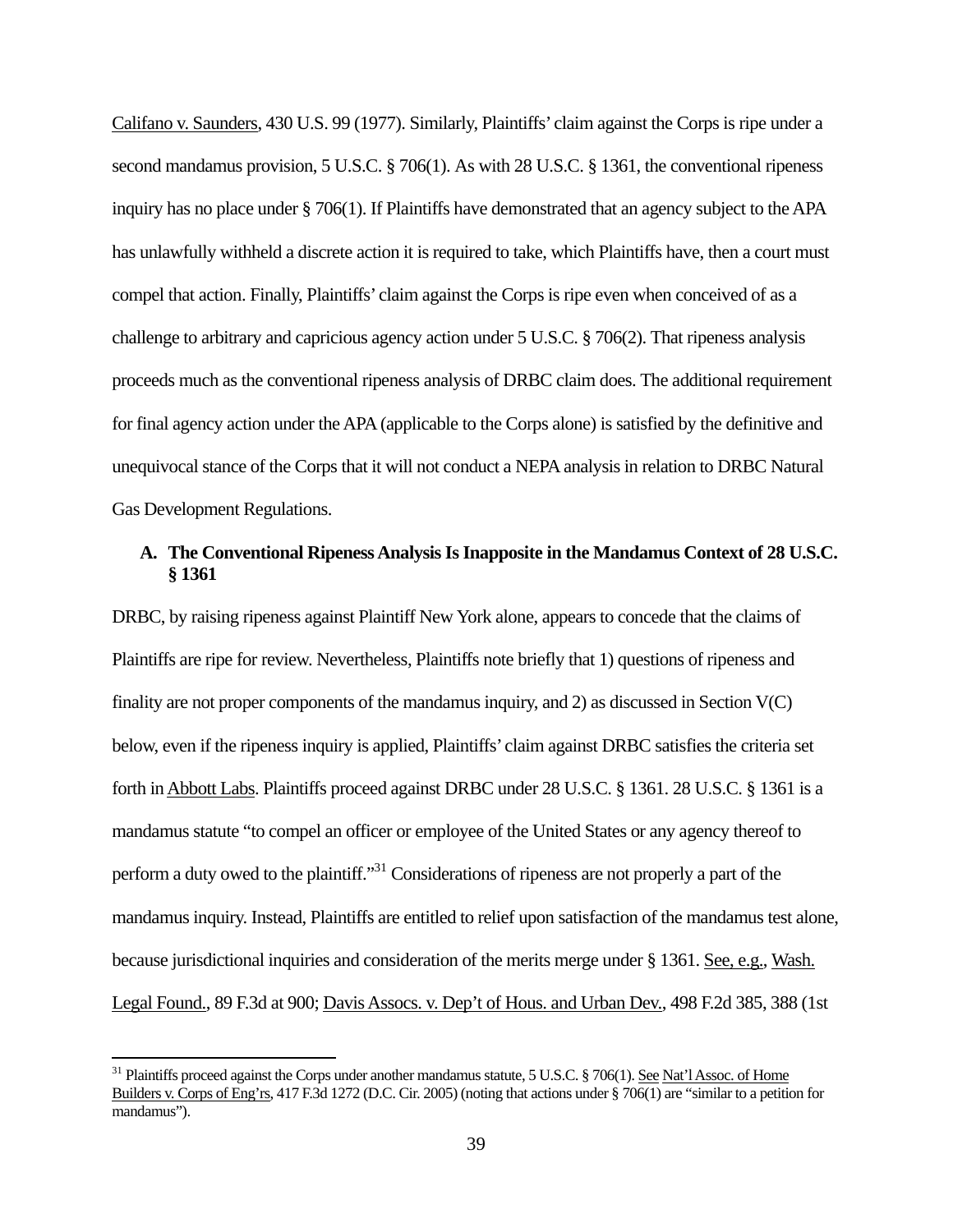Cir. 1974) ("In mandamus actions, the usually separate questions of jurisdiction and failure-to-state-aclaim merge. There can be no mandamus jurisdiction if no 'duty' exists on the part of the defendants. On the other hand, if a duty does exist, then not only is there jurisdiction under § 1361 but plaintiff has also adequately stated a claim in asking that such duty be fulfilled."). Finality in agency decision making is not required in a mandamus action. See, e.g., In re Aiken County, 645 F.3d 428, 436 (D.C. Cir. 2011); Conversion Chem. Corp. v. Gottschalk, 341 F. Supp. 754, 756 (D. Conn. 1972). To the extent that certain courts have chosen to broach the topic of ripeness in the § 1361 context, see Harlem Valley Transp. Assoc. v. Stafford, 500 F.2d 328 (2d Cir. 1974), Plaintiffs' claim against DRBC is ripe for substantially the same reasons set forth below demonstrating, in the alternative, the viability of a 5 U.S.C. § 706(2) claim against the Corps.<sup>32</sup>

# **B. Defendants' Ripeness and Final Agency Action Arguments Are Irrelevant to Plaintiffs' Claim Under 5 U.S.C. § 706(1)**

Defendants' arguments that Plaintiffs' claim against the Corps is unripe demonstrate a fundamental misapprehension as to the nature of this claim. The ripeness inquiries set forth by the Corps and API suggests a belief that Plaintiffs' claim is brought pursuant to 5 U.S.C. § 706(2), in order to "hold unlawful and set aside agency action . . . found to be (A) arbitrary, capricious, an abuse of discretion, or otherwise not in accordance with the law." While the Corps' failure to undertake an environmental analysis pursuant to NEPA as necessitated by its role in the development of DRBC regulations is surely arbitrary and capricious, Plaintiffs in actuality bring suit under 5 U.S.C. § 706(1), to "compel agency action unlawfully withheld or unreasonably delayed." Under 5 U.S.C. § 706(1), the ripeness inquiry is inapposite. The Corps and API additionally point to a lack of final agency action, a

<sup>&</sup>lt;sup>32</sup> The relevant inquiries are identical, with the notable exception that "final agency action" under the APA is not required as Plaintiffs do not bring suit under that statute. While it is true that finality is one facet of the Abbott Labs fitness prong, it is but one consideration of several. Moreover, finality in that context need not be synonymous with "final agency action" as defined under the APA. Defendant DRBC misstates the nature of the finality inquiry in trying to graft the Bennett v. Spear test for final agency action under the APA into the generalized ripeness analysis outside the purview of the APA.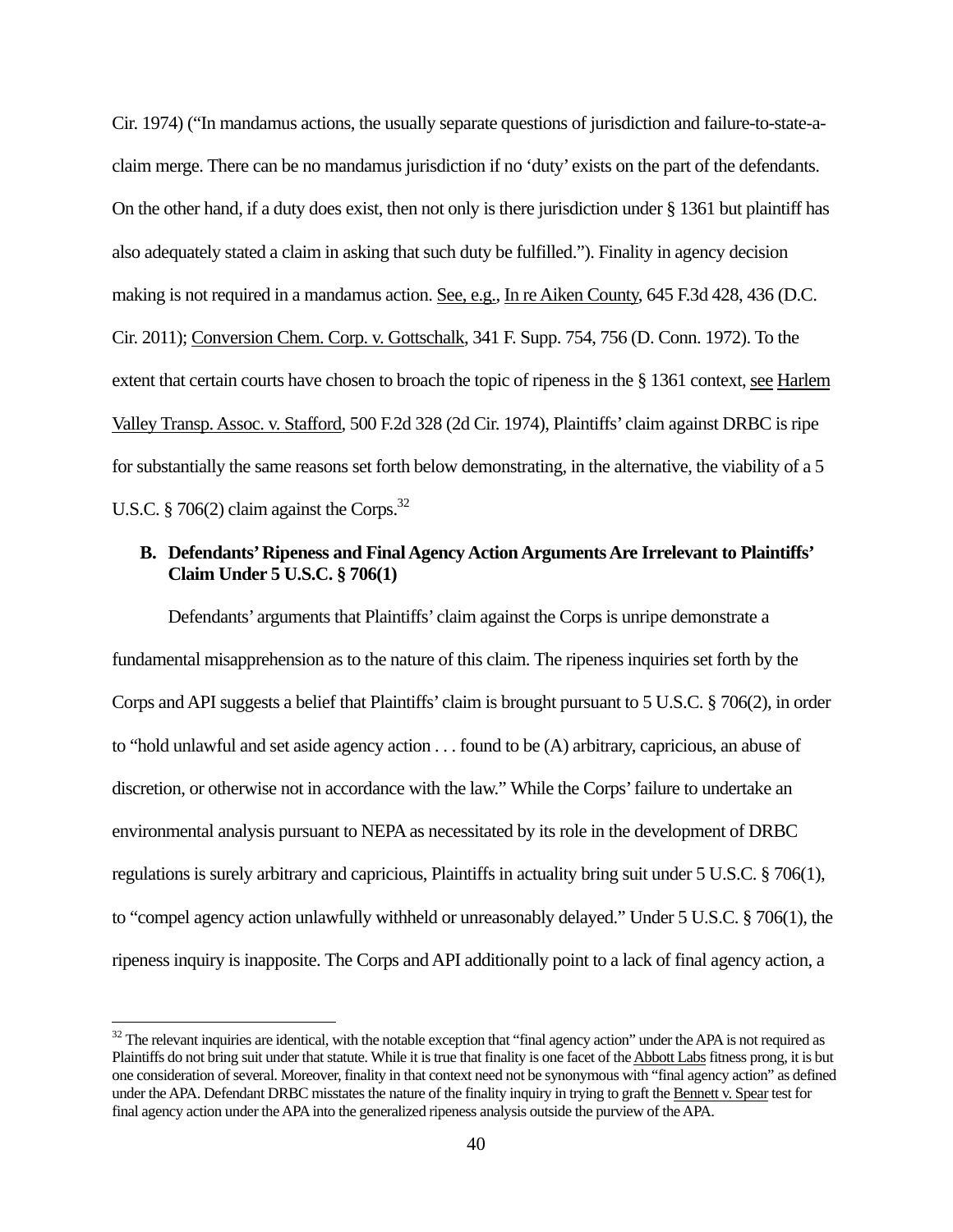separate facet of the ripeness inquiry, unique to claims arising under the APA. See 5 U.S.C. § 704; Bennett v. Spear, 520 U.S. 154, 175 (1997). While this language is clearly applicable to claims brought under § 706(2), final agency action is not and cannot be required under § 706(1). By its very nature, § 706(1) addresses an agency's unlawful failure to act. One cannot compel what has already occurred. For this reason, courts have deemed § 706(1) an exception to the requirement for final agency action. See, e.g., Ecology Ctr., Inc. v. U.S. Forest Serv., 192 F.3d 922, 926 (9th Cir. 1999); Sierra Club v. Thomas, 828 F.2d 783, 793 (D.C. Cir. 1987); Independence Mining Co. v. Babbitt, 105 F.3d 502, 511- 12 (9th Cir. 1997); see also 5 U.S.C. § 551(13) (including "failure to act" in the definition of "agency action").

The courts of the Second Circuit have limited history evaluating claims under § 706(1). Of the published cases, the majority focus on claims of unreasonable delay. The sole case to examine the divergent meanings of "unlawfully withheld" and "unreasonably delayed" in any depth, NRDC v. Fox, adopted the reasoning of the Tenth Circuit in determining that they are mutually exclusive terms. 93 F. Supp. 2d 531, 543 (S.D.N.Y. 2000) (citing Forest Guardians v. Babbitt, 164 F.3d 1261, 1272 (10th Cir. 1998) and Sierra Club v. Thomas, 828 F.2d at 794-95 & nn.77-80), rev'd in part and on other grounds, NRDC v. Muszynksi, 268 F.3d 91 (2d Cir. 2001)).<sup>33</sup> Thus, "[a]n agency action may be deemed 'unreasonably delayed' where the governing statute does not require action by a date certain, whereas an action is 'unlawfully withheld' when an agency fails to meet a clear deadline prescribed by Congress." Id. As Forest Guardians v. Babbitt elaborated:

if an agency has no concrete deadline establishing a date by which it must act, and instead is governed only by general timing provisions . . . a court must compel only action that is delayed unreasonably. Conversely, when an entity governed by the APA fails to comply with a statutorily imposed absolute deadline, it has unlawfully withheld agency action and courts, upon proper application, must compel the agency to act. . . . [W]hen Congress by organic

 $33$  NRDC v. Fox cites to a pre-amendment version of the Forest Guardians opinion. The amended opinion, available at 174 F.3d 1178, contains an identical discussion of "unlawfully withheld" vs. "unreasonably delayed."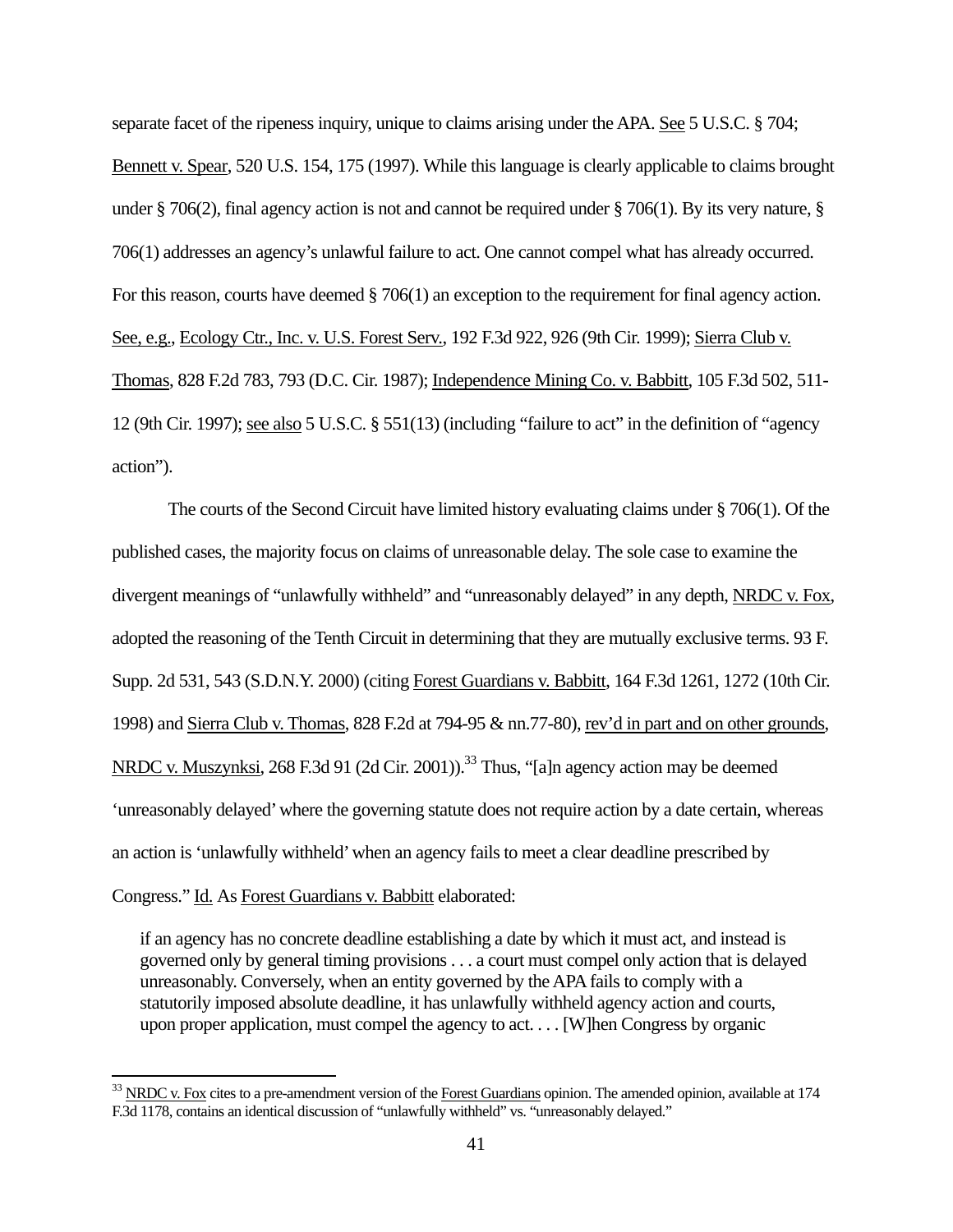statute sets a specific deadline for agency action, neither the agency nor any court has discretion. The agency must act by the deadline.

174 F.3d 1178, 1190 (10th Cir. 1998). The Tenth Circuit explicitly declined to apply the D.C. Circuit's six-part test governing "unreasonable delay" to inform deliberation of action "unlawfully withheld." Id. (citing Telecomms. Research Action Ctr. v. FCC, 750 F.2d 70 (D.C. Cir. 1984) ("Neither TRAC nor any of the cases it relied on to 'discern the hexagonal contours of a standard' involved agency inaction in the face of a mandatory statutory deadline."). Rather, the Tenth Circuit concluded that "shall means shall" and once a court finds action either unlawfully withheld or unreasonably delayed, it is bound to compel mandatory agency action. Id. at 1187-89, 1193.

Though Forest Guardians refers to an agency's organic statute, and both Forest Guardians and NRDC v. Fox reference Congressional action, the fundamental inquiry is whether or not an agency is compelled to adhere to a specific deadline mandated by a controlling authority. See Norton v. S. Utah Wilderness Alliance, 542 U.S. 55, 65 (2004) ("The limitation to required agency action rules out judicial direction of even discrete agency action that is not demanded by law (which includes, of course, agency regulations that have the force of law)."). CEQ's NEPA regulations are mandatory and binding on federal agencies. Andrus, 442 U.S. at 356-58. The Corps, as an agency subject to NEPA, must comply with the CEQ regulations by conducting a NEPA analysis on proposed DRBC regulations. Moreover, compliance is mandated by a date certain: the draft EIS shall accompany the proposed regulations. 40 C.F.R. § 1502.5. Thus, both NEPA and the CEQ regulations impose a duty on the Corps to issue a draft EIS with the Draft Regulations. The Corps' failure to do so constitutes agency action unlawfully withheld under § 706(1).

The Supreme Court has clarified that "a claim under  $\S 706(1)$  can proceed only where a plaintiff asserts that an agency failed to take a discrete agency action that it is required to take." Norton, 542 U.S. at 64. This limitation was demarcated in express opposition to broad programmatic attacks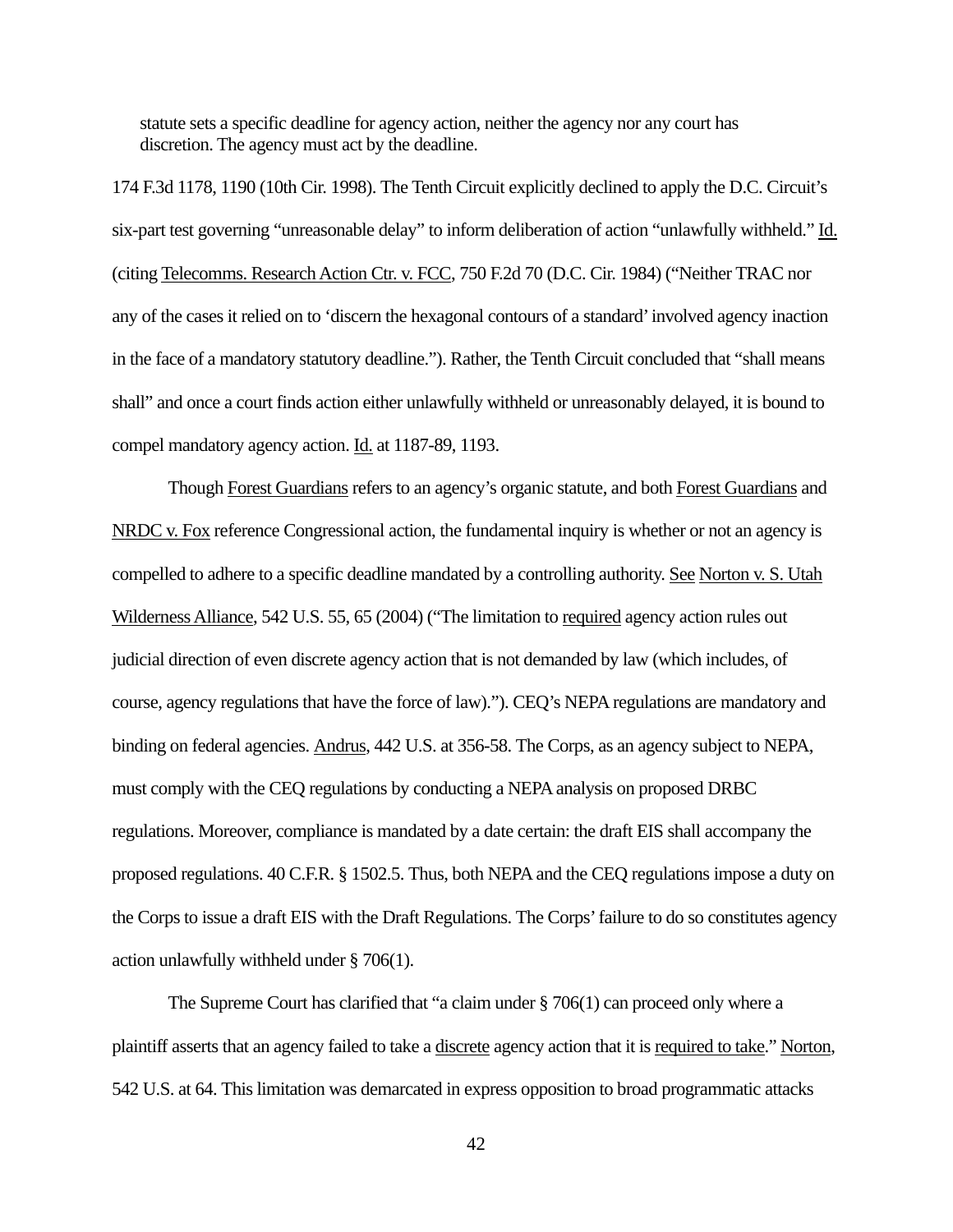and assertions of "general deficiencies in compliance, [which] lack the specificity requisite for agency action." Id. at 64, 66. In contrast to the broad statutory mandate challenges hypothesized in SUWA, e.g., a challenge that "the Secretary had failed to 'manage wild free-ranging horses and burros in a manner that is designed to achieve and maintain a thriving natural ecological balance," id. at 67, Plaintiffs here target the Corps' failure to take a discrete agency action that it is required to take: the preparation of a draft EIS to accompany the Draft Regulations. This is not a generalized challenge to the Corps' failure to comply with the spirit and purpose of NEPA. Because the Corps has unlawfully withheld a discrete agency action that it is required to take, Plaintiffs are entitled to relief. Plaintiffs' claim became "ripe" at the time the Corps unlawfully withheld required action—here, by failing in its mandatory duty to produce an EIS to accompany the Draft Regulations. While this properly concludes the analysis under § 706(1), as demonstrated in Section IV(C) below, Plaintiffs' claim against the Corps is also "ripe" when evaluated, in the alternative, under the rubric of  $5 \text{ U.S.C.} \text{ § } 706(2)$ .

#### **C. Plaintiffs' Claims Are Ripe for Review Under the Conventional Abbott Labs Inquiry**

NEPA analysis must be conducted at the earliest possible time in the decision making process and a draft EIS should accompany a proposed rule. The development of the Draft Regulations has long since passed the point at which a NEPA analysis was required: the Draft Regulations were released for comment in 2010. Rather than comply with NEPA, both DRBC and the Corps have adamantly denied that NEPA applies to their actions and unequivocally stated their intention never to conduct a NEPA analysis on the Draft Regulations. It is this action, to forswear adherence to NEPA and develop gas drilling regulations in the absence of NEPA procedures, that is relevant to the ripeness inquiry, and not, as Defendants and API suggest, the eventual promulgation of the regulations. The exact form taken by the final regulations is irrelevant, as Plaintiffs challenge the procedural failure to comply with NEPA in developing the regulations and do not bring a substantive challenge to the content of the regulations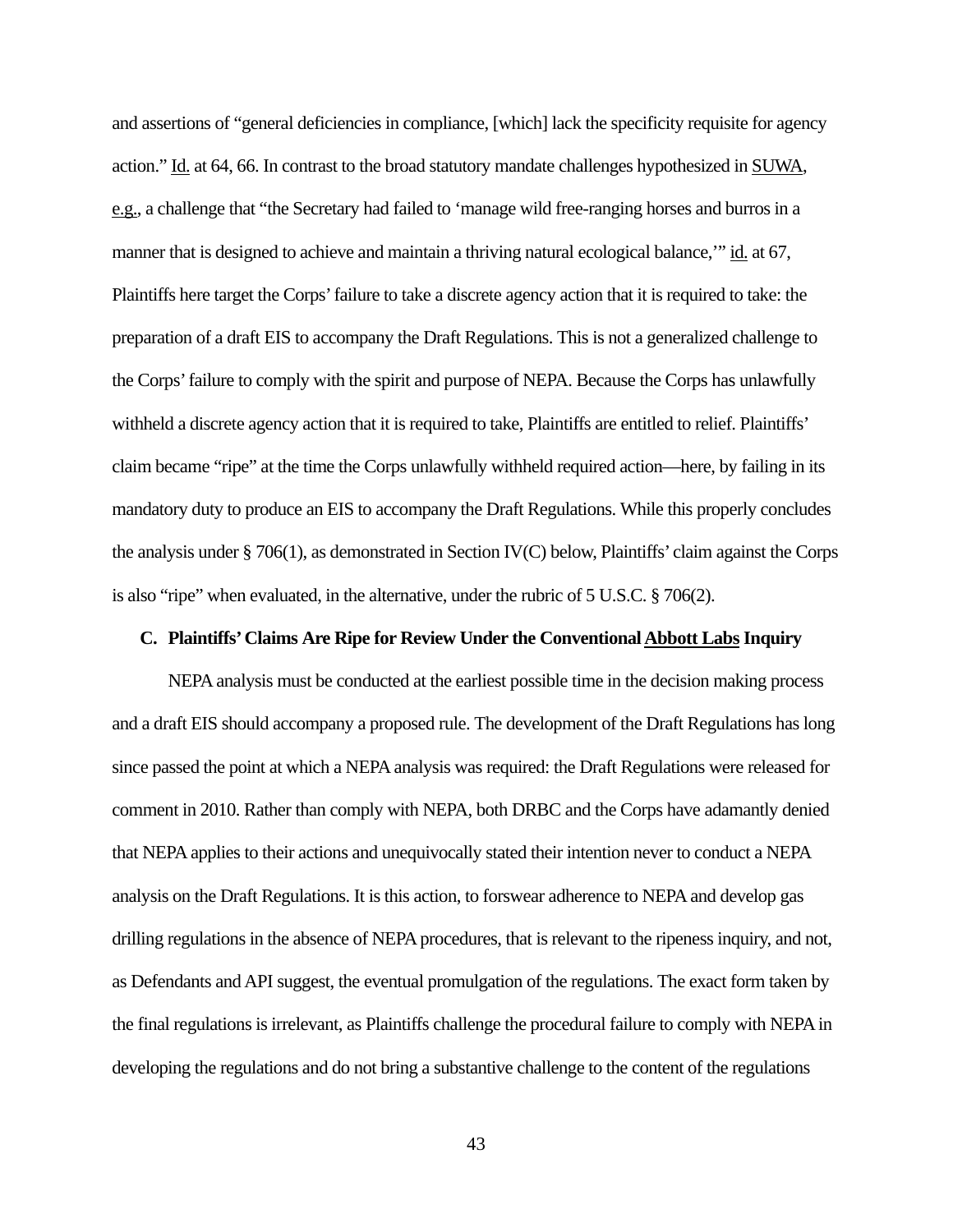themselves. This procedural failure exists and ultimately invalidates the regulations no matter their content.

Plaintiffs' claims are constitutionally and prudentially ripe. The constitutional ripeness inquiry is effectively coexistent with the Article III standing "injury in fact" analysis discussed in Section III, supra. Wolfson v. Brammer, 616 F.3d 1045, 1058 (9th Cir. 2010); see also Simmonds v. INS, 326 F.3d 351, 357-58 (2d Cir. 2003). Prudential ripeness is generally governed by the test developed in Abbott Labs, requiring evaluation of "both the fitness of the issues for judicial decision and the hardship to the parties of withholding court consideration." 387 U.S. at 149. "[T]he ripeness requirement is designed 'to prevent the courts, through avoidance of premature adjudication, from entangling themselves in abstract disagreements over administrative policies, and also to protect the agencies from judicial interference until an administrative decision has been formalized and its effects felt in a concrete way by the challenging parties.'" Ohio Forestry Assoc. v. Sierra Club, 523 U.S. 726, 732-33 (1998) (quoting Abbott Labs, 387 U.S. at 148–49).

As a threshold matter, the hardship prong of the Abbott Labs inquiry is subordinate to the fitness prong. As elaborated over several cases in the D.C. Circuit:

'[T]he hardship prong of the Abbott Laboratories test is not an independent requirement divorced from the consideration of the institutional interests of the court and agency.' . . . Where there are no significant agency or judicial interests militating in favor of delay, 'hardship' cannot tip the balance against judicial review . . . or, alternatively, when a case is clearly 'fit' to be heard, the 'hardship' factor is irrelevant in applying the ripeness doctrine.

Askins v. District of Columbia, 877 F.2d 94, 98 (D.C. Cir. 1989) (citations omitted) (quoting Payne Enters. v. United States, 837 F.2d 486, 493 (D.C. Cir. 1988)); see also Conrail v. United States, 896 F.2d 574, 578 (D.C. Cir. 1990) ("Even if we believed that no such hardship would result, the Commission's concession that its decision is 'purely legal,' and our finding that it is effectively as well as formally 'final,' would lead us to conclude that it is ripe for review."); API v. EPA, 906 F.2d 729, 739 n.13 (D.C.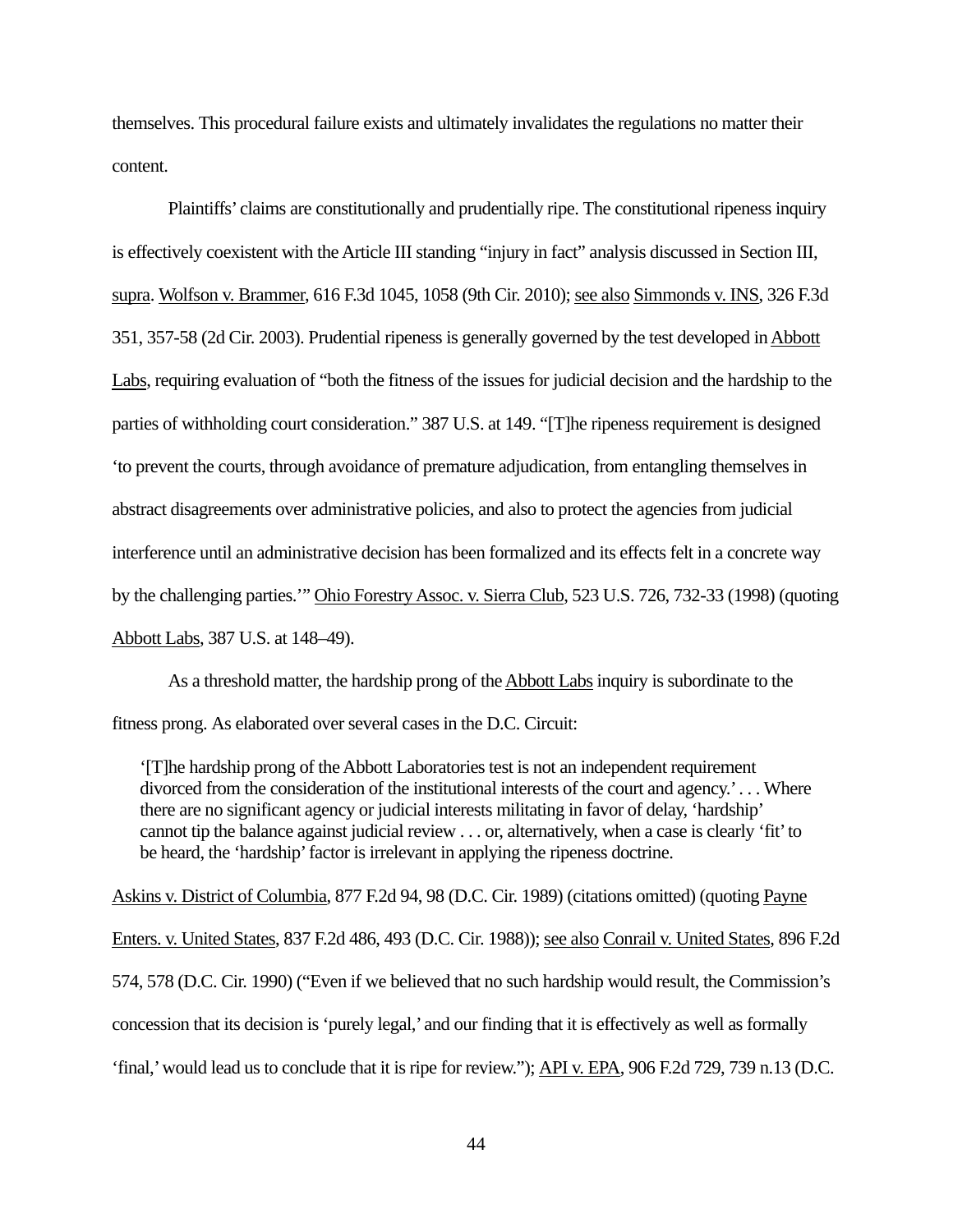Cir. 1990) ("A secondary concern under the ripeness doctrine is 'the hardship to the parties of withholding court consideration.' We reach the issue of hardship, however, only if the fitness of the issue for judicial resolution is in doubt." (citations omitted)). Where no interests favor postponement of review, it is unnecessary to evaluate the hardship prong of Abbott Labs—the only hardship required is that needed to satisfy Article III. Consolidation Coal Co. v. Fed. Mine Safety & Health Review Comm'n, 824 F.2d 1071, 1081-82 (D.C. Cir. 1987). Conversely, if a claim is found not yet fit, courts will still proceed to the hardship analysis because "it alone can, if sufficiently weighty, render a claim ripe." Connecticut v. Duncan, 612 F.3d 107, 115 (2d Cir. 2010).

Further, the procedural nature of NEPA claims requires a modified ripeness inquiry. "NEPA, unlike the NFMA, simply guarantees a particular procedure, not a particular result. . . . Hence a person with standing who is injured by a failure to comply with the NEPA procedure may complain of that failure at the time the failure takes place, for the claim can never get riper." Ohio Forestry, 523 U.S. at 737. The Eleventh Circuit has elaborated:

[Abbott Labs] is straightforward enough for a general ripeness inquiry, but NEPA adds an important twist. In a NEPA suit, the issue presented for review typically is whether the agency has complied with the statute's particular procedures. Because of the rather special nature of the injury (that is, the failure to follow NEPA), the issue is ripe at the time the agency fails to comply. . . . As we see it, that is the end of the proper ripeness analysis in a NEPA suit.

Ouachita Watch League v. Jacobs, 463 F.3d 1163, 1174 (11th Cir. 2006) (citing Ohio Forestry, 523 U.S. at 737). In the instant case, DRBC and the Corps have already failed to comply with NEPA by refusing to prepare an EIS to inform the development of and accompany the release of the Draft Regulations. Thus, Plaintiffs' claims are ripe under Ohio Forestry and Ouachita. Moreover, Plaintiffs' claims are also ripe under the conventional Abbott Labs analysis.

In evaluating the fitness prong of Abbott Labs, courts have asked "whether judicial intervention would inappropriately interfere with further administrative action [and] whether the courts would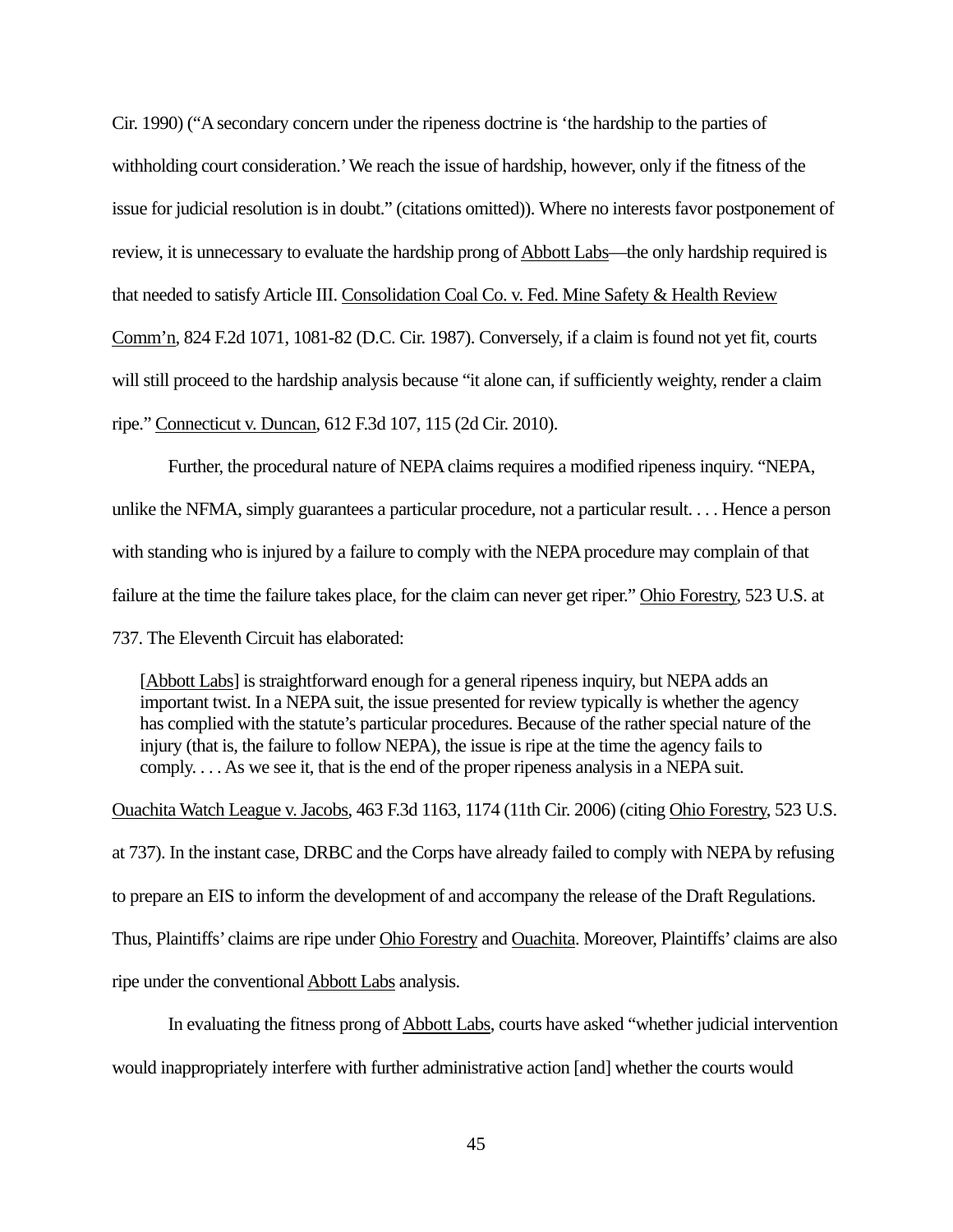benefit from further factual development of the issues presented." Ohio Forestry, 523 U.S. at 733; see also Eagle-Picher Indus., Inc. v. EPA, 759 F.2d 905, 915 (D.C. Cir. 1985) (relating fitness to an "agency's interest in crystallizing its policy"). Purely legal questions are "presumptively suitable for judicial review." Better Gov't Ass'n v. Dep't of State, 780 F.2d 86, 92 (D.C. Cir. 1986). Claims under the APA must additionally challenge "final agency action." In determining whether "final agency action" under the APA has occurred, courts examine 1) whether the action "mark[s] the consummation of the agency's decisionmaking process—it must not be of a merely tentative or interlocutory nature;" and 2) whether the action is one by which "rights or obligations have been determined" or from which "legal consequences will flow." Bennett v. Spear, 520 U.S. at 177-78. This requirement of finality has been interpreted in a "pragmatic" way. Abbott Labs, 387 U.S. at 149.

There can be no question that Plaintiffs' claims are ripe for review. Review at this juncture would not inappropriately interfere with further administrative action. Both DRBC and the Corps have stated time and again that they are not obligated to conduct a NEPA analysis on the Draft Regulations as a matter of law and therefore will not be conducting such review. Though the fitness inquiry encompasses an interest in affording agencies an opportunity to correct their own mistakes, see Occidental Chem. Corp. v. FERC, 869 F.2d 127, 129 (2d Cir. 1989) (quoting Fed. Trade Comm'n v. Standard Oil Co., 449 U.S. 232, 242 (1980), both DRBC and the Corps are resolute in their refusal to conduct a NEPA analysis, denying their very obligation to do so. See Bell v. New Jersey, 461 U.S. 773, 780 (1983). Because DRBC and the Corps failed even to begin the NEPA process, there is no ongoing process to interfere with. Indeed, immediate review would "foster, rather than impede, effective . . . administration by the agency." Occidental, 869 F.2d at 129 (quoting Pennzoil Co. v. FERC, 742 F.2d 242, 244 (5th Cir. 1984)); see also Consolidation Coal Co., 824 F.2d at 1080. Immediate review will benefit Defendants in determining, before further funds are expended in the development of final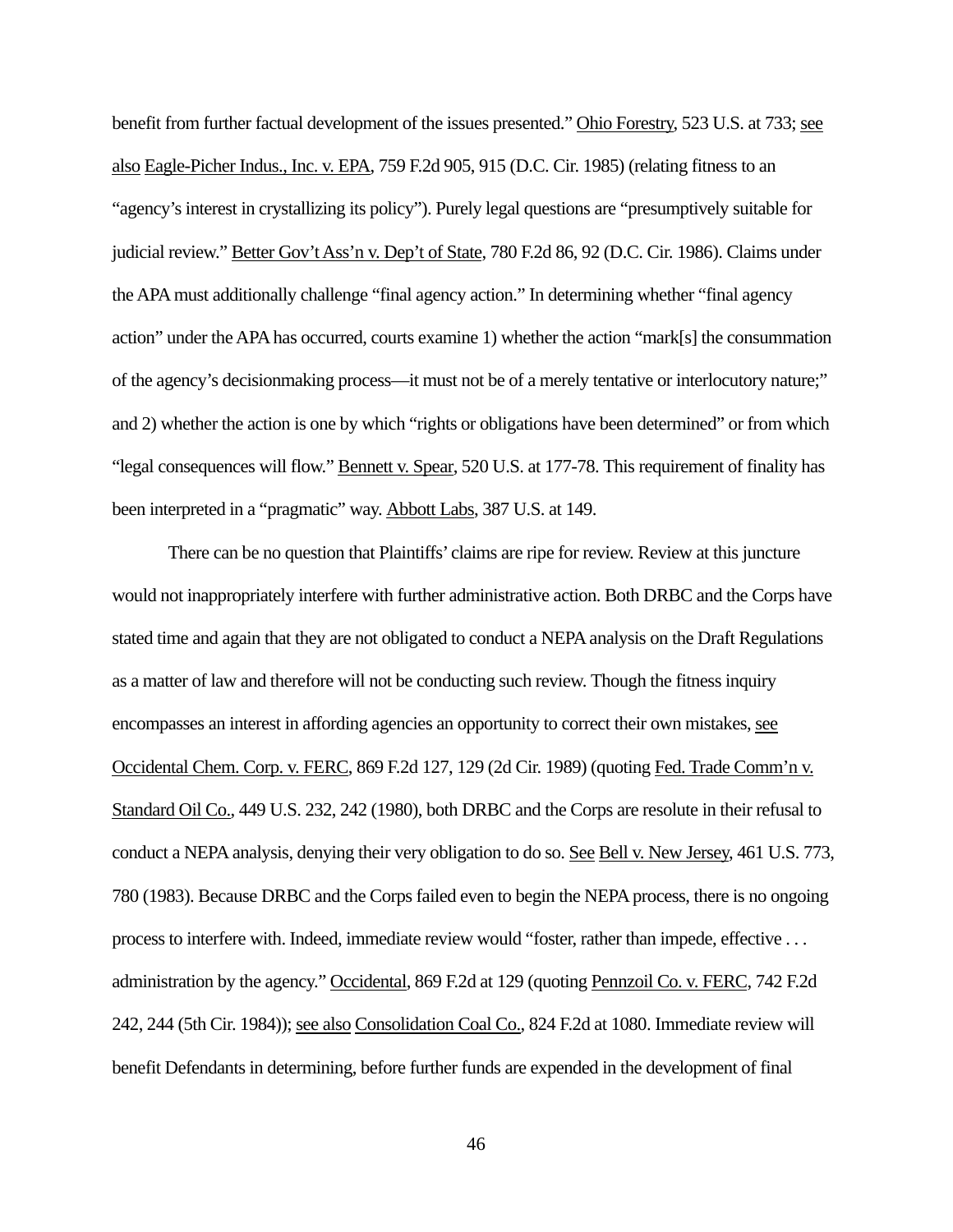regulations, the process they must follow. Should Plaintiffs prevail on their claim—now or in the future—the procedural violation necessarily renders the final regulations void from their very inception. Thus, immediate review may prevent the expenditure of agency resources on a futile cause. Similarly, there is no benefit to future factual development in this matter. This matter is unlike the non-procedural NFMA claim at issue in Ohio Forestry. 523 U.S. at 726. Rather, the disposition of Plaintiffs' claims relies entirely on the purely legal task of interpreting statutory language, and the provisions of DRBC Compact. There are simply no relevant facts here to develop.

The decision not to conduct a NEPA analysis marked the consummation of the agencies' relevant decision making processes and unlawfully foreclosed Plaintiffs' right to informed participation in the development of the Draft Regulations. The decision not to conduct a NEPA review in the first instance, as evidenced by DRBC's and the Corps' numerous and explicit statements to that effect, is every bit as definitive and final as is the conclusion, following preliminary NEPA review and as expressed in a Finding of No Significant Impact (FONSI), that agency action is not likely to substantially affect the environment. Both determinations "conclude" environmental review of a proposed action—one in due course and the other preemptively. Moreover, both the issuance of a FONSI and the determination to do no NEPA evaluation whatsoever determine rights and produce legal consequences in equal measure. Thus, "[t]he decision not to prepare an EIS is reviewable as a final action, just as a final EIS or a Finding of No Significant Impact (FONSI) is." United States v. City of Detroit, 288 F. Supp. 2d 836, 839 (E.D. Mich. 2003), vacated as moot, 401 F.3d 448 (6th Cir. 2005); Te-Moak Tribe of W. Shoshone of Nev. v. DOI, 608 F.3d 592, 598 (9th Cir. 2010); Sierra Club v. Army Corps of Eng'rs, 446 F.3d 808, 816 (8th Cir. 2006); Found. on Econ. Trends v. Lyng, 943 F.2d 79, 89 (D.C. Cir. 1991); see also Trustees for Alaska v. Hodel 806 F.2d 1378, 1379-81 (9th Cir. 1986) (disregarding the lack of finality as to the 1002 report itself, focusing instead on the Department's stated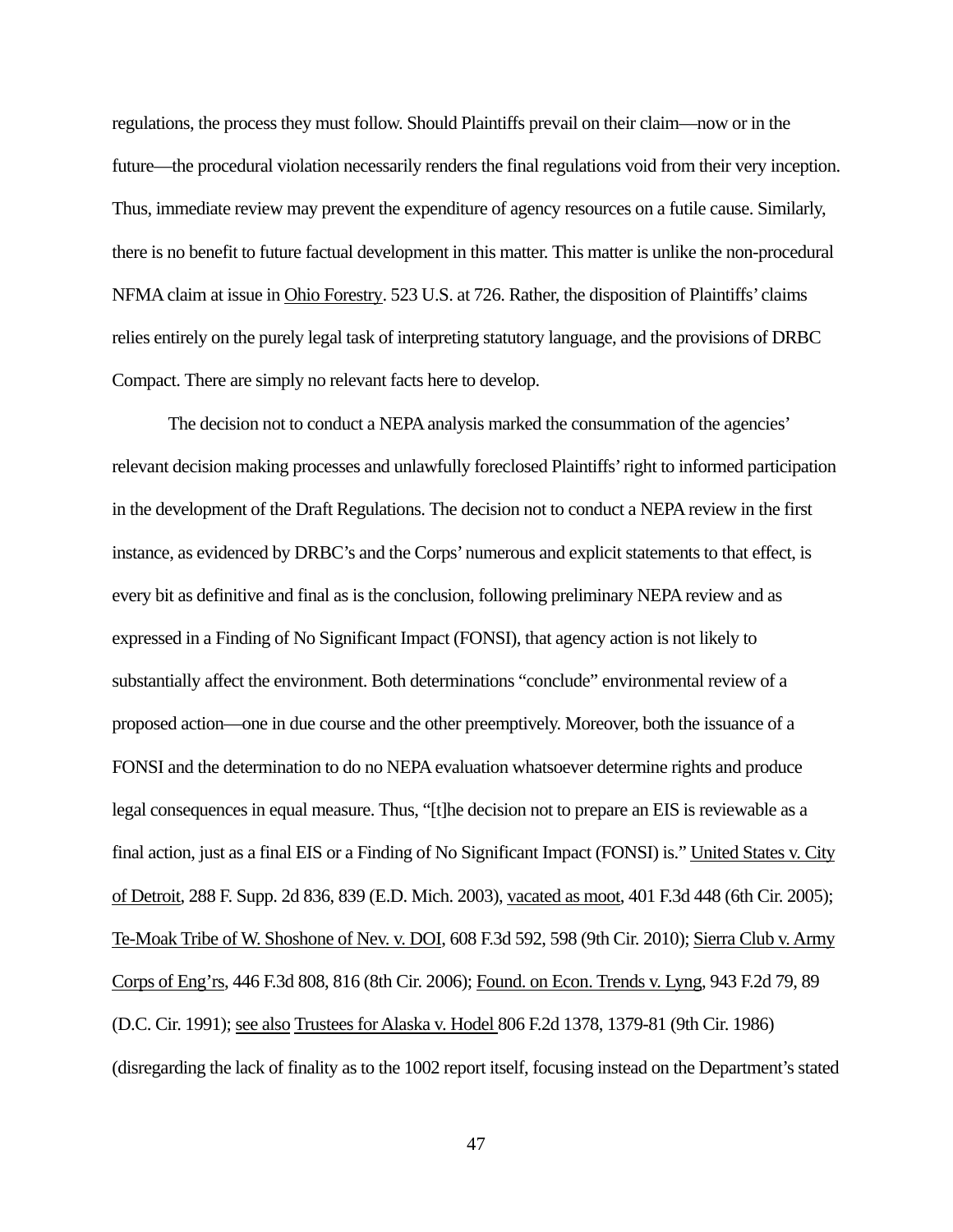refusal to allow presubmission review); S. Portland Ave. Block Assoc. v. Pierce, No. 87 CV 4210, 1988 U.S. Dist. LEXIS 10714, at \*7 (E.D.N.Y. Sept. 23, 1988) ("[T]he dispositive question is whether the Project will be subject to further study.").

Defendants suggest that Plaintiffs' claims cannot be ripe because Defendants have not taken final agency action in promulgating final regulations. This misstates the focus of Plaintiffs' claims and thus also the focus of the ripeness inquiry. Plaintiffs are not challenging the (non-existent) final regulations. Rather, Plaintiffs challenge Defendants' action in issuing Draft Regulations while failing to complete the requisite accompanying environmental analysis. This action has already occurred. Stated another way:

This is not an action under the Administrative Procedure Act in which we are limited to review of "final agency action." NEPA is, by its own terms, addressed to agency action which is nonfinal . . .The action which is reviewable here is not whether in fact phases 2 and 3 should be funded, but whether the decision not to prepare an EIS was in violation of NEPA. The EPA's action is final with respect to that decision.

Twp. of Parsippany-Troy Hills v. Costle, 503 F. Supp. 314, 319 (D.N.J. 1979), aff'd mem., 639 F.2d 776 (3d Cir. 1980). Consequently, Defendants' and API's reference to cases dealing with not-yetproposed rules or turning on the ultimate finalized content of draft regulations and/or NEPA documents are immaterial. See Motor Vehicle Mfrs. Ass'n of the U.S. v. N.Y. State Dep't of Envtl. Conservation, 79 F.3d 1298 (2d Cir. 1996); Isaacs v. Bowen, 865 F.2d 468 (2d Cir. 1989); Occidental, 869 F.2d 127. Nor are Plaintiffs' claims "contingent on future events" in the manner of the claims in Simmonds, 326 F.3d at 359 (declining to adjudicate claim because real uncertainty remained as to both the potential for parole and the body of law that would govern at that time). Here, in contrast, Plaintiffs' claims are not nearly so hypothetical: the Draft Regulations have already been proposed (twice), the NEPA violation has already occurred, and Defendants have made clear they will take no steps to correct the NEPA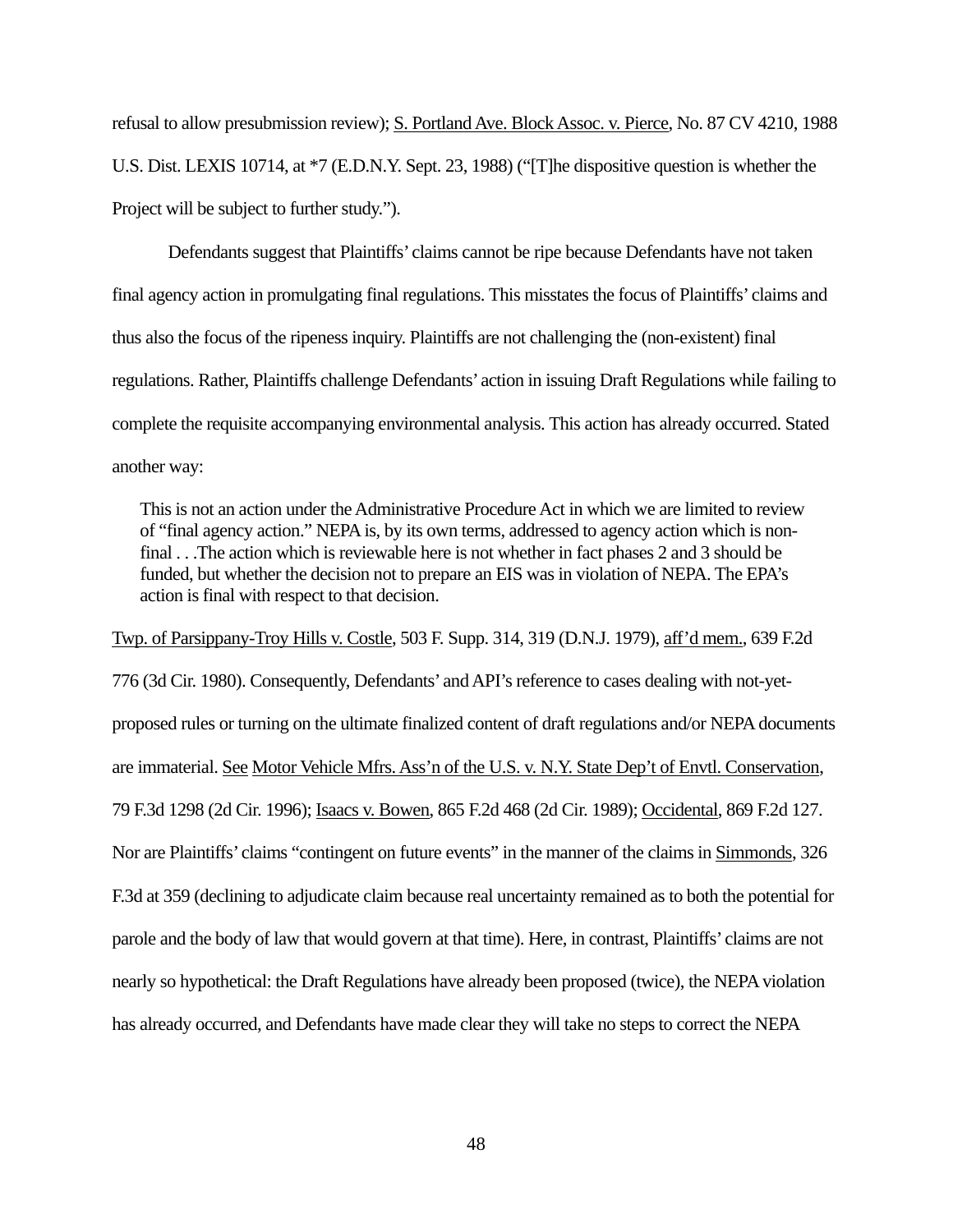violation absent a court order. The state of the law at the time of violation is fixed and the precise form taken by the final regulations is irrelevant to the viability and disposition of Plaintiffs' claims.

Because the fitness of Plaintiffs' claims is clear, it is unnecessary to proceed to the hardship analysis. Nevertheless, Plaintiffs do so here in order to demonstrate that a delay in review will result in hardship to themselves; conversely, as demonstrated above, no institutional hardship will result from immediate review. The hardship prong is primarily concerned with impacts to plaintiffs. Ohio Forestry, 523 U.S. at 733 (restating prong as "whether delayed review would cause hardship to the plaintiffs"). In assessing hardship, courts have looked to whether the challenged action creates "adverse effects of a strictly legal kind," id., or a "direct and immediate dilemma." Simmonds, 326 F.3d at 360. These characterizations of the hardship prong are misplaced in the NEPA context, however, because, as stated above, the procedural nature of NEPA claims modifies and substantially abbreviates the ripeness inquiry. If consideration of Plaintiffs' claims is withheld, Plaintiffs will suffer hardship stemming from their inability to take part in the agency decision making process fully informed of the agency's analysis as set forth in an EIS, and from their consequent inability to suitably inform the agency's decision making process. Plaintiffs will be forced to divert yet more resources to investigating and addressing on their own the environmental hazards posed by shale gas development in the Basin, as Defendants refuse to fulfill their legal obligation to do so through preparation of an EIS. Moreover, Defendants' failure has resulted in Plaintiffs' pronounced and prolonged state of uncertainty as to the dangers inherent in shale gas development. Failure by the court to review Plaintiffs' claims at this time will inflict further uncertainty.

#### **CONCLUSION**

For the above-stated reasons, Plaintiffs are entitled to summary judgment, and respectfully request that the Court grant Plaintiffs' motion and deny Defendants' motions.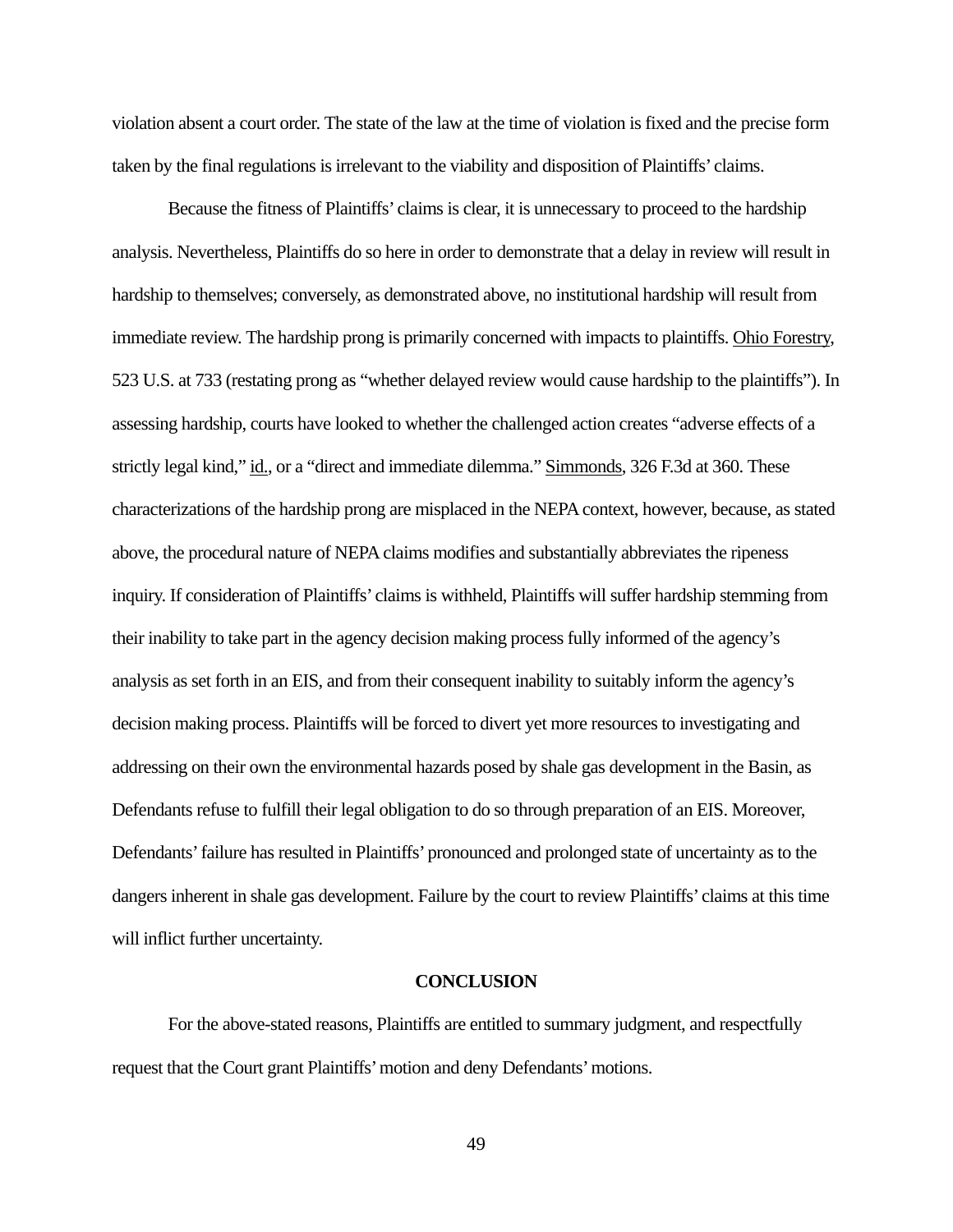## Respectfully submitted,

Dated: February 13, 2012 NATIONAL PARKS CONSERVATION ASSOCIATION DELAWARE RIVERKEEPER NETWORK RIVERKEEPER, INC. DAMASCUS CITIZENS FOR SUSTAINABILITY

By: /s/ Susan J. Kraham

SUSAN J. KRAHAM (SJK0612) Environmental Law Clinic Columbia University School of Law 435 West 116th Street New York, NY 10027 SKraha@law.columbia.edu

Attorney for Plaintiff National Parks Conservation Association

 JANE P. DAVENPORT (pro hac vice) NICHOLAS B. PATTON (NP1948) Senior Attorney Delaware Riverkeeper Network 925 Canal St., Suite 3701 Bristol, PA 19007 jane@delawareriverkeeper.org nick@delawareriverkeeper.org

JORDAN YEAGER (pro hac vice) Curtin & Heefner LLP Heritage Gateway Center 1980 South Easton Road, Suite 220 Doylestown, PA 18901 JBY@curtinheefner.com

Attorneys for Plaintiffs Delaware Riverkeeper Network and the Delaware Riverkeeper

KATHERINE HUDSON (pro hac vice) MACKENZIE SCHOONMAKER (MS7342) Riverkeeper, Inc. E-House 78 North Broadway